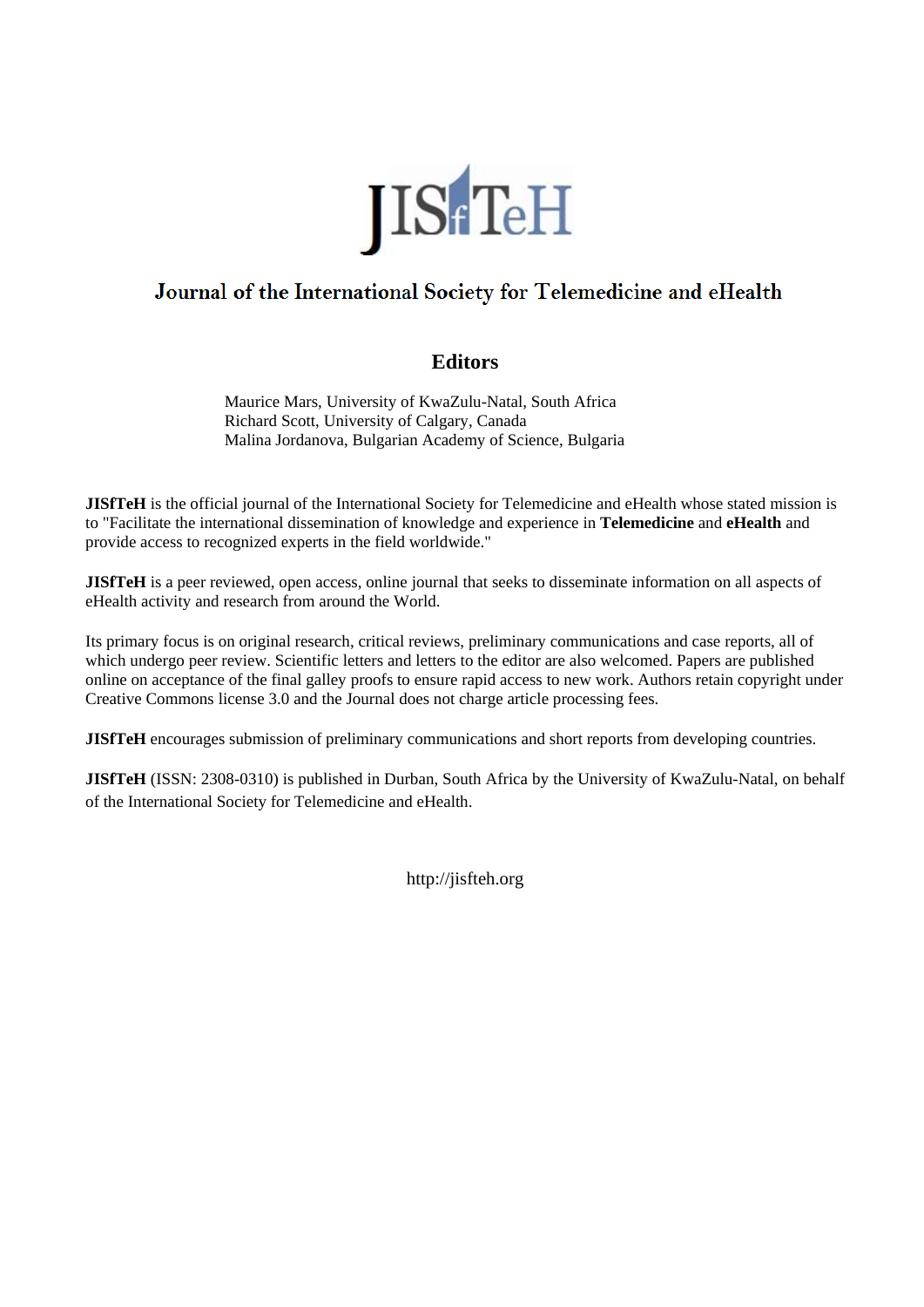

# Journal of the International Society for Telemedicine and eHealth

# **Special Theme: Women in eHealth**

(The papers in this compilation were originally published in JISfTeH 2015, vol 3.)

# **Table of Contents**

| Make it Happen<br>Al-Shorbaji N and Ungerer R                                                                                                                                                                                                                           | $e2(1-2)$    |
|-------------------------------------------------------------------------------------------------------------------------------------------------------------------------------------------------------------------------------------------------------------------------|--------------|
| eHealth: Investing in Women<br>Kwankam SY and Schmaus-Klughammer A                                                                                                                                                                                                      | $e3(1-2)$    |
| Finding a Common Denominator<br>Green A                                                                                                                                                                                                                                 | $e^{4(1-2)}$ |
| Women in eHealth<br>Toure CD                                                                                                                                                                                                                                            | e5(1)        |
| <b>Invited Commentary</b>                                                                                                                                                                                                                                               |              |
| Coming Full Circle: The Role of Women in eHealth<br><b>Mechael PN</b>                                                                                                                                                                                                   | $e6(1-2)$    |
| <b>Original Research</b>                                                                                                                                                                                                                                                |              |
| Women and eHealth $2010 - 2015$ . From The Study to The Women Observatory for eHealth<br>Thouvenot VI and Holmes K                                                                                                                                                      | $e7(1-6)$    |
| Zero Mothers Die: A Global Project to Reduce Maternal and Newborn Mortality Through<br>the Systematic Application of Mobile Health and ICT<br>Lemaire J, Thouvenot VI, Touré C and Pons JS                                                                              | $e8(1-4)$    |
| Antenatal Exercise Programme Using Motion-Based Games: A Pilot Study Among<br>Expectant Mothers in Selected Rural Areas in the Philippines<br>Rivero J, Del Rosario C, Concepcion C, Diño M, Refran J, Malinao M, Mayumi A,<br>Cerdan P, Vela Marquez D and Patrocino A | $e9(1-4)$    |
| Women in Science and Engineering: Students, Professionals and Authors<br>Lhotska L                                                                                                                                                                                      | $e10(1-6)$   |
| Women as Beneficiaries of Telemedicine and eHhealth Services in Peru: Access and<br>Use of ICT for Health Among Female Healthcare Workers in the Area of ePrevention<br>Perez-Chavolla L, Murrugarra L and Mohanna S                                                    | $e11(1-9)$   |
| <b>Preliminary Report</b>                                                                                                                                                                                                                                               |              |
| myDiabby: Telemedicine Follow-Up of Gestational Diabetes for Deprived Women as<br>a Contribution to the Prevention of Epidemic Type 2 Diabetes<br>Kleinehreil L. Altman L.I. Pichereau A and Altman P.C.                                                                | $e12(1-3)$   |

*Kleinebreil L, Altman J-J, Pichereau A and Altman P-C*

**Guest Editorials**.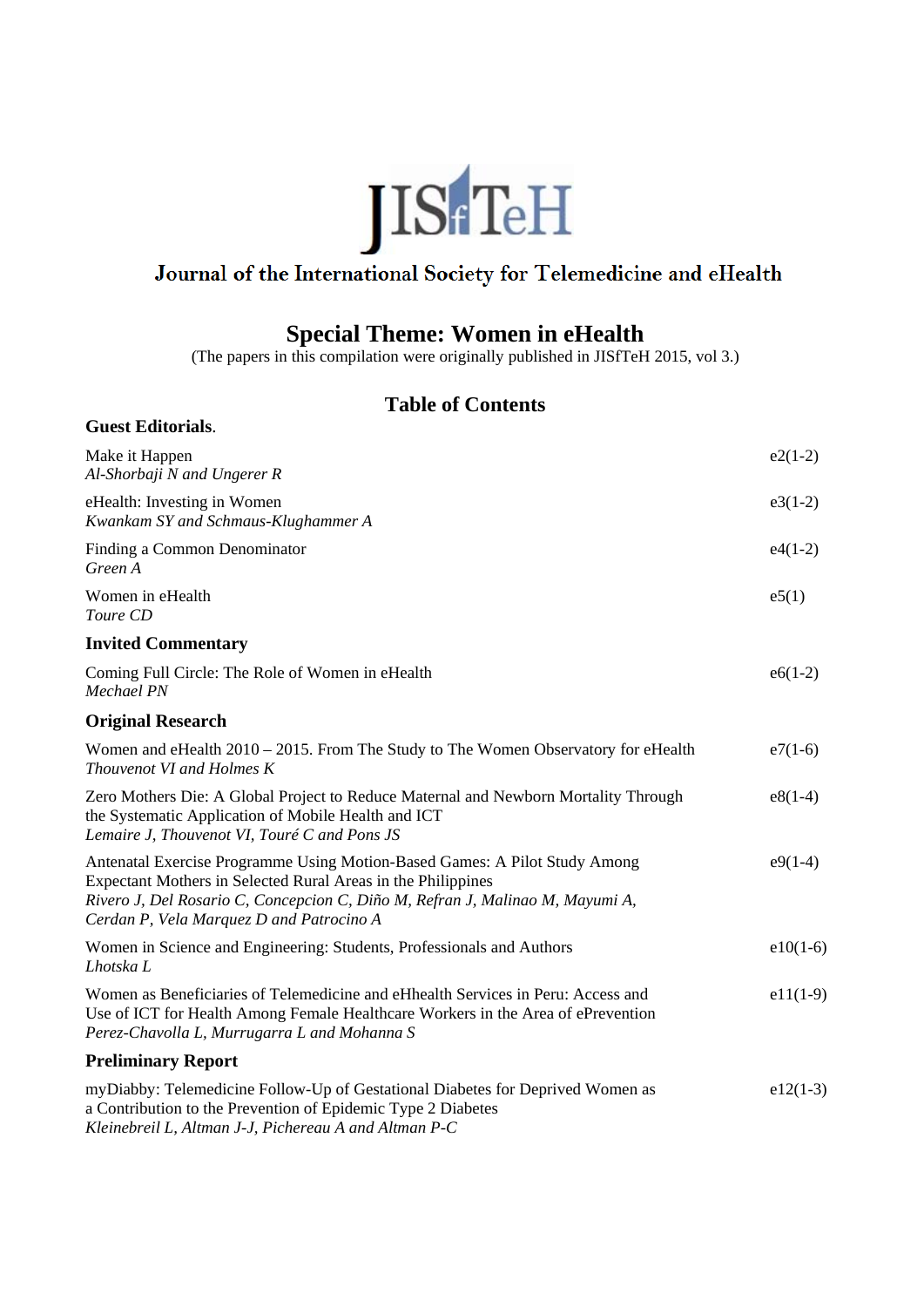

# **WOMEN IN EHEALTH GUEST EDITORIAL**

# **Make It Happen**

"Make it happen" was the theme of the International Women's Day in 2015. This slogan is very appropriate for this special issue of the Journal of the International Society for Telemedicine and eHealth (JISfTeH) that, for the first time, brings women in eHealth to the mainstream discussion.

It is true that this is not a new subject. We have all witnessed campaigns, government promises, social movements, and initiatives aiming at raising awareness for gender inequalities and prospects for women in several areas, and most recently in Information and Communication Technologies (ICTs).

The United Nations system has been advocating for women's rights, women studies, and gender equality for a long time, as part of its policy across all continents. The  $4<sup>th</sup>$  World Conference on Women: Action for Equality, Development and Peace, held in Beijing in 1995, highlighted the importance of gender equality and empowerment of women through ICT. Nevertheless, 20 years on, we still know that ICT impacts men and women in different ways.

Following the Beijing Declaration, the World Health Organization (WHO) has strengthened its work towards gender equity and human rights and is steadily raising awareness of norms, values, and inequalities related to the role of gender in perpetuating disease, disability, and even death, and are encouraging changes in society to fight gender as a barrier to good health.

However, women continue to have fewer opportunities to receive basic education and therefore fewer opportunities to benefit from the information society. This reflects the statement from the International Telecommunication Union (ITU) showing that the number of girls choosing careers in technology-related fields is declining worldwide.

The ability of women to take advantage of ICT greatly depends on prevailing policies and an enabling environment to extend the ICT infrastructure to where they live. Inequality impacts women in both developed and developing countries, but disadvantaged communities suffer more from these disparities. In most cases, women are excluded from social and economic opportunities created by ICT, depriving them of the potential active role in their lives and their families alike.

There are many examples where women have benefited from ICT in education, health, commerce, etc., but the majority of these platforms are designed and implemented for women as recipients, without their full participation in the conceptualization, design and development of these solutions, which makes these programmes less appropriate to their needs. Also, women as innovators and creators of ICT-based solutions is still lagging, as they have not been given enough opportunity to access educational and training programmes, let alone job opportunities.

It is therefore an obligation to accelerate the efforts made by policy- and decision-makers, civil society, professional associations, scholars, NGOs, and development partners, including the private sector, to break down barriers in ICT and to include women and girls in the process.

It is also necessary to strengthen ongoing initiatives and support local solutions with local content in local languages. Most of all it is important to raise awareness in society to better understand the needs and trends in the sector.

Let us not forget to put into practice the commitments previously made at UN conferences and summits, particularly the World Conferences on Women over the last 20 years, as well as the seminar on Women in Engineering Leadership held in Kuala Lumpur in 2014.

We should all be prepared to relate the power of ICT to support sustainable development and contribute to closing both the digital divide and the gender gap.

However, the central point in this issue of the JISfTeH is to address how digital technologies can be appropriately used to create participatory governance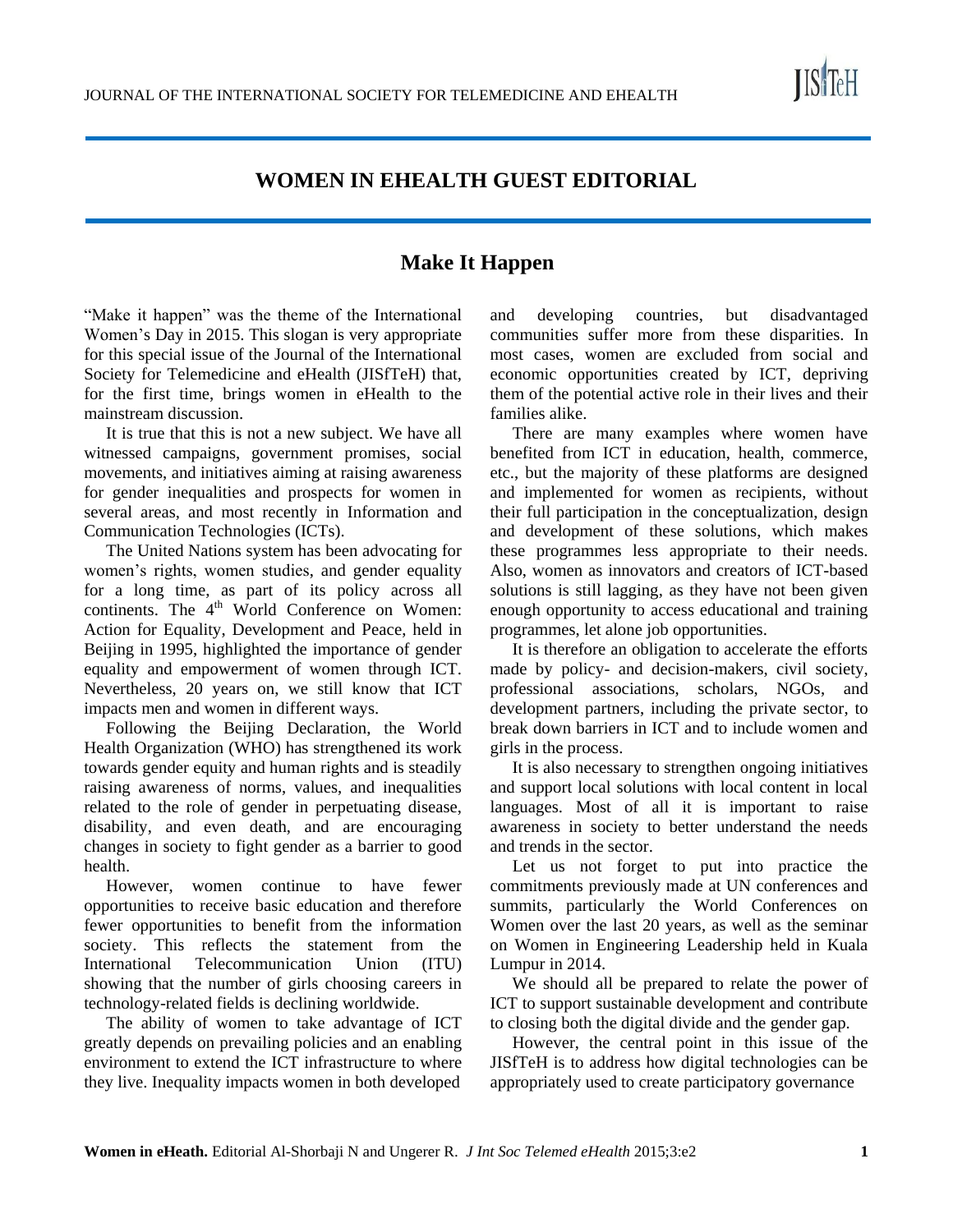

models that enable socially and economically marginalised women in local contexts to gain centre stage in their own lives.

Therefore, this is not only a justification to raise awareness for this problem based on evidence presented in the articles in this issue of the Journal, but also it is time to move forward to take initiatives and create opportunities for women and girls. It means cultural shifts in education anytime, anywhere for everyone, and how to make it happen.

**Najeeb Al-Shorbaji**

Director, Knowledge, Ethics and Research Department, WHO/HQ

**Regina Ungerer**

ePORTUGUESe Programme, WHO/HQ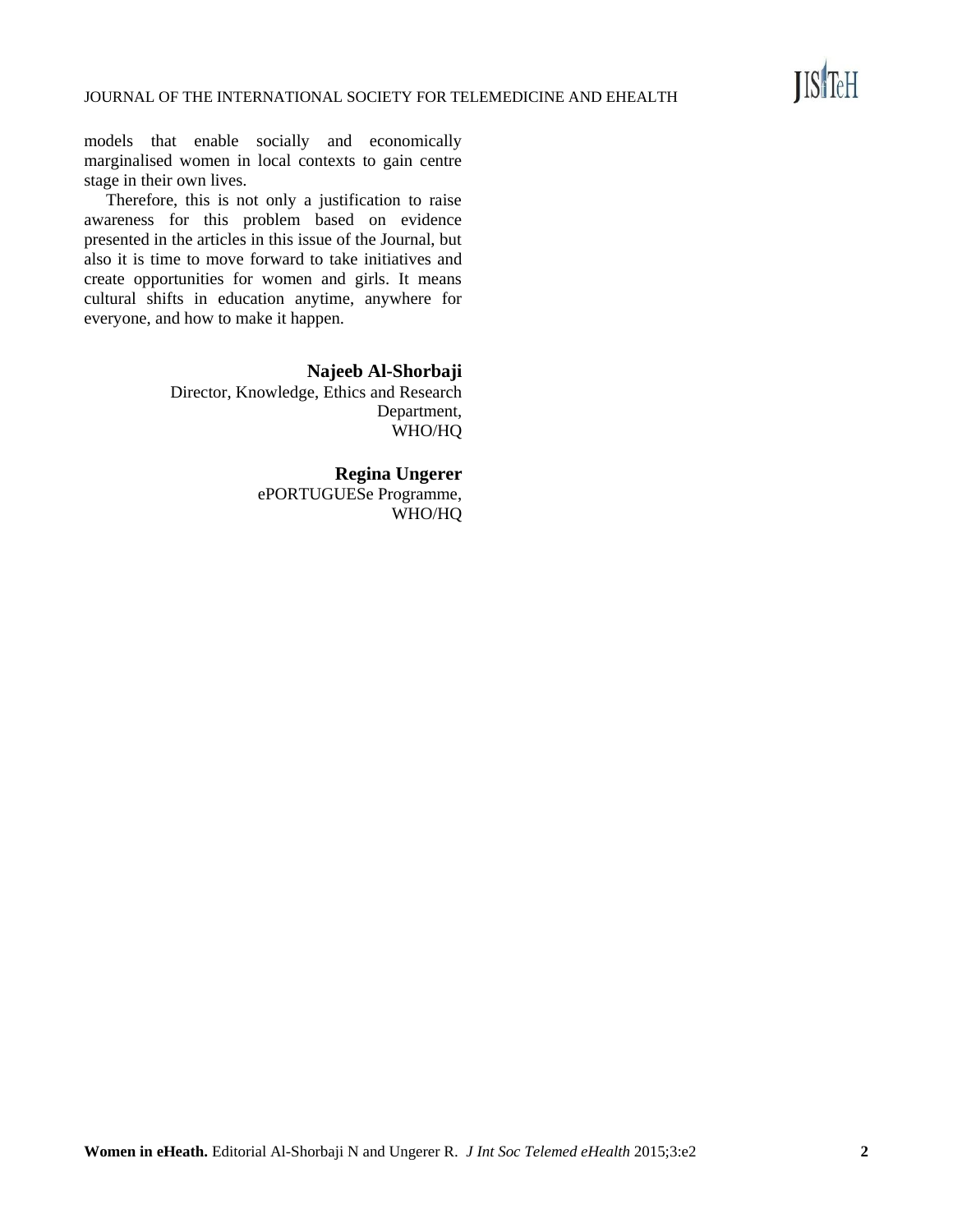**IIS**TeH

# **GUEST EDITORIAL**

## **eHealth: Investing in Women**

## **Four key areas of women's engagement in eHealth**

A scan of the papers in this theme issue of the journal shows good coverage of the four domains of women's engagement in eHealth, as outlined in the WeHealth framework, and adopted by the Working Group on Women (WoW) of the International Society for Telemedicine and eHealth (ISfTeH), namely: leaders and policy makers; providers; developers of eHealth tools; and, of course, beneficiaries.

Our colleagues from WHO (Al Shorbaji and Ungerer) in their guest editorial begin and end their piece with a call to "make it happen" for women in eHealth, referring to the need to translate advocacy gains on behalf of women, as evidenced by resolutions and declarations, into concrete benefits on the ground. Touré continues in this vein, citing the exponential growth in uptake of ICT tools and services in developing countries, and the report of WHO and ITU on eHealth innovation for women's and children's health. She urges the adoption of a gender-related perspective in all aspects of the eHealth enterprise.

Invited commentary by Mechael explores women's leadership in the application of the telephone, and later mobile phones, for social purposes and specifically health. In "Coming full circle" she traces the position of women's leadership in mHealth – dominant in the early phases of the field, less so during its exponential growth period, and its recent re-emergence. Her suggestion to address gender and women's empowerment in mHealth projects, we trust, will become a routine feature of all health technologyrelated initiatives, much like the ever-present environmental impact assessment in project descriptions.

Green, drawing from her own experience at HingX, espouses the importance of not re-inventing the wheel, but rather breaking down the silos in information and knowledge portals on eHealth, by finding a common

denominator that enables sharing and reuse of information and knowledge resources.

The contributed papers are a "tour d'horizon" of the application domain, ranging from telemedicine for diabetic care (Kleinbreil et al*.*) through health workforce development (Perez-Chavolla et al.) to eHealth services for pregnant women (Lemaire et al., and Ayson Rivero et al*.*), and an overarching report on Women in eHealth (Thouvenot and Holmes).

#### **Women leaders in eHealth**

In 2014, an important event in the sidelines of the UN General Assembly was recognition of female leadership in eHealth in the naming by the ITU of Dr. Christine Kaseba, First Lady of Zambia at the time, as its Ambassador for eHealth. But, leadership of women in eHealth is not always high profile. It can be the muted, but methodical and persevering effort of a few committed women. There are two major telemedicine programmes running in Mongolia. Both led by female physicians – one a cardiologist, the other a gynaecologist. Both initiatives have spanned a broad spectrum of activities – finding funding through development partners, leading to national engagement and the development of a national eHealth strategy in 2009; capacity building through pre-service and inservice training programs; knowledge sharing including the inauguration of an annual telemedicine conference, now international in scope; and most important, empowering health in Mongolia and extending health services to the previously unreached. As Margaret Mead put it "Never doubt that a small group of thoughtful, committed citizens can change the world; indeed, it's the only thing that ever has."

#### **The power of nursing and nurses**

Nursing epitomises the theme of women as providers empowered by eHealth tools and services. It is our thesis that this is the key to wide-spread adoption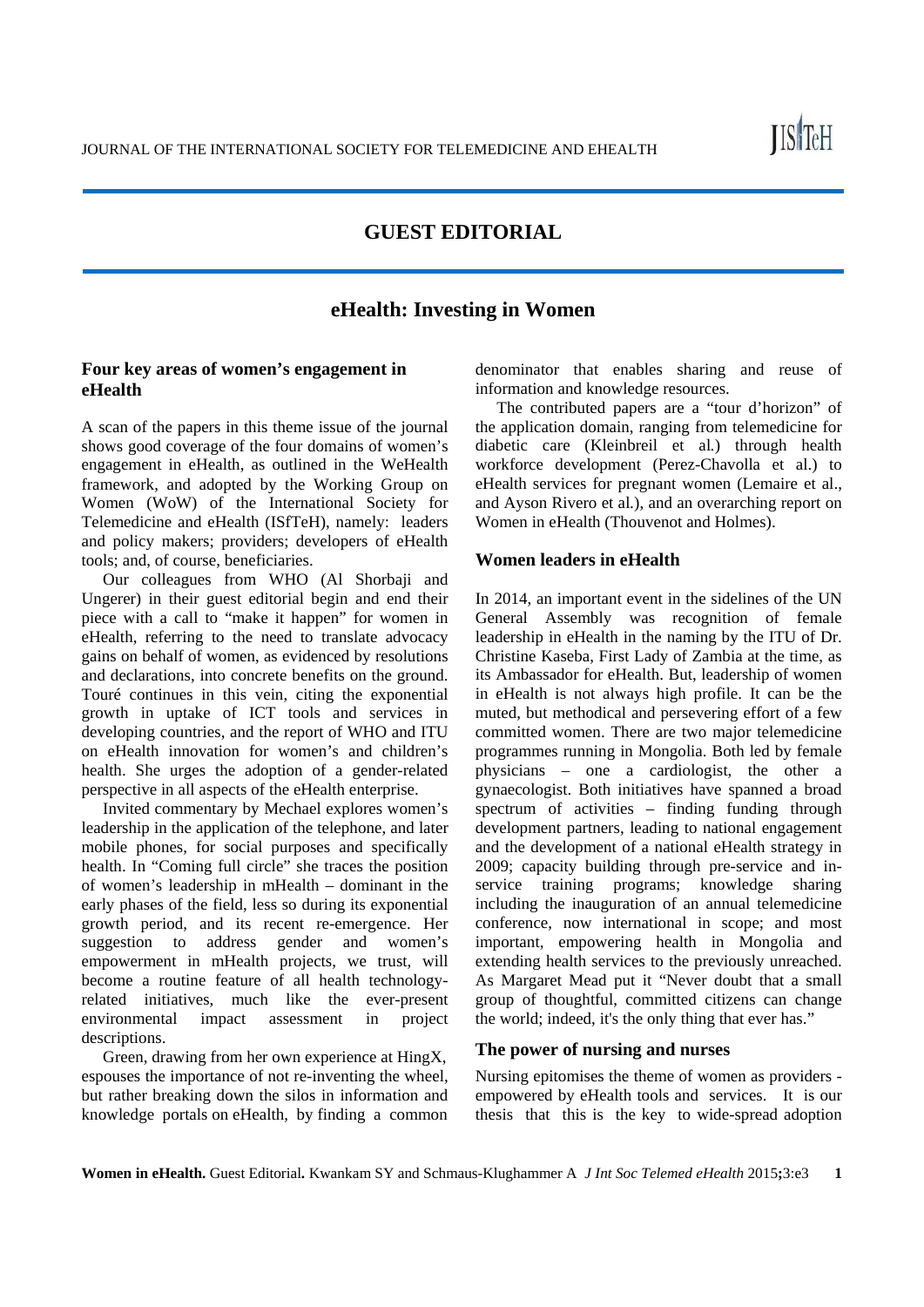and scale up of eHealth. Nurses reach more inhabitants of the planet than any other professional category of health worker. And the International Council of Nurses (ICN), with its 134 national associations on six continents and a gargantuan membership of a healthy fraction of the 19+ million nurses worldwide, can serve as a launch pad for global scale-up of telemedicine and eHealth services. Through this same reach to people, nurses can extend the benefits of this great enabler to the largest number of beneficiaries (including women). Nursing and its practitioners can thus become a "force multiplier" in the dream of weaving eHealth into the fabric of the health system.

## **Global programmes recognise the importance of women actors**

It is no coincidence that the Millennium Development Goals lay emphasis on gender equality and the empowerment of women (MDG3) and improvement of maternal health (MDG5). In addition, one of the critical factors to reducing child mortality (MDG4) is education of mothers. A strong statement on the importance of women's health is the UN Secretary General's "Every woman every child initiative", where the theme was earlier underscored in overarching recommendation 1 of the WHO Commission on the Social Determinants of Health – *"Improve the wellbeing of girls and women and the circumstances in which their children are born …"* <sup>1</sup> Gender equality and women's empowerment continues into the Post 2015 Agenda, as one of the topics for the Sustainable Development Goals.

#### **Conclusion**

Every article in this special theme issue is authored, or co-authored, by a woman. Our hopes and expectations for the issue are that it inspires more women to engage in eHealth – in all aspects of the endeavour; as leaders, educators, developers, and beneficiaries and for male actors in the entire eHealth ecosystem to support that engagement. Nurses as a professional, and most heavily subscribed, category of the health workers are a major force for widespread adoption of eHealth. The eHealth community should leverage this "force multiplier" by investing even more in women.

#### **S. Yunkap Kwankam**

Executive Director, ISfTeH CEO, Global eHealth Consultants

**Anna E Schmaus-Klughammer**  Co-Founder, Working Group on Women of the ISfTeH CEO, Klughammer GmbH

## **Reference**

1. CSDH (2008). Closing the gap in a generation: health equity through action on the social determinants of health. Final Report of the Commission on Social Determinants of Health. Geneva, World Health Organization, 2008.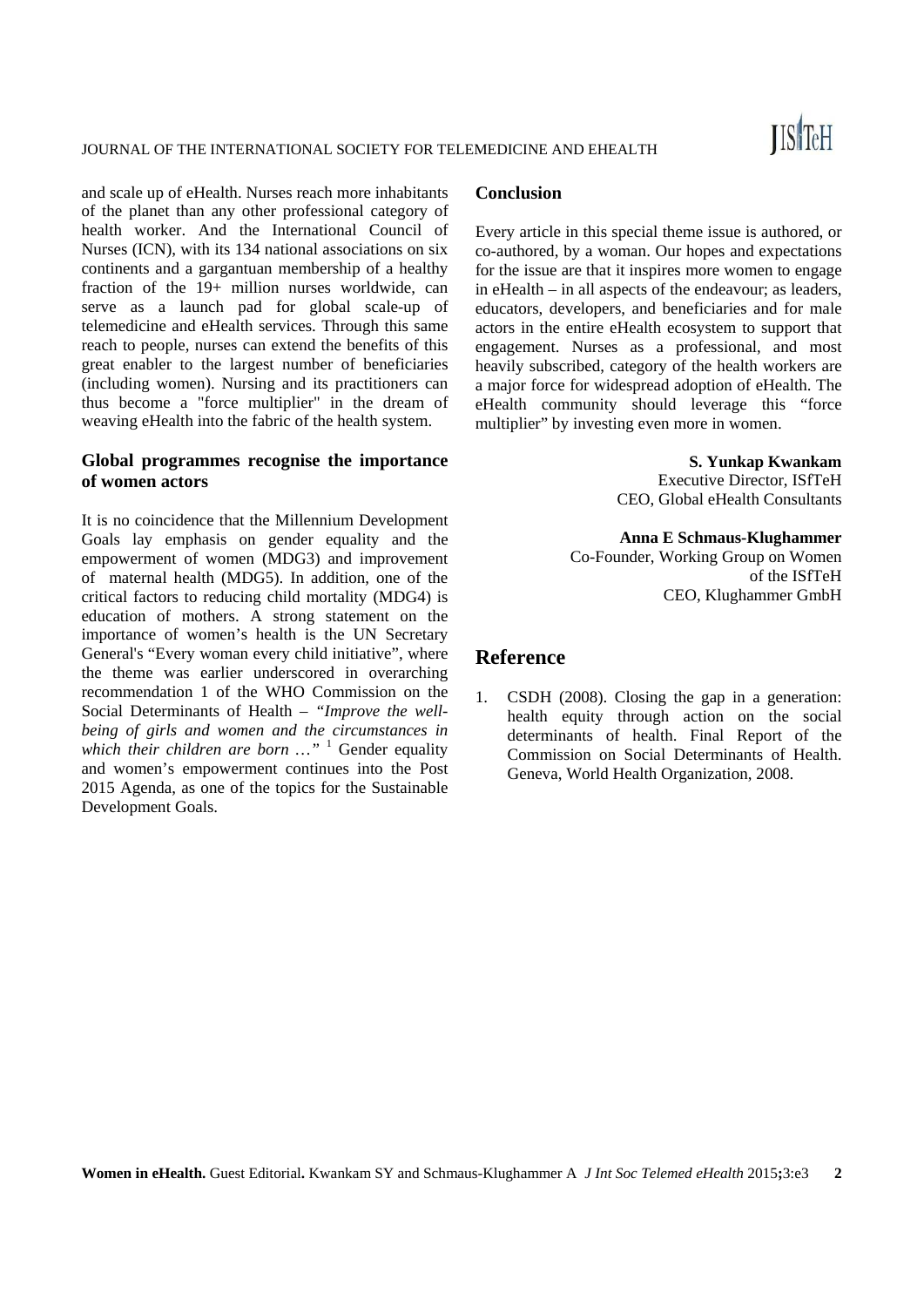

# **GUEST EDITORIAL**

# **Finding A Common Denominator**

It's not a secret that the world of eHealth is pretty chaotic. It's saturated with information, yet it's not easy to find useful pieces of knowledge. Field experts are consistently talking about the need for knowledge dissemination, active collaboration, engagement of stakeholders, empowering local communities and supporting capacity development. Despite a call for reusability of existing resources, donor organizations continue to invest huge sums of money, often in parallel, into information sharing portals that operate in silos. These systems take time and money to develop, and often cease to exist after funding runs out. Additionally, if we consider all of the best intentions to build knowledge sharing portals we have learned at the very least that the "if we build it they will come" approach simply doesn't work. Today's reality of eHealth is such that there are no incentives to share information.

At the same time, when it comes to team collaboration, we see it as a separate domain, and in the donor-driven world we are used to the status quo. We all are accustomed to using multiple tools to work with our teams. To create and publish a simple report, distributed teams typically use about five different tools – email, Wiki, Google Drive, calendar, and ListServ. In summary, there is no public awareness that knowledge management and collaboration should be part of one cohesive process that includes finding and adopting reusable information, creating new content, gathering input, coordinating activities and publishing results. So, what can be done?

## **Simple Math**

When I was studying applied mathematics, I was taught that if a formula results in an answer that is not simple – it's probably wrong. Applied mathematics is a very beautiful science, and I admire this from the perspective of a woman - it describes various complex processes with straightforward and elegant formulae. Some of my friends who were working as math tutors

had a simple test for pupils on adding fractions. Finding a common denominator was a basic skill required to move forward with lessons.

I believe that one of the challenges we face in the world of eHealth is that organizations and initiatives continue operating in their segregated section – they continue dividing the global world of knowledge into fractions. To move forward, we should seek simple and elegant solutions; we need to consolidate knowledge and collaboration, to bring people together and to find that common denominator.

#### **Leave it to the professionals**

It has been three years since I got the exciting opportunity to work on a global knowledge management system for health ICT, known today as HingX (pronounced Hinge –  $eX$ ). Our approach to community-driven development brought amazing results: over 20,000 people from 180 countries come to HingX to find information, share knowledge and collaborate. One thing we learned in the process is that technology is just a tool. The success of any initiative is mostly dependent on people and process. The purpose of good technology is to make an existing process more effective, to enable people to do their job better. One of the conceptual differences of HingX from other initiatives that come and go in the world of eHealth is that our sole focus is on making stellar enterprise technology for all. When a project manager doesn't have to worry about different knowledge management and collaboration tools, but rather spends his or her energy on core business activities, the results will benefit all: an increased success rate of eHealth initiatives around the world.

## **What's Next?**

To make things work, we need to challenge the status quo. In a world that thrives on reinventing the wheel, it will not be an easy task, yet I remain optimistic. We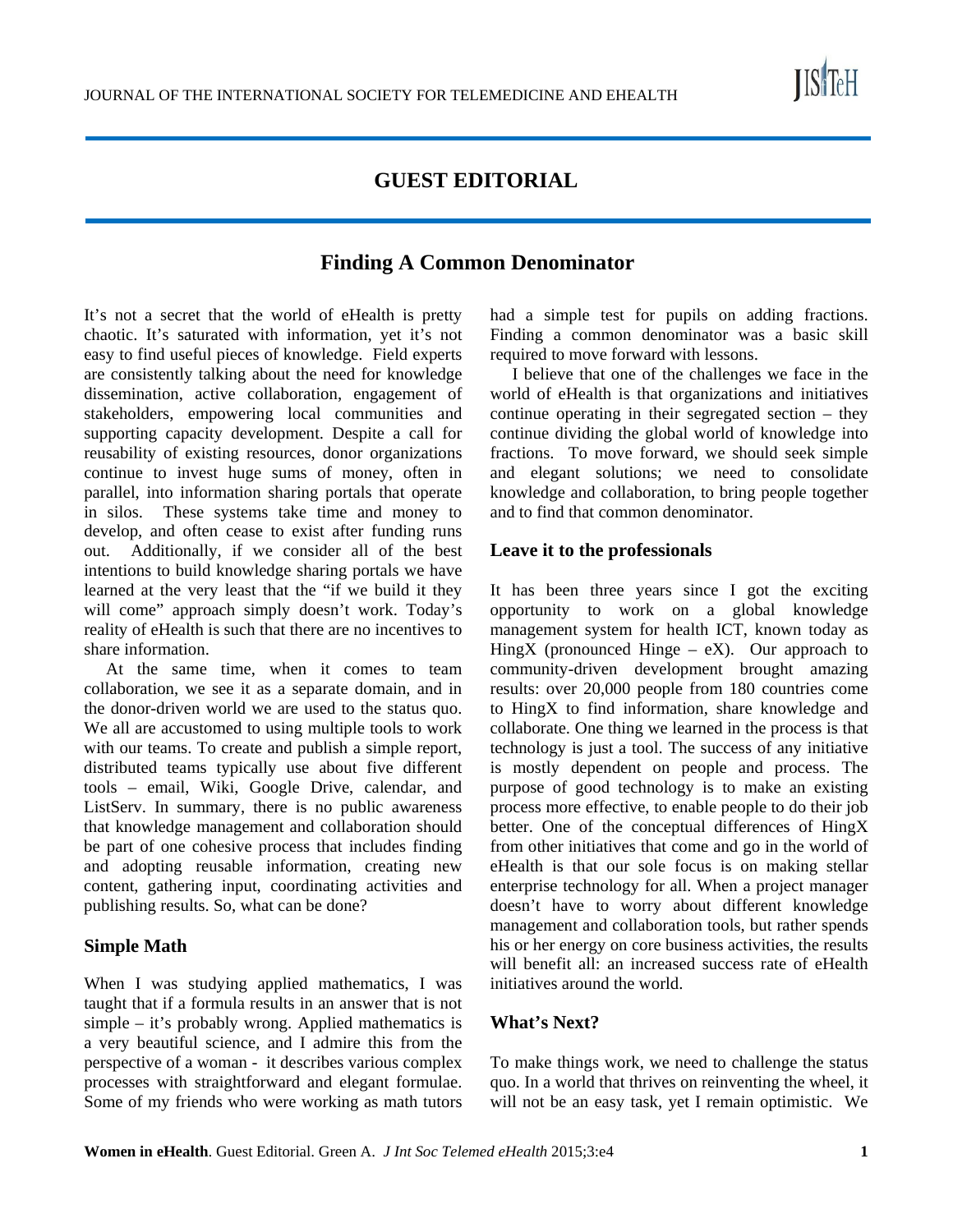

will see more sustainable initiatives and improved local capacity when we treat knowledge as a product of collaboration, so sharing it will become a natural continuation of an existing process. The next evolutionary step will be a fusion between knowledge management and community collaboration into knowledge collaboration.

In addition, I also believe that we should think outside of the "eHealth box" and see how we can reuse knowledge created in other industries, such as finance

and agriculture. Lines between technology verticals are getting more and more blurred, so we should embrace integration, common environment, and a model that we've all learned from our childhood that "sharing is caring".

> **Ann Green**  Director of HingX.org *Email: agreen@itmus.com*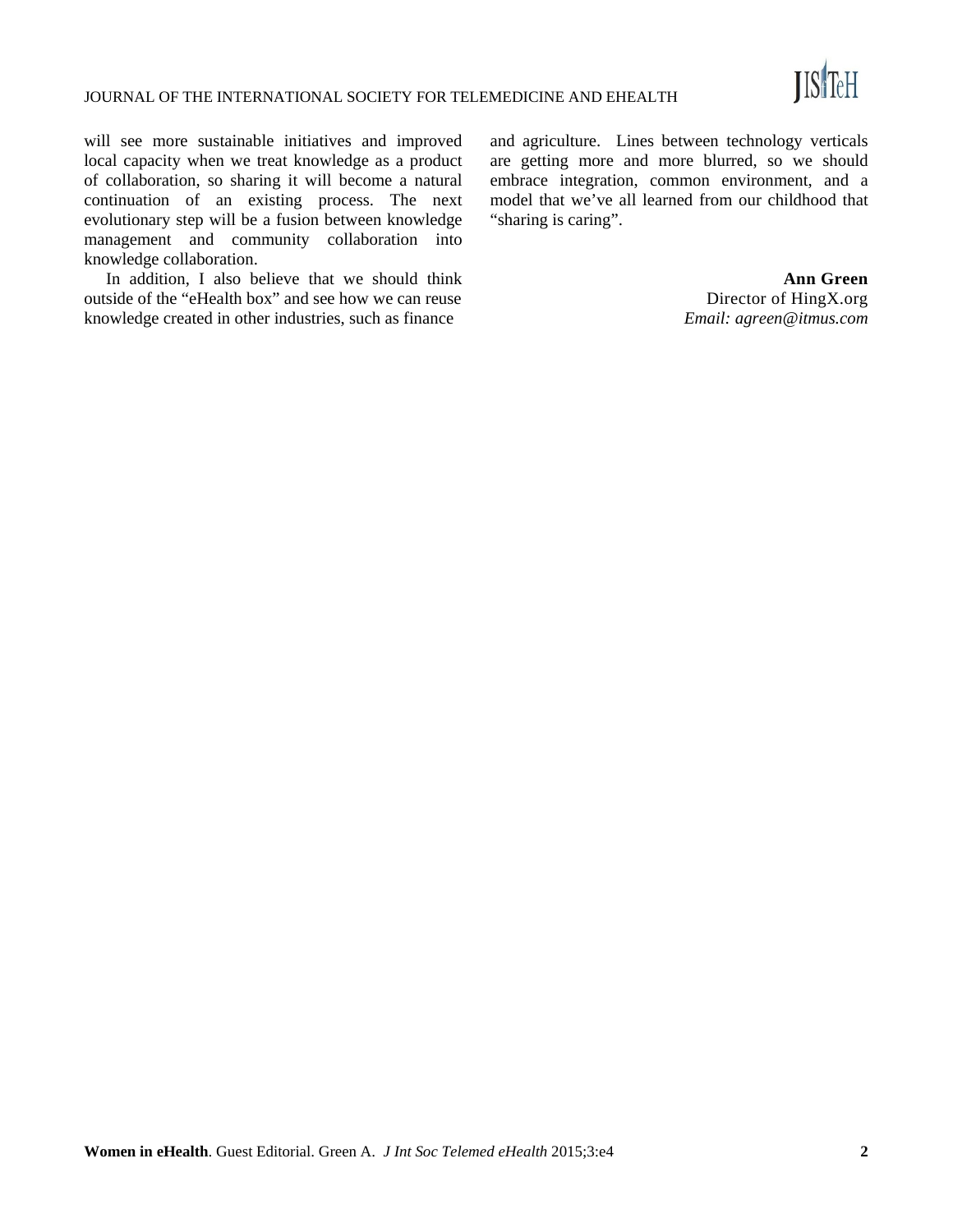

# **GUEST EDITORIAL**

# **Women in eHealth**

The recent United Nations Millennium Development Goals (MDG) report indicates that globally the number of children under five years of age fell from 12 million in 1999 to 6.9 million in 2011. The global rate of decline has accelerated in recent years: from 1.8 per annum during 1990-2000 to 3.2% during 2000-2001. Despite this change, the world is unlikely to achieve the MDG 4 target: "reduce by two-thirds, between 1990 and 2015, the under five mortality rate."

While the proportion of births attended by skilled health care workers has increased globally, fewer than 50% of births are attended in most African countries. Despite a significant reduction in the number of maternal deaths, from an estimated 543,000 in 1990 to 287,000 in 2010, the rate of decline is just over half that which is needed to achieve the MDG 5 target: "reduce by three-quarters, between 1990 and 2015, the maternal mortality rate."

On the other hand, the world has witnessed a revolution in the increased uptake of information and communication technologies (ICT) with access to wireless broadband networks and services in developing countries, with improved access to health care services. This has provided new avenues to provide vital health information and promote women and children's health. There is no doubt that ICTenabled solutions have improved better informeddecisions, whether by women themselves or healthcare professionals. Advances in eHealth applications are providing pregnant women, mothers and young children with better health care services and advice.

As part of the ongoing commitment to eHealth, WHO and the ITU have also jointly published a report on *eHealth and innovation in women and children's health.* This report compiles information from 64 of the 75 Commissions on Information and Accountability for Women's and Children's Health (CoIA) in countries which together have 98% of the world's maternal and infant mortality. These countries have responded to a detailed survey about the many ways in which the use of ICTs, and in particular eHealth, help reduce that global burden. The report highlights what has been achieved and identifies barriers to progress. It will help governments and development partners identify where further investment is required. For the first time, it provides a systematic overview of where each country's strengths and weaknesses are in implementing ICTs for women and children's health, through a collection of Country Insights.

This report shows how, on a daily basis, eHealth innovations are improving access to care and assisting women to take control of their own health. It is encouraging to see that mobile phone service providers are becoming more active in supporting initiatives in mHealth and mLearning as well as development in general and to addressing the needs of women in particular.

Gender-related perspectives on issues such as phone ownership, access, privacy, and content have been reviewed, and the argument made that ICTs and broadband, as key enablers of development, can play a central role by furnishing new tools and solutions to address core gender gaps.

> **Coumba Diawara Toure** Co-Founder of Zero Mothers Die Switzerland cdtoure@gmail.com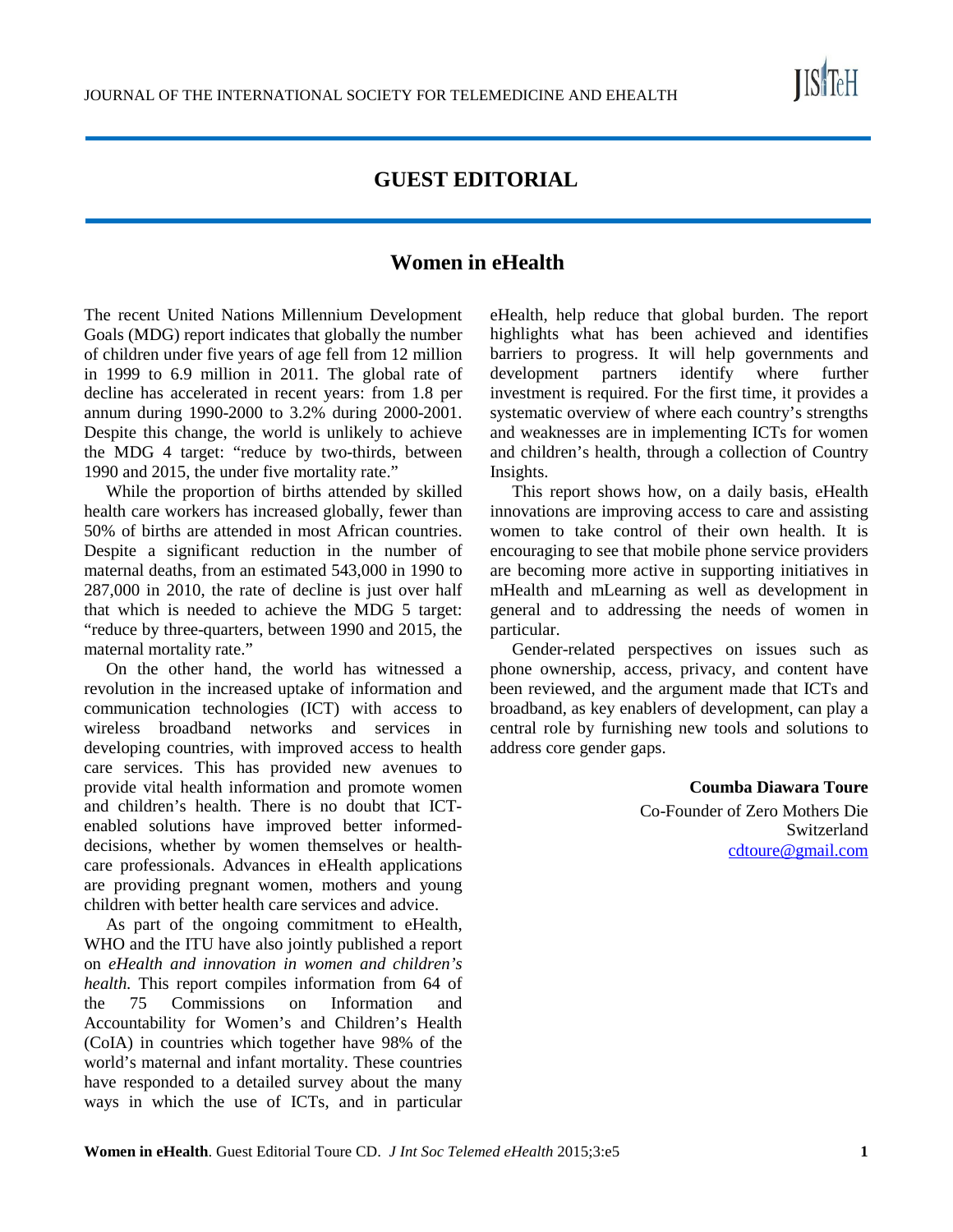## **COMING FULL CIRCLE: THE ROLE OF WOMEN IN eHEALTH**

#### **Patricia N Mechael PhD, MHS**

Principal, HealthEnabled, and Faculty, Columbia University, USA

The contributions of women to eHealth in low- and middle-income countries (LMIC) throughout its historical evolution have been multi-dimensional and multi-disciplinary. They have served pivotal roles as champions, pioneers, innovators, policy-makers, implementers, evaluators, and most-importantly and most-often overlooked, as the primary users and beneficiaries of eHealth. mHealth as a sub-field within the broader field of eHealth was largely catalysed through the contributions of a handful of female pioneers, namely Rose Donna from DataDyne, Holly Ladd from SatelLife, Claire Thwaites from the Vodafone Foundation, and Deb Levine from the YTH or Youth+Tech+Health. Their work dates back to the late 1990s and early 2000s and ranged from data collection and access to medical protocols through Personal Digital Assistants (PDAs) to mobilising Mobile Network Operator (MNO) engagement in health to promoting safer sex practices among youth and evaluating its impact. There was a moment in time when mHealth was just starting to gain traction in 2008 when there were only women in the field and entire conference panels on the use of mobile technology for health formed around them.

Since that time, the contributions and engagement of women has been obscured by the rapid growth of the field as well as a recent decline in the numbers of women pursuing careers in technology. This is not a new phenomenon and the pendulum is swinging back in favour of women's leadership and engagement as eand mHealth increasingly become part and parcel of how health services are being delivered in LMICs where the majority of the beneficiaries and health workforce is female.

A relevant parallel can be drawn to the history of fixed-line telephones which took an extended period of time to find a common use for the device because it did not have a perceived "clear and agreed purpose".<sup>1</sup> When fixed-line telephones were first introduced, social purposes were viewed as an "inappropriate use" of the technology, $\frac{1}{2}$  which was overcome by society's

imposition of its own uses. The extended use of fixedline telephones to social purposes was largely undertaken by women to overcome isolation and distance, particularly in rural areas in the United States.<sup>1</sup> This shift from a business tool to a social device led to the mass consumption of fixed-line telephones.

While the health domain is comprised of women, technology is often viewed as a masculine domain. Similar to fixed-line telephony mobile phones were initially acquired by men for professional purposes in most LMICs. Feminist research has evidenced that power and powerlessness are reflected by the design and mastery of technology.<sup>2</sup> Along with design and manipulation of technology, wage work is also affiliated more closely with men whereby the likelihood is stronger that they will be engaged in using a range of technologies to more efficiently accomplish work-related tasks. $<sup>2</sup>$  More recent in its</sup> development, feminist theories of technology explore the domestication process as it specifically relates to gender. Judy Wajcman constructed a framework that explores the influence of male versus female interests in the design and use of technology. $^{2}$ 

With most e- and mHealth programmes in LMICs focused on maternal, newborn, and child health (MNCH), with the primary target beneficiaries as pregnant women, mothers, and mothers-in-law, a greater focus on gender in the design and implementation of such programs is needed. $3$  Having recognised the gender imbalances between design and use in mHealth, the mHealth Alliance set out to address this specific issue and developed Addressing Gender and Women's Empowerment in mHealth for MNCH: An Analytical Framework.<sup>3</sup> (Figure 1) The purpose of the framework is to provide an outline through which to analyse and understand gaps and issues related to gender, and develop appropriate interventions to achieve sustainable health and empowerment outcomes.<sup>3</sup> The framework examines three key questions within mHealth interventions:

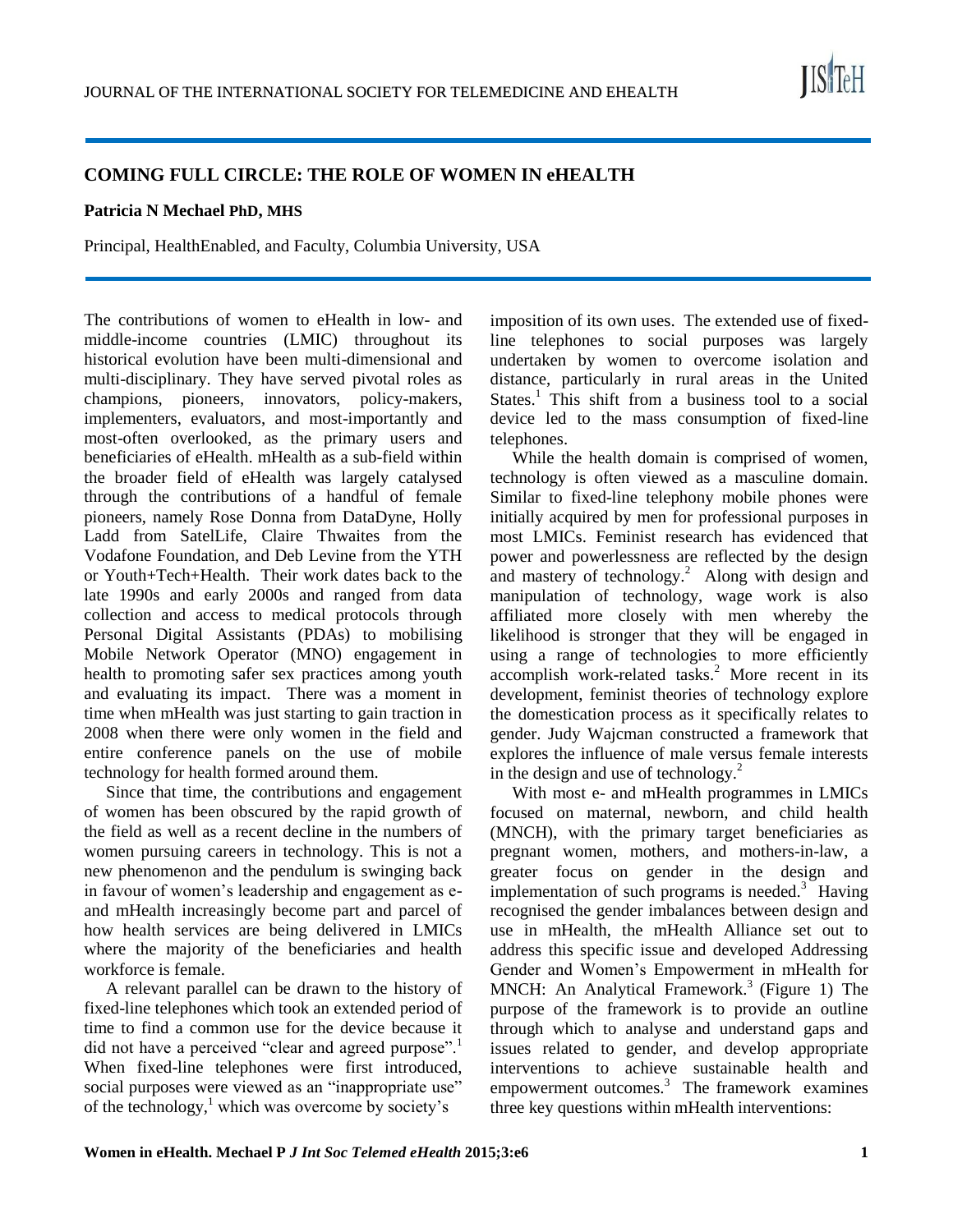

**Figure 1.** mHealth and maternal, newborn and children's health framework.

- *1. What are the key barriers, implications and positive or negative consequences, related to gender and women's empowerment within specific mHealth interventions and solutions?*
- *2. How do mobile phones and related technologies address gender issues and empower women?*
- *3. How does successfully addressing gender issues and empowerment of women by mHealth contribute to improved health outcomes in a given mHealth intervention?*

Practitioners, academics, researchers and policy makers can apply this framework to understand the gender dynamics and implications of e- and mHealth interventions. As e- and mHealth converge into digital health and gain momentum and traction in LMICs, there will be a resurgence in female leaders, greater parity in their engagement in policy development and implementation, and more attention to the important role they play in the design, use, and policy making aspects of technology integration within the health system. It is not enough to acknowledge that women have played and continue to play an important role in e- and mHealth, their effective and meaningful engagement is necessary to ensuring the improved health outcomes the world needs.

**.................................................................................................**

*Corresponding author:*

*Dr. Patricia N Mechael Principal Health Enabled and Faculty Columbia University [patty@healthenabled.org](mailto:patty@healthenabled.org)*

**Conflict of Interest:** The author declares no conflicts of interest.

## **Acknowledgements**

This work was made possible by Grant # R21MH080699, funded by the National Institutes of Health. The content is solely the responsibility of the authors and does not necessarily represent the official views of the National Institutes of Health.

# **References**

- 1. Lasen A. *The social shaping of fixed and mobile networks: a historical comparison*. Surrey, University Of Surrey: Digital World Research Centre, 2001.
- 2. Wajcman J. Feminist theories of technology" in *Handbook of science and technology studies*. S Jasanoff S, Markle GE, Petersen JC, Pinch T. London, Sage Publications, 1995.
- 3. Deshmukh M, Mechael P. "Addressing gender and women's empowerment" In *mHealth for MNCH: an analytical framework*. Washington, DC: mHealth Alliance, 2013.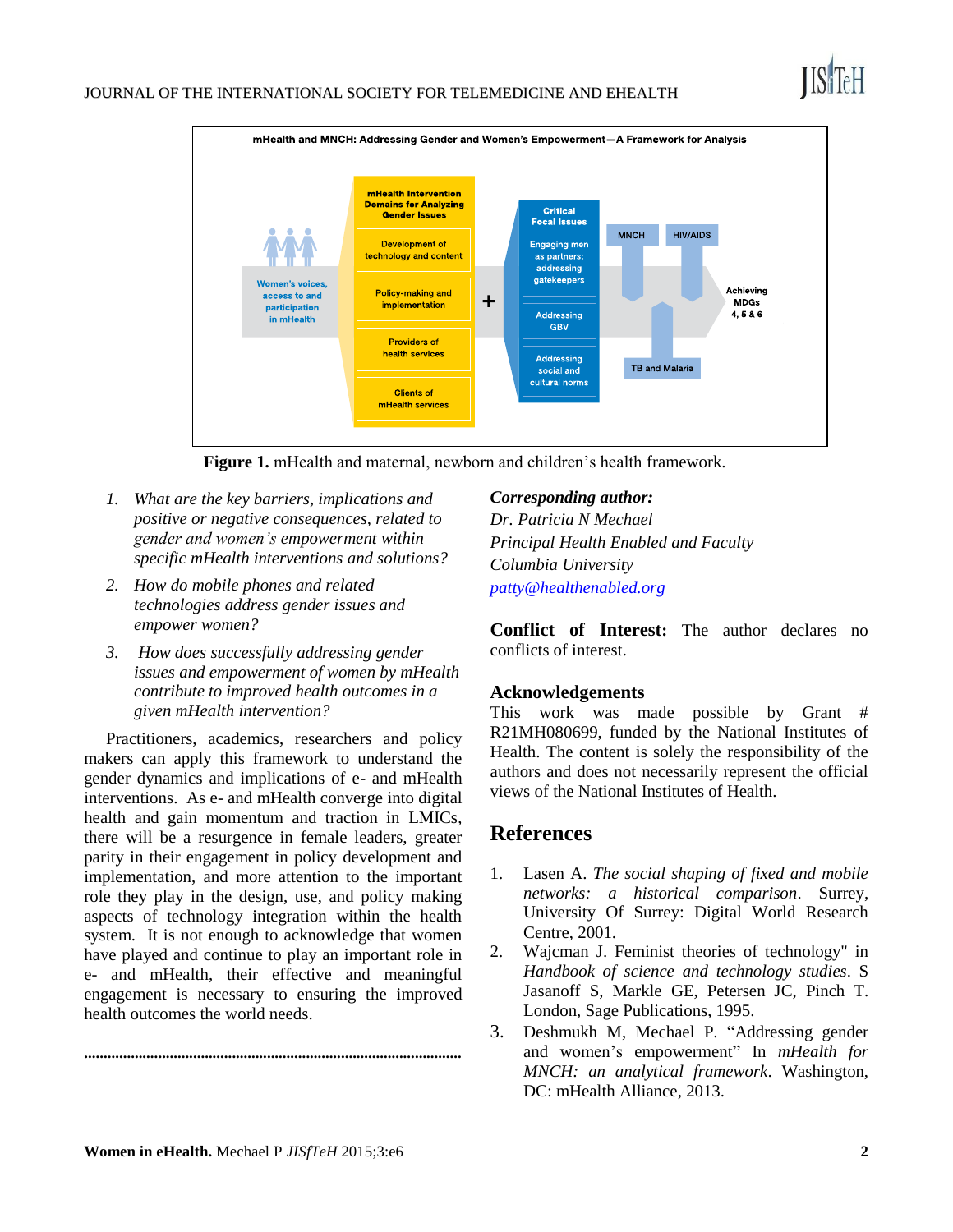

## **WOMEN AND EHEALTH 2010 – 2015. FROM THE STUDY TO THE WOMEN OBSERVATORY FOR EHEALTH**

**Véronique Inès Thouvenot PhD<sup>1</sup> , Kristie Holmes PhD<sup>2</sup>**

<sup>1</sup> Foundation Millennia2025 Women and Innovation, Namur, Walonnia, Belgium  $^{2}$  University of Southern California, Los Angeles, California, United States

# **Abstract**

**Improving access to information and communication technologies (ICT) and making these services affordable to all are prerequisites to their efficient and sustainable use in healthcare and eHealth. Women worldwide still face barriers that keep them away from innovation and limit their taking full advantage of eHealth and telemedicine. To help address these barriers, Millennia2015, an initiative of the Destree Institute, conducted the Women and eHealth Study 2010 – 2012 (***W***eHealth) to identify barriers and trends in the emerging arena of Women, Health and ICT. The study proposed a set of solutions to the identified barriers, including a mapping of Women's involvement in eHealth. Forging ahead on the Study's proposals, the new Millennia2025 Foundation "Women and Innovation", a Public Utility Foundation, and its partners, have developed Action Plans to ensure the full participation of women in eHealth and telemedicine. These Plans include diverse initiatives, such as the** *W***eObservatory, which provides support to 15** *W***eHealth projects in 11 countries,** *W***eTelemed,** *W***eBlog,** *W***eMOOCs,**  *W***ePatients,** *W***eLibrary, and two mobile multilingual applications: UniversalNurses and UniversalWomen, available in six languages. Improving the role of women in eHealth requires commitment and effort, and the Millennia2025 Foundation is committed to accelerating women's access to innovation and technologies for health around the world.**

**Keywords:** eHealth; women; telemedicine; mHealth; innovation.

# **Introduction**

The Foundation Millennia2025 Women and Innovation, PuF, is the pursuance of the Millennia2015 "Women actors of development for the global challenges", a foresight research process launched in 2007 by the Destree Institute, a European pluralist research centre, based in Wallonia, Belgium. The Institute is an NGO official partner of UNESCO (the United Nations Educational, Scientific and Cultural Organization) with consultative status and has had a special consultative status with the United Nations Economic and Social Council since August 2012. The Millennia2025 Foundation is committed to highlight the crucial role of women in global health, eHealth and telemedicine, as well as their unrecognized capacity as builders of alternative futures.

## **What is "Women and eHealth" at Millennia2015?**

In August 2010, Millennia2015 created the International Working Group "Women and eHealth" to explore the area at the intersection of Women, Health and Information and Communication Technologies (ICTs), named *WeHealth* (Figure 1).<sup>1</sup> Since its launch, *W*eHealth has grown steadily to include more than 800 members from 65 countries.

The topic of women and eHealth has been gaining international recognition through various presentations at international conferences and publications. To better understand women's access to ICT and the use they make of these technologies for health, the Working Group conducted a study on these topics among its members, covering the 2010-2012 period.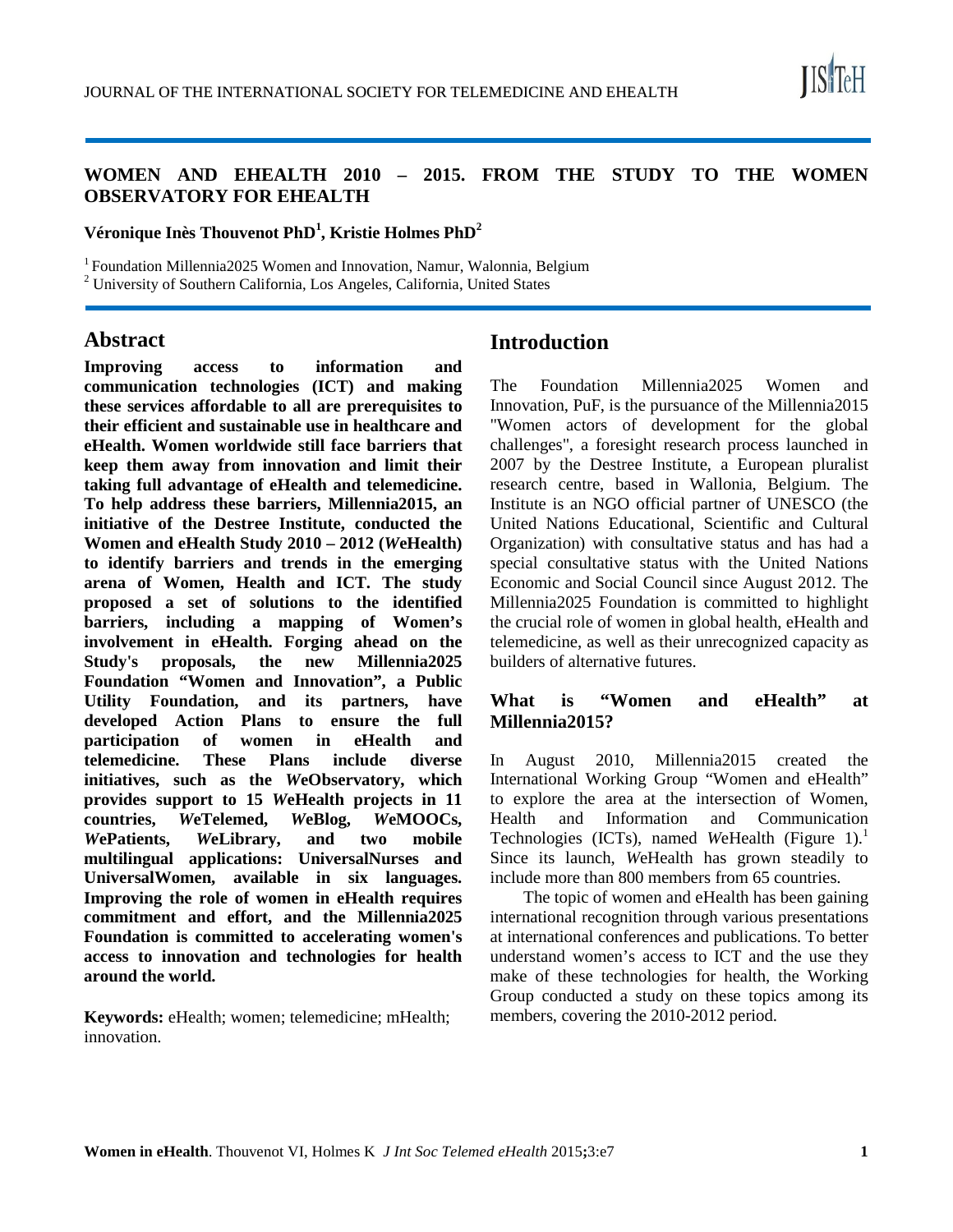

**Figure 1:** Research areas covered by *W*eHealth.

# **Why "Women and eHealth"?**

The information provided by *W*eHealth members in the study acknowledges that access to and use of ICTs for health by women is a fundamental need and an essential factor contributing to their empowerment. One of the drivers is to promote the idea that it is a human right for women to benefit from mobile and mHealth applications during pregnancy and the early ages of their children. Non-economic benefits of these technologies include more rapid and effective communication in areas of conflict, during disasters, and support to women during their pregnancies.

# **The Women and eHealth Study 2010 – 2012**

The Millennia2015 Women and eHealth study 2010- 2012 highlights a set of barriers, solutions and trends in the emerging arena of Women, Health and Technologies.<sup>2</sup> The study considered various dimensions of the roles of women in ICT such as beneficiaries, health care providers and advocacy workers. Data gathered were generated through a twoyear intensive information exchange among a network of 534 voluntary members in 62 countries, 2,500 emails, 82 Skype conferences, 175 publications, 15 conferences, 99 online interviews in 13 countries, and collaborations with 27 organizations. A list of 99

selected publications covering the themes of Women, Health and ICTs has been published. The study results were presented at Medetel, 10 April 2013, the annual conference organized by the ISfTeH in Luxembourg. Some of the key findings are discussed below.

Barriers and challenges include educating and training women on ICT usage, addressing illiteracy and disability, and ensuring that services are delivered in their own languages and dialects. The cost and complexity of devices can also be a hindrance to usage. ICT solutions cannot solve overall health issues, particularly for those living in more isolated areas. These technologies are still unaffordable and often too complex for the level of education and technical skills of many potential users. In addition, continued service after a pilot project has been completed and is no longer subsidized is problematic. These technologies must be adapted to conditions such as refugee camps, conflict situations, natural disasters, and areas with unreliable power supply.

Most women who received health related SMS messages on their mobile phones preferred to have messages delivered by voice, using voice commands. Long-term sustainability remains problematic, as devices and ICT applications are constantly evolving and proliferating. For women in developing countries, having access to the appropriate technology with basic functionalities, such as SMS, might be more effective in the long-term, than ensuring their access to the latest innovations. In the absence of continuous education and empowerment, this has major consequences on the access and use of new solutions by women.

Telemedicine remains a "male" dominated sector at all levels: medical, technical, and engineering. Women are beneficiaries as patients where such services are made available, yet just a few female doctors, nurses or midwives are trained and active in telemedicine services.

Local solutions where energy is scarce or unreliable have been found, such as using solar or wind power generation. Young girls in Africa have found a urinebased solution to provide enough energy for mobile phones. Women appreciate and use traditional technological tools that prove practical. For example, radios and television continue to play a major role in the dissemination of health information and should be incorporated with mobile phones and Internet services to reach more women. Mobiles, tablets, and other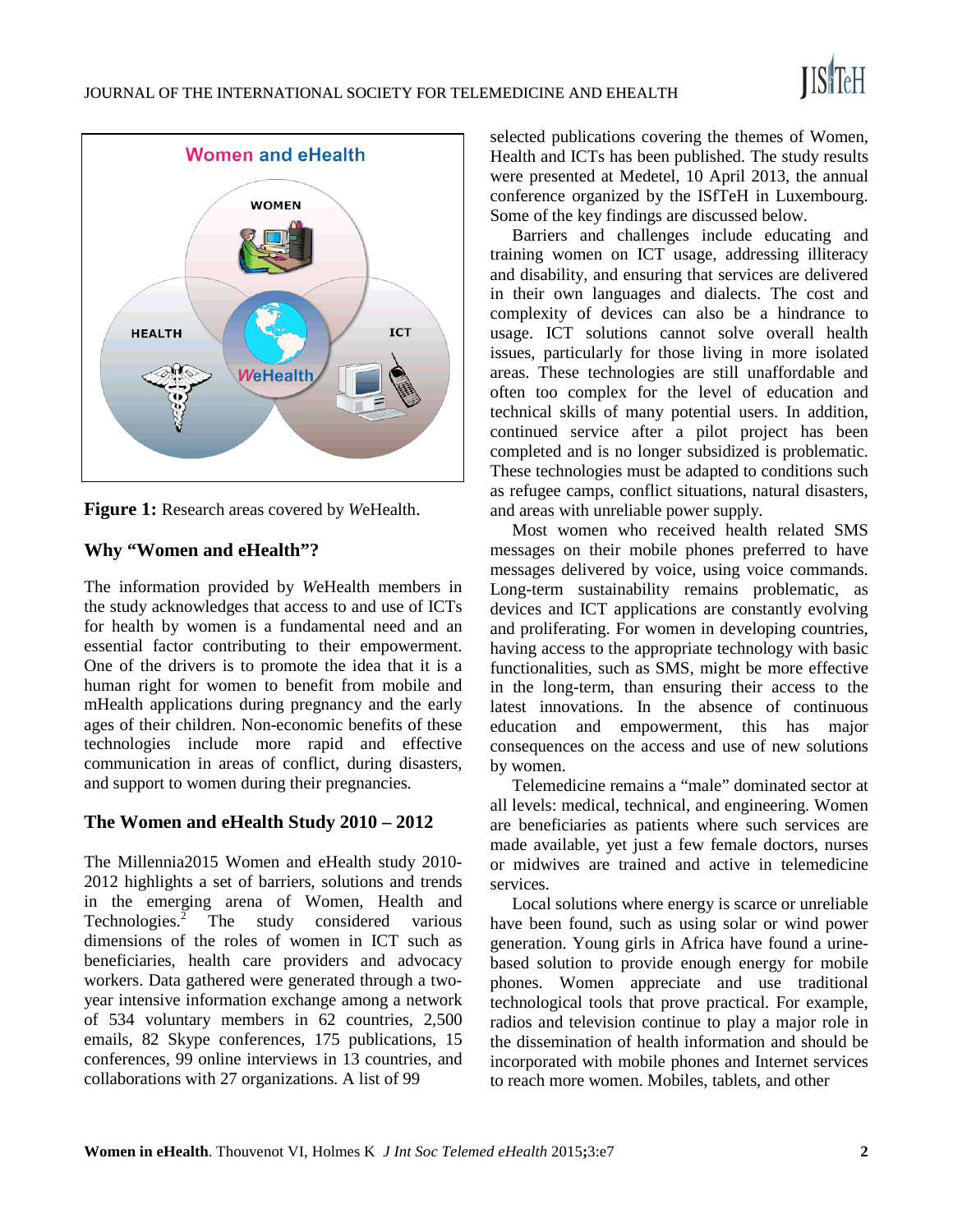electronic devices show interesting results, but remain limited to pilot projects that hardly expand at national and regional levels.

Free Call Lines were also emphasised as a need to enable women to reach health centres and health service workers. These lines can in particular to support women living in difficult situations, such as domestic violence, natural disasters, conflict areas, and as refugees. Access to broadband and eHealth services, available through cloud computing systems, is considered key to women to facilitate the exchange of digital images, accelerate diagnostics, and decisionmaking in urgent contexts, particularly during pregnancy.

The most cited health areas of interest for women receiving regular health information via ICTs were: maternal and child health, family health, disease control, HIV/AIDS, malaria, cancer and vaccination. Access to ICTs can have a profound effect on women with disabilities or who experience issues related to aging and mobility.

As major emerging trends, women are recognised to be active users of social media and blogs to gain access to health information, even prior to consulting health professionals. Technologies are causing an impressive shift into a new paradigm where women, whatever their roles, have better access to health information. As a result, doctors are no longer the sole repositories of medical information.

## **Who are the "Women in eHealth"? – Mapping Women's involvement in eHealth**

Based on the data collected, the study has considered four dimensions of the roles of women in eHealth:

• *Women as Beneficiaries*: Women are at the core of family healthcare in communities and have the greatest need to have access to and use ICTs for their personal health and that of their family members.

• *Women as Healthcare Professionals*: Women are at the frontline of family care in their role as healthcare workers in communities. They require ICTs to facilitate effective communication with other healthcare workers, with doctors, and patients.

• *Women as ICT professionals*: Women are among the engineers and technicians who develop innovative and adapted devices and applications to help reach the most isolated environments and communities.

• *Women as Leaders*: Women advocate at all levels, from raising new opportunities to partnering with the private sector, collaborating and networking, improving funding mechanisms, and leading eHealth initiatives in communities.

Since 2013, two new dimensions were proposed at various international conferences to be taken into consideration:<sup>3</sup>

• *Women in Media as journalists,* in particular those active in social media: Women are influential on the web, and 85% of Pinterest users are women. They are active bloggers, sharing opinions and stories, shaking ideas and communicating new solutions.

• *Women as Educators or Mentors,* to educate young girls in technologies: Education and mentoring are very powerful instruments to motivate girls to study engineering, telecommunication or informatics. Women reaching high-level positions in the industry provide an incentive for young girls by giving the positive image of exciting jobs.

## **From the Women and eHealth Study 2010 – 2012 to the Women Observatory for eHealth**

The Women and eHealth study highlighted barriers and challenges to take into consideration after 2012. The creation of the Women Observatory for eHealth at the Millennia2025 Foundation (*W*eObservatory hereafter) encouraged development of specific Action Plans for the 2012–2017 period, with the objective to provide concrete eHealth solutions to women, in partnership with Connecting Nurses and Connecting Midwives. Some of these specific activities are highlighted below.

## **Education and Training**

Educating and training women on ICT usage are two main areas of concern mentioned often in interviews and reports. Other major impediments that limit the ability of women to use ICTs are illiteracy and disabilities. In order to expand education and learning, the Intelligence MOOCs Commons for Women and eHealth of the WeObservatory (*W*eMOOCs) provides an annual selection of free Massive Online Courses (MOOCs) in English, French and Spanish, developed by the most famous universities and academics.<sup>4</sup> The MOOCs included in the *W*eMOOCs are scanned and selected by specialized advisors and members of the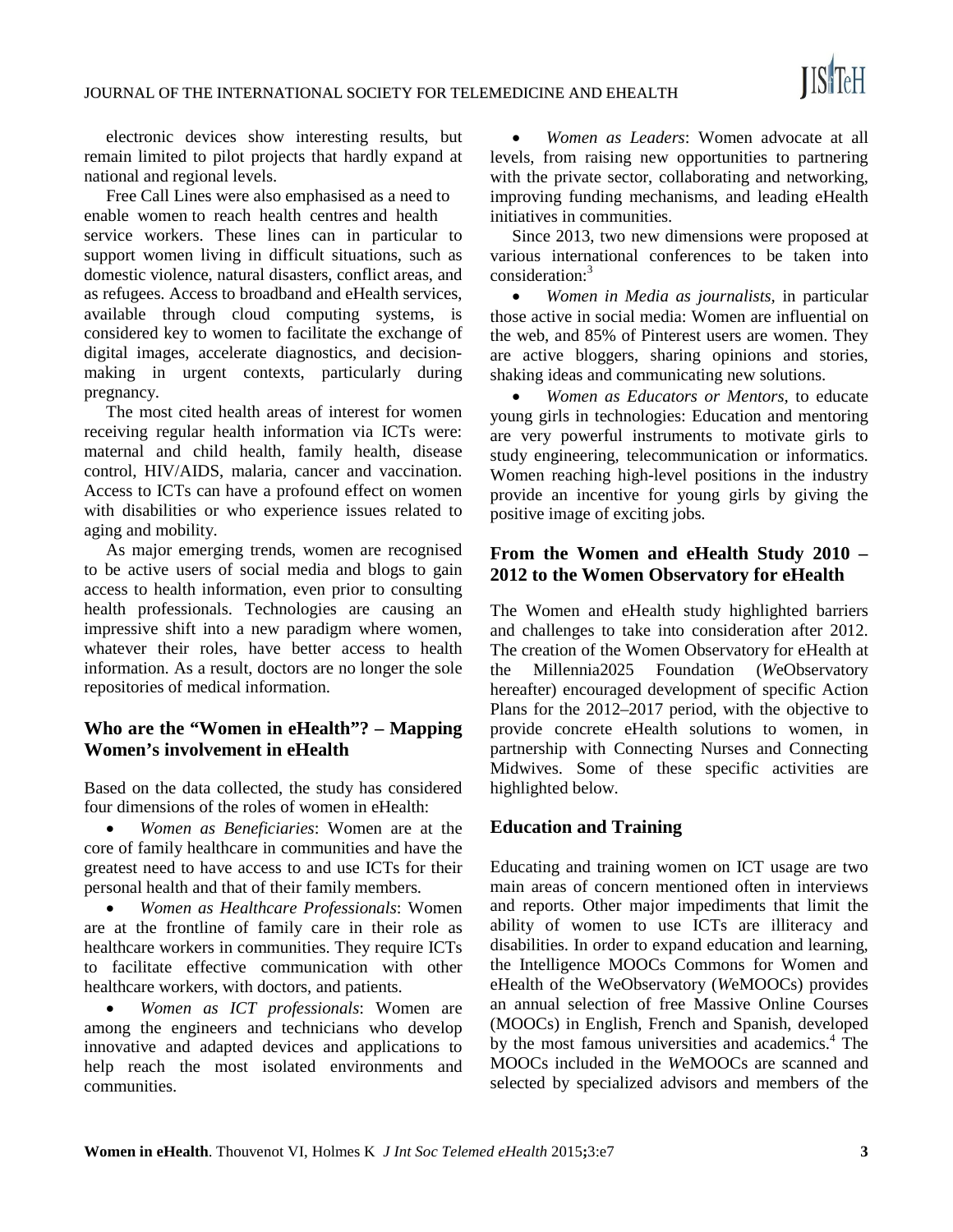Foundation, and cover three of the six UN official languages: English, French and Spanish.

In 2014, the advisors identified and selected 72 MOOCs in English, and a handful of courses in the Other two languages, covering various topics of interest to women, such as nutrition, nanotechnologies, diabetes, epidemics, AIDS, and nursing. In 2015, the number of selected courses increased to a total of 340, of which 276 were in English, 28 in French and 36 in Spanish. The courses were selected from 21 different MOOC platforms and are being imparted by diverse institutions from 18 countries in America (6), Europe (8), Asia (2), the Middle East (1), and Oceania (1). Through the *W*eMOOCs, the *W*eObservatory offers a unique platform to improve education and training in eHealth and telemedicine.

## **Languages and Dialects**

It is important for women that eHealth services are delivered in their own languages and dialects. This encompasses all kind of eHealth activities, including but not limited to mHealth, telemedicine, EMR, and SMSs. In partnership with UniversalDoctor, the *W*eObservatory has developed mobile applications for nurses, midwives and pregnant women. The applications UniversalNurses and UniversalWomen are available in six languages to support multilingualism and common understanding between nurses, midwives and their patients.<sup>5,6</sup> UniversalDoctor was recently awarded at the UN World Summit Award in Abu Dhabi.

## **Cost, Complexity and Sustainability**

In most instances, ICT solutions do not satisfy women's needs, particularly for those living in rural communities or remote areas. Long-term sustainability remains problematic, as devices and ICT applications are constantly evolving and proliferating.

To help address these issues, the *W*eObservatory is committed to support projects on the Care Challenge platform, and provides technical and financial support for digital inclusion solutions.<sup>7</sup> Cost, complexity and sustainability are integrated at each level of project development and implementation. Selected projects cover various health areas and topics, such as mental health, HIV, ePrevention programs, mWounds apps, foot diabetes, video training, child diabetes, maternal health, emergencies during natural disasters, research

on the elderly and telehealth, as well as mobile multilingual applications.<sup>8</sup> They cover all ages of patients' lives, from birth, childhood, adolescence, adulthood to the elderly. With 15 eHealth projects in

10 countries in 3 languages, 2 mHealth applications in 6 languages, the *W*eObservatory constitutes a unique platform of innovation driven by nurses and midwives for their patients. To date, 7 projects have developed innovative tools and services.<sup>9</sup> The Blog of the *W*eObservatory (*W*eBlog), launched in October 2014, provides regular news on the projects, publications and international events.<sup>10</sup>

#### **Telemedicine**

Telemedicine remains an area with an insufficient number of women health professionals, leaders, IT designers, and beneficiaries. To address this gap, the Global Network of Women in Telemedicine (*W*eTelemed) was initiated as an Action Plan with the vision to constitute a powerful demonstration of women empowerment for Millennia  $2015$ <sup>11</sup> *W*eTelemed was launched in Panama, at the conference on "Digital Inclusion for Health and Sustainable Development".<sup>12</sup> Since the launch, 251 members from 38 countries have registered, and constitute a dynamic group of women and men involved in telemedicine.

*W*eTelemed gives particular attention to women addressing the needs of women living in remote areas, refugee camps or in areas of conflict where telemedicine services may constitute an alternative to local health centres, which are often non-operational under such conditions. Medical specialties such as gynaecology, maternal and children health, dermatology, reproductive health, neurology, radiology, dermatology, infectious diseases, emergency surgery and services are primarily targeted, as an increased number of female health care providers are needed to deliver healthcare to women via telehealth.

Since its launch, *W*eTelemed has been presented at various conferences, including the Millennia2015 International Conference, held at UNESCO in Paris in December 2012. Each conference provides an opportunity to expand the network, include new members and enrich our work. In 2013 and 2014, *W*eTelemed was presented at the OCAPROCE NGO's Forum in Geneva (September 2013), the Women's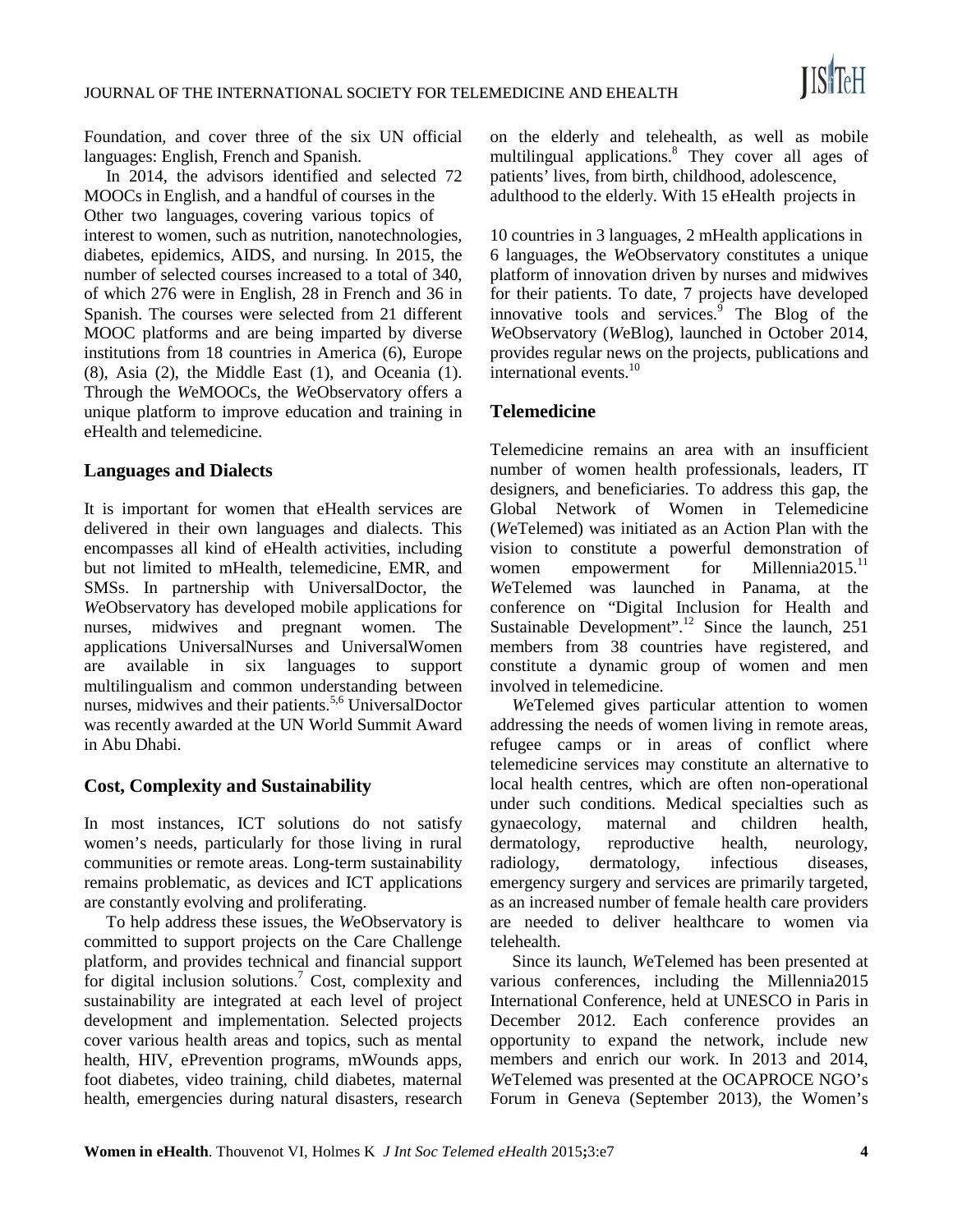Leader Forum in New York (September 2013 and 2014), in partnership with Advanced Development for Africa Foundation, and the *W*eObservatory Round Table, Geneva, in May 2014.<sup>12</sup>

# **Emerging Trends**

Among the emerging trends identified in the study, the use of social media was the most prominent in the area of eHealth. As noted above, women are active users of social media, blogs, and twitter to gain access to and share health information, even prior to consulting health professionals. This is a new paradigm where doctors are no longer the sole repositories of medical information.

Other trends have emerged since 2013, such as Patient Empowerment and eHealth. The *W*eObservatory developed the Patients Commons for eHealth (*W*ePatients), to support Patient Empowerment in Self-Management of Chronic Conditions in three languages, English, French and Spanish. The objective is to raise awareness of behavioural change models and tools that can be applied to improve patient adherence and health outcomes. *W*ePatients includes a selection of eHealth projects focused on Patient Empowerment along the ages of life, resources, publications and patient's stories.<sup>13</sup>

The future Women Library for eHealth (*W*eLibrary, under development) will provide access to articles and publications related to women involved in eHealth and telemedicine. Currently, access to 99 selected publications listed in the Women and eHealth Study 2010-2012, as well as links to recent publications are already made available. $14$  This section will be periodically updated and worthy of being consulted.

# **Conclusion**

The Women and eHealth Study 2010 – 2012 (*W*eHealth) contributed to explore a new area of investigation, at the intersection of Women, Health and ICTs, and has highlighted a set of barriers and challenges, innovative solutions and emerging trends. The *W*eObservatory, the *W*eBlog, *W*eTelemed and the *W*eMOOCs constitute the initial Action Plans of the Foundation Millennia2025, PuF, to support access to and use of eHealth and telemedicine for and by women around the world. In 2015 – 2016, the Library for Women and eHealth (*W*eLibrary) and the Patients

Commons for eHealth (*W*ePatients) will ensure that all women receive special attention in the access to and use of eHealth and telemedicine.

................................................................................

## *Corresponding author:*

*Dr.Véronique Inès Thouvenot, Foundation Millennia2025 Women and Innovation, Geneva Office, 20 Ch. du Colladon, Geneva, Switzerland, Email[: thouvenot.veronique@millennia2015.org](mailto:thouvenot.veronique@millennia2015.org)*

## **Acknowledgements**

The authors wish to acknowledge the support provided by the president and team of the Millennia2025 Foundation Women and Innovation, PuF, the directors of Connecting Nurses and Connecting Midwives, and UniversalDoctor.

## **Conflict of Interest**

The authors declare no conflicts of interest.

# **References**

- 1. Millennia. International Working Group "Women and eHealth". Available at: [http://www.millennia2015.org/Women\\_and\\_eHea](http://www.millennia2015.org/Women_and_eHealth) [lth](http://www.millennia2015.org/Women_and_eHealth) accessed 8 March 2015.
- 2. Thouvenot VI, Holmes K. Closing the Gender and Digital Gaps to Improve Women's Health. Results of the Women and eHealth Study 2010 – 2012: 14 Key Findings and 6 Action Plans. Namur, Belgium: Millennia2015.org; 2013. Available at: [http://www.millennia2015.org/files/files/M15\\_Do](http://www.millennia2015.org/files/files/M15_Documents/Millennia2015_WeHealth_Key_Findings_and_Action_plans_2012.pdf) [cuments/Millennia2015\\_WeHealth\\_Key\\_Finding](http://www.millennia2015.org/files/files/M15_Documents/Millennia2015_WeHealth_Key_Findings_and_Action_plans_2012.pdf) [s\\_and\\_Action\\_plans\\_2012.pdf](http://www.millennia2015.org/files/files/M15_Documents/Millennia2015_WeHealth_Key_Findings_and_Action_plans_2012.pdf) accessed 8 March 2015.
- 3. Millennia. Women and eHealth study 2010-2012. Available at: [http://www.millennia2015.org/Women\\_and\\_eHea](http://www.millennia2015.org/Women_and_eHealth) [lth](http://www.millennia2015.org/Women_and_eHealth) accessed 8 March 2015.
- 4. The Intelligence MOOCs Commons for Women and eHealth of the *WeObservatory* (*W*eMOOCs). Available at: <http://www.millennia2015.org/moocs> accessed 8 March 2015.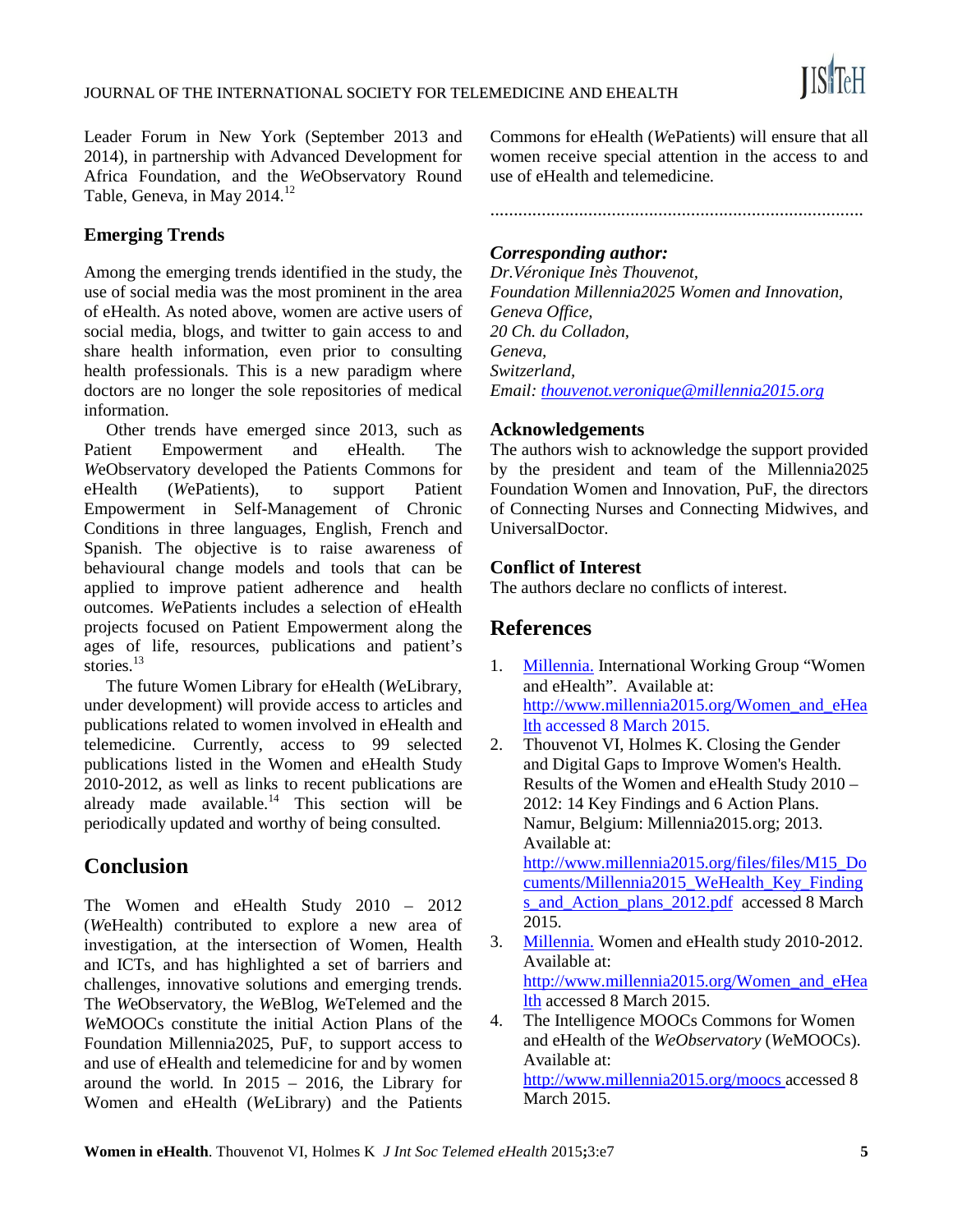#### JOURNAL OF THE INTERNATIONAL SOCIETY FOR TELEMEDICINE AND EHEALTH

- 5. UniversalNurses. Multilingual patient communication tool for nurses and maternal health issues. Available at: [http://www.u](http://www.u-nurses.com/)[nurses.com/](http://www.u-nurses.com/) accessed 8 March 2015.
- 6. UniversalWoman. Multilngual communication for pregnancy, childbirth. Available at: <http://www.u-women.com/> accessed 8 March 2015.
- 7. The Care Challenge platform. Available at: <http://www.care-challenge.com/> accessed 8 March 2015.
- 8. Millennia2015. Selected projects. Available at [http://www.millennia2015.org/WeObs\\_Selected\\_](http://www.millennia2015.org/WeObs_Selected_Projects) [Projects](http://www.millennia2015.org/WeObs_Selected_Projects) accessed 8 March 2015.
- 9. Millennia2015. Achievements. Available at: [http://www.millennia2015.org/weobs\\_achieveme](http://www.millennia2015.org/weobs_achievements) [nts](http://www.millennia2015.org/weobs_achievements) accessed 8 March 2015
- 10. *W*eObservatory Blog. Available at: [www.weobservatory.com](http://www.weobservatory.com/) accessed 8 March 2015.
- 11. *W*eTelemed, Global Network of Women in Telemedicine Available at: <http://www.millennia2015.org/WeTelemed> accessed 8 March 2015.
- 12. Millennia2015. Digital Inclusion for Health and Sustainable Development. Available at: [http://www.millennia2015.org/Mujeres\\_ICTs\\_Pa](http://www.millennia2015.org/Mujeres_ICTs_Panama) [nama](http://www.millennia2015.org/Mujeres_ICTs_Panama) accessed 8 March 2015.
- 13. Millennia2015. The Patients Commons for eHealth (WePatients) Available at: <http://www.millennia2015.org/WePatients> accessed 8 March 2015.
- 14. Millennia2015. Women and eHealth Study 2010 1012. List of selected references. Available at: [http://www.millennia2015.org/files/files/WeHealt](http://www.millennia2015.org/files/files/WeHealth_Research/wehealth_list_of_references.pdf) [h\\_Research/wehealth\\_list\\_of\\_references.pdf](http://www.millennia2015.org/files/files/WeHealth_Research/wehealth_list_of_references.pdf) accessed 8 March 2015.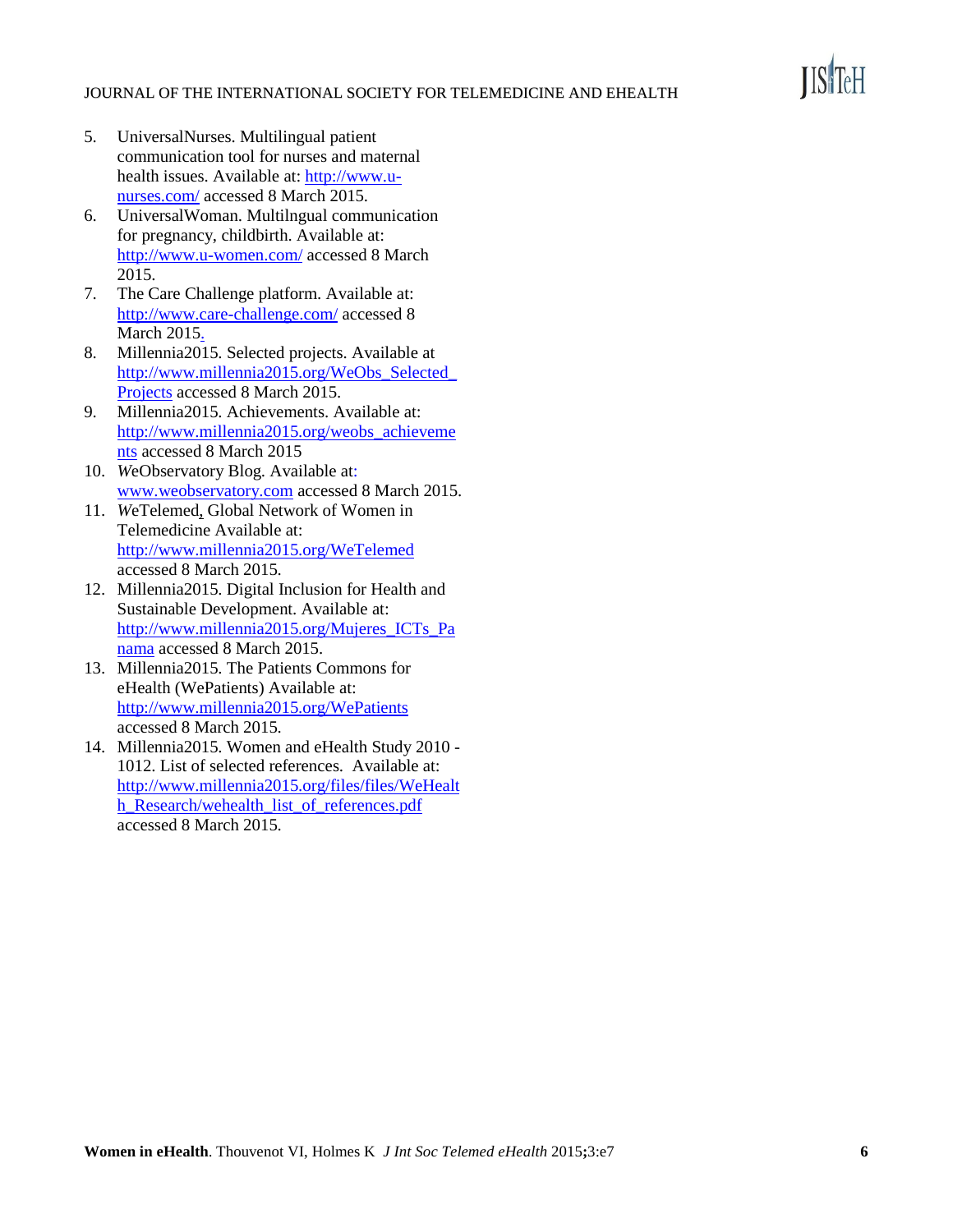

# **ZERO MOTHERS DIE: A GLOBAL PROJECT TO REDUCE MATERNAL AND NEWBORN MORTALITY THROUGH THE SYSTEMATIC APPLICATION OF MOBILE HEALTH AND ICT**

## **Jeannine Lemaire MSc<sup>1</sup> , Véronique Inès Thouvenot PhD, MBA<sup>2</sup> , Coumba Touré PhD<sup>3</sup> , Jordi Serrano Pons**   $MD<sup>4</sup>$

<sup>1</sup>Global Program Manager, Zero Mothers Die Project & Consortium, Geneva, Switzerland.

<sup>2</sup>Co-founder & Scientific Director, Foundation Millennia2025 Women and Innovation, Geneva Representation Office, Switzerland.

<sup>3</sup>Chairperson and Founder, Advanced Development for Africa, Geneva, Switzerland. 4 CEO and Founder, UniversalDoctor Project, Barcelona, Spain

# **Abstract**

**With almost 300,000 women and six million children under-five continuing to die each year, it is imperative that we start applying the innovation and progress made in the private sector to reducing these unacceptably high mortality rates in developing nations. Launched in September 2014 at the United Nations Headquarters during the Women Leaders Forum, Zero Mothers Die is a unique global public-private partnership to systematically deploy mobile technology and ICT solutions to reduce maternal and newborn mortality. Zero Mothers Die seeks to bring mobile health solutions to pregnant women to increase their access to healthy pregnancy information and emergency care, as well as empower healthcare workers through capacity-building in the area of maternal, newborn and child health. The aim of Zero Mothers Die is to facilitate the delivery of innovation and low-resource technology for healthcare into nations where maternal and child mortality rates remain high, by constantly updating the Zero Mothers Die project model components and supporting countries in convening local publicprivate partnerships to implement Zero Mothers Die initiatives in their country.**

**Keywords**: eHealth; mobile health; mHealth; maternal mortality; newborn; maternal health; ICT.

# **Introduction**

As the deadline quickly approaches for achieving Millennium Development Goals (MDGs) 4 (Reduce Child Mortality) and 5 (Improve Maternal Health), these remain a priority for many countries. Despite current efforts, maternal and child mortality remain unacceptably high around the world, with 800 women dying every day from pregnancy and childbirth related complications, with 289,000 women dying in 2013 alone.<sup>1</sup> Twenty-four percent of deaths in pregnant and post-partum women are attributable to Human Immunodeficiency Virus (HIV) in Sub-Saharan Africa. Almost all of these maternal deaths (99%) occur in developing countries, and most could have been prevented. $^{2}$  In addition to the plight of pregnant women, children under the age of five face dire circumstances after birth. In 2012, 6.6 million children under the age of five died, with 44% of all child deaths occurring within the first month of life and more than three million of these deaths being due to conditions that could be prevented or treated with access to simple, affordable interventions.<sup>3</sup>

According to a report by the Institute for Health Metrics and Evaluation, $4$  it is estimated that only 13 developing countries will achieve MDG 5a (reduce by three quarters, between 1990 and 2015, the maternal mortality ratio). An estimated 31 countries are predicted to achieve MDG 4a (reduce by two thirds, between 1990 and 2015, the under-five mortality rate). Only nine of these countries will achieve both MDGs 4a and 5a. Of the 75 countries with the highest burden of maternal and child mortality, 25 have made insufficient or no progress in reducing maternal deaths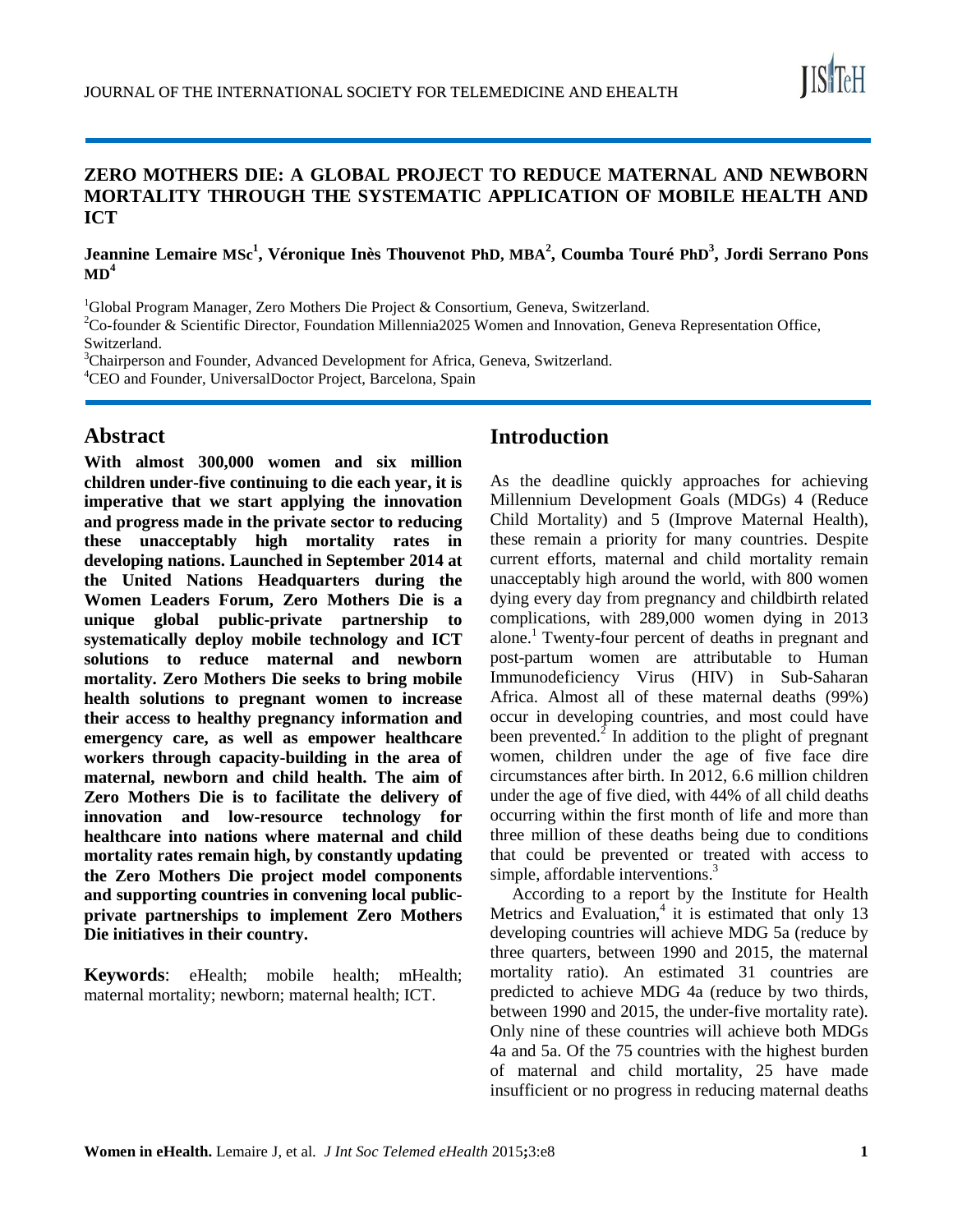

and 13 show no progress in reducing under-five mortality.5

In parallel to these sobering facts, there is an increasingly high potential for Information and Communication Technologies (ICT) to improve health. Given the expansion of telecommunication networks and penetration of mobile phones in rural areas in developing countries, this gives rise to the possibility of connecting previously unconnected women to healthcare through mobile health (mHealth). Mobile phone networks cover 96% of the world's population, with 77% of mobile subscriptions held by nearly 90% of the population in low- and middleincome countries.<sup>6</sup>

mHealth initiatives cover a wide range of activities, including data collection, disease surveillance, health promotion, diagnostic support, disaster response, and remote patient monitoring. However, there is specific evidence of mHealth's positive impact in maternal health: in 2014, a mobile maternal health initiative in Zanzibar identified that mobile phone interventions significantly increased the proportion of women receiving antenatal care during pregnancy.<sup>7</sup> Receiving antenatal care (ANC), and attending at least four ANC visits, is one of the most important factors for saving women's lives according to the World Health Organization (WHO). Further evidence shows that mHealth tools can help minimise time barriers and facilitate urgent care, as well as support health promotion through mobile messaging services.

Systematically applying eHealth solutions to reduce maternal and newborn mortality is the primary aim of Zero Mothers Die, a unique public-private partnership initiative that seeks to bring mobile health solutions to pregnant women to increase their access to healthy pregnancy information and emergency care.<sup>8</sup>

# *Zero Mothers Die: A solution applying eHealth to help achieve MDGs 4 and 5*

Launched in September 2014 at the United Nations Headquarters during the Women Leaders Forum, an official side event of the UN General Assembly, Zero Mothers Die has attracted a variety of partners from different sectors in order to build a strong global partnership covering all aspects of the project. At the global level, Zero Mothers Die is led by the Zero Mothers Die Consortium consisting of two foundations, Advanced Development for Africa [\(http://www.adaorganization.net/\)](http://www.adaorganization.net/) and Millennia2025 'Women and Innovation', a Public Utility Foundation,

[\(http://www.millennia2015.org/millennia2025\\_founda](http://www.millennia2015.org/millennia2025_foundation) [tion\)](http://www.millennia2015.org/millennia2025_foundation), and a private sector company UniversalDoctor Project [\(http://www.universaldoctor.com/\)](http://www.universaldoctor.com/). Zero Mothers Die is supported by key technical partners, including the Joint United Nations Programme on HIV and AIDS (UNAIDS), Airtel, Global Partnerships Forum and The People's Vision. At the country level, local Zero Mothers Die partnerships are developed to lead the design and implementation of the project directly on the ground, with key support from UNAIDS country offices.

Within the global framework of the UN MDGs, the Zero Mothers Die partnership aims to support the achievement of MDGs 4 and 5, by reducing maternal and child mortality through the expanded access and use of eHealth. By increasing access to ICT to achieve its goals, this partnership in turn supports the achievement of Target 8F within MDG 8: "In cooperation with the private sector, make available the benefits of new technologies, especially information and communications".<sup>9</sup>

# **Methods**

Zero Mothers Die presents a project model containing six mobile-based components targeting maternal and newborn health. These project components include: 1) A mobile messaging service delivering maternal, newborn and child health information to pregnant women and new mothers through voice / text messages in their local languages; 2) systematic distribution of mobile phones to vulnerable and unconnected pregnant women to increase their access to healthcare information; 3) an allocation of free airtime during each month of their pregnancy, restricted for calls only to their assigned healthcare worker or facility to enable communication, particularly during emergencies; 4) capacity-building and training of healthcare workers using ICT and digital tools; 5) mobile money savings scheme to increase access to skilled care during childbirth; and 6) a solar power mobile phone charger to provide green energy for the charging of their mobile phones and enable financial empowerment through a business generation scheme. This project model is presented to governments as a comprehensive mobile maternal health initiative, however it is necessary that it is then adapted and tailored to the needs and contexts on the ground in each country. Zero Mothers Die does not advise a one-size fits all approach, but rather a tailored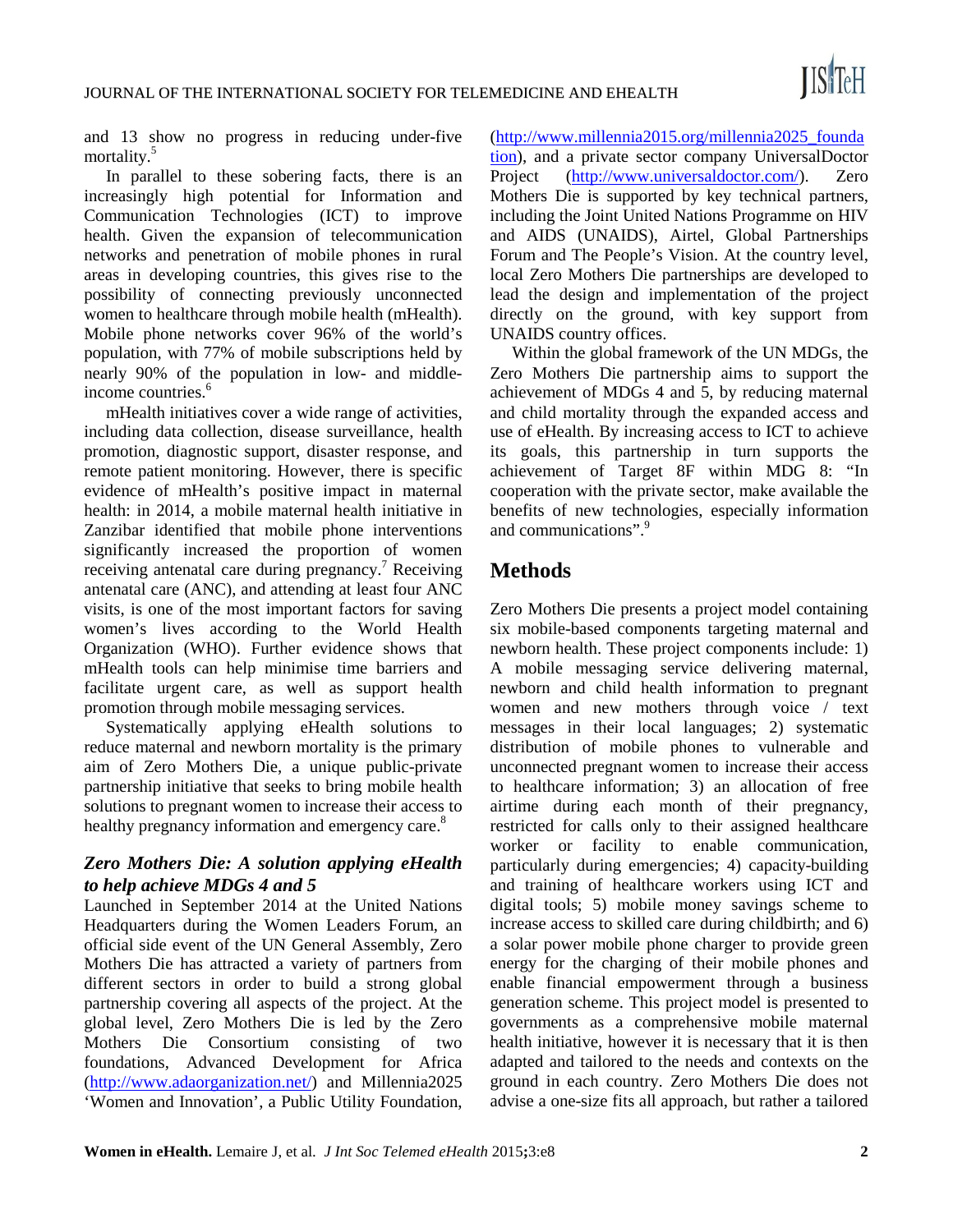approach to ensure the project design meets the requirements of the country.

With these components, the project's key objectives are to: a) Reduce maternal health complications and maternal mortality, and raise prevention of mother-to-child transmission of HIV (PMTCT); b) accelerate mobile phone ownership and use by vulnerable pregnant women, particularly lowresource women in rural or isolated communities and without access to mobile phones, in order to reduce the mobile phone gender gap; and c) educate, train, and ensure capacity-building of healthcare workers using mobile devices preloaded with up-to-date training materials and content to improve maternal and child health in their communities. In addition, the projects provide digital tools to support and enable healthcare workers to collect patient data if a government health information management system is in place, thereby contributing to overall health system strengthening.

The guiding principles of the overall project are sustainability and scalability through local ownership, integration within local health ecosystems and health information management systems to support health system strengthening, and identifying inclusive business models to ensure continuation of the project. Each country of implementation has a local project lead organisation, which then engages the relevant local Ministries (Health, Telecommunications, Family and Welfare, etc.) and technical partners in the project processes of formulation, design and implementation, in order to secure their buy-in and local ownership and ensure sustainability (beyond initial funding) as well as scale up.

# **Results**

## *Implementation Phases 2014 – 2017*

Zero Mothers Die was officially launched at the fourth annual Women Leaders Forum, an official event of the 68<sup>th</sup> Session of the United Nations General Assembly in New York City, organized by Advanced Development for Africa in partnership with the Global Partnerships Forum, Global Digital He@lth Initiative, UNAIDS and International Telecommunications Union, with support from Yoo Soon-taek (wife of Secretary General Ban Ki-moon), Cherie Blair, Dr. Christine Kaseba-Sata (former First Lady of Zambia), and Sylvia Bongo Ondimba (First Lady of Gabon).

Ghana was chosen, in consultation with the major

technical partners, as the first country for implementation of Zero Mothers Die as it is one of the UNAIDS Global Plan countries.<sup>10</sup> The Country Director of the UNAIDS Ghana office was the initial lead for bringing the Ministry of Health (MOH) and other government and local UN agencies on board as country partners in the process. Several major stakeholder meetings and technical visits for "Zero Mothers Die Ghana" have taken place between the Zero Mothers Die Consortium and the following partner agencies: Office of the First Lady, Ministry of Health (several components, but mainly from Ghana Health Service (GHS)), Family Health Division, and National AIDS/STI Control Programme, Ghana AIDS Commission, Ministry of Communication, National Communication Agency, Greater Accra Regional Ministry, Municipality of Accra, Accra Regional Health Service, AirTel Ghana, UNAIDS, World Health Organization, United Nations International Children's Emergency Fund (UNICEF), UNAIDS-Geneva and Partners.

Dr. Afisah Zakariah, Director of Policy, Planning, Monitoring and Evaluation at the Ministry of Health, was appointed as the lead for the Zero Mothers Die Planning and Task Team within the MOH to lead the preparation and implementation phases of Zero Mothers Die Ghana in three districts of Greater Accra. Given the restricted amount of funding available for the first phase, an initial implementation has been planned for six sub-districts in Greater Accra (GA South). GHS has now taken on the lead of operationalising the Zero Mothers Die Ghana implementation plan under the leadership of Dr. Anthony Ofosu, in cooperation with Airtel. Pending on-going technical discussions between the partners to operationalise the project, the launch of the initial implementation phase is set to take place within 2015.

Gabon has been identified as the second country for implementation, in close partnership with the foundation of the First Lady (Fondation Sylvia Bongo Ondimba, FSBO), who is leading project design and formulation on the ground with various in-country partners.

Formulation phases are currently underway in Mali and Nigeria, with Rwanda and Zambia identified as follow up countries whose Ministers expressed keen interest in bringing the Zero Mothers Die initiative to their country.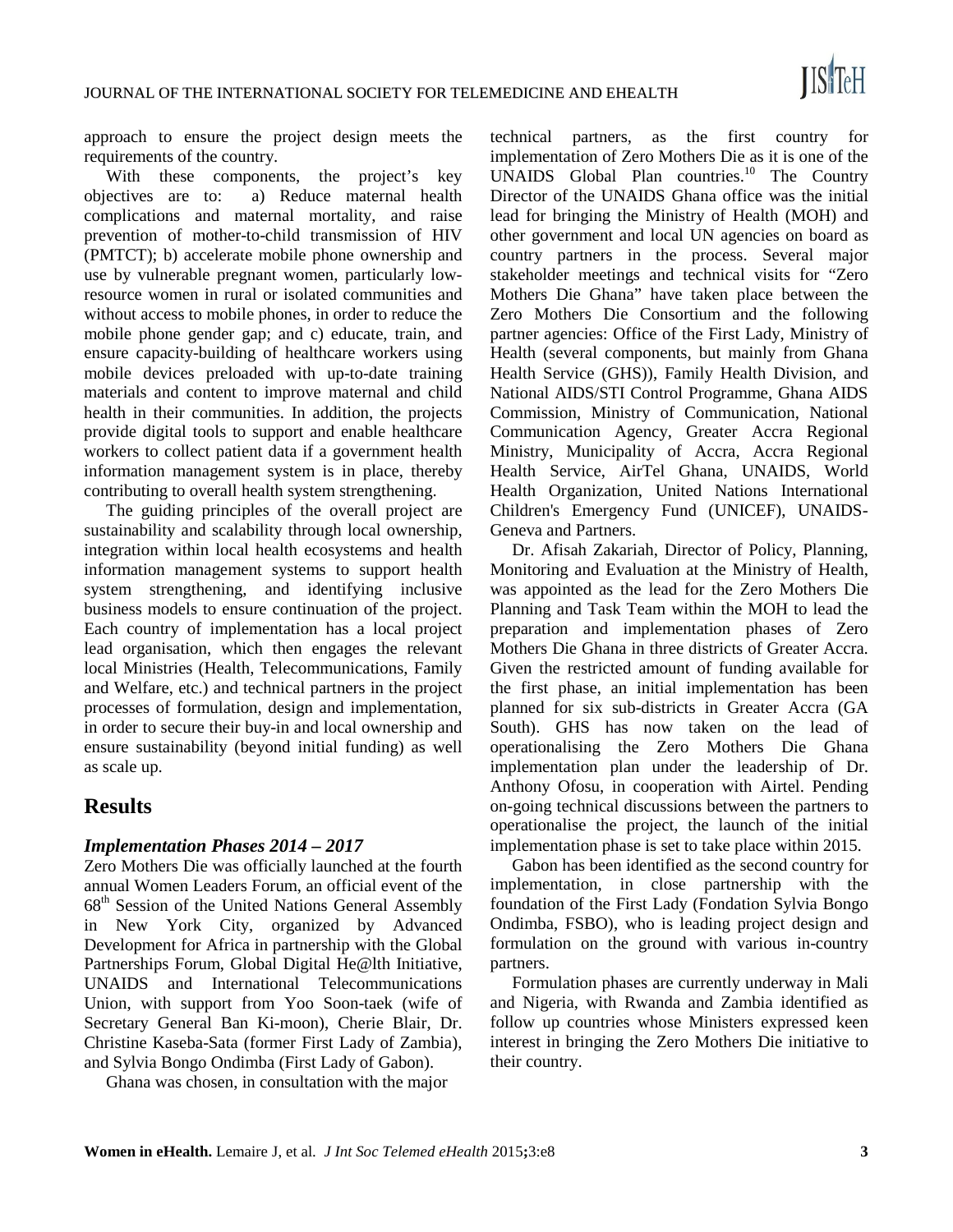

# **Conclusion**

With almost 300,000 women and six million children under-five continuing to die each year, it is imperative that we start applying the innovation and progress made in the private sector to reducing these unacceptably high mortality rates in developing nations. Zero Mothers Die is a continuously evolving initiative, seeking support from the private sector to contribute in-kind their core competencies to support the cause of bringing mother and child deaths down to zero. Zero Mothers Die's aim is to facilitate the delivery of innovation and low-resource technology for healthcare into nations where maternal and child mortality rates remain high, by constantly updating the components of the Zero Mothers Die project model, and supporting countries in convening local publicprivate partnerships to implement Zero Mothers Die initiatives in their country.

........................................................................................

# *Corresponding author:*

*Jeannine Lemaire Global Program Manager, Zero Mothers Die Project & Consortium, Geneva, Switzerland. E-mail: Jeannine.lemaire@zeromothersdie.org*

**Conflict of interest:** the authors declare their involvement in the Zero Mothers Die Project.

# **References**

- 1. Zaba B, Calvert C, Marston M, et al. Effect of HIV infection on pregnancy-related mortality in sub-Saharan Africa: secondary analyses of pooled community based data from the network for Analysing Longitudinal Population-based HIV/AIDS data on Africa (ALPHA). *Lancet*  2013;381(9879):1763–1771.
- 2. World Health Organization. (2014). Maternal mortality fact sheet N°348. Available at: [http://www.who.int/mediacentre/factsheets/fs348/](http://www.who.int/mediacentre/factsheets/fs348/en/index.html) [en/index.html](http://www.who.int/mediacentre/factsheets/fs348/en/index.html) accessed 15 March 2015.
- 3. World Health Organization. (2014). Children: reducing mortality fact sheet N°178. Available at: [http://www.who.int/mediacentre/factsheets/fs178/](http://www.who.int/mediacentre/factsheets/fs178/en/) [en/](http://www.who.int/mediacentre/factsheets/fs178/en/) accessed 15 March 2015.
- 4. Lozano R, Wang H, Foreman KJ, et al. Progress towards Millennium Development Goals 4 and 5 on maternal and child mortality: an updated systematic analysis. *Lancet* 2011;378(9797):1139–1165.
- 5. Countdown to 2015 Maternal, Newborn and Child Survival. (2012). Building a future for women and children: The 2012 Report. Available at:

[http://www.unicef.org/eapro/Countdown\\_to\\_2015](http://www.unicef.org/eapro/Countdown_to_2015.pdf) [.pdf](http://www.unicef.org/eapro/Countdown_to_2015.pdf) accessed 15 March 2015.

- 6. International Telecommunications Union (ITU). (2013). *The World in 2013: ICT Facts and Figures*. Available at: [http://www.itu.int/en/ITU-](http://www.itu.int/en/ITU-D/Statistics/Documents/facts/ICTFactsFigures2013.pdf)[D/Statistics/Documents/facts/ICTFactsFigures201](http://www.itu.int/en/ITU-D/Statistics/Documents/facts/ICTFactsFigures2013.pdf) [3.pdf](http://www.itu.int/en/ITU-D/Statistics/Documents/facts/ICTFactsFigures2013.pdf) accessed 15 March 2015.
- 7. Lund S, Nielson BB, Hemed M, et al. Mobile phones improve antenatal care attendance in Zanzibar: a cluster randomized controlled trial. *BMC Preg Childbirth* 2014;14:29.
- 8. Zero Mothers Die. (2014). Available at: [http://www.zeromothersdie.org](http://www.zeromothersdie.org/) accessed 15 March 2015.
- 9. Millennium Development Goals Indicators: The official United Nations site for the MDGs Indicators. (2008). Available at: [http://mdgs.un.org/unsd/mdg/host.aspx?Content=i](http://mdgs.un.org/unsd/mdg/host.aspx?Content=indicators/officiallist.htm) [ndicators/officiallist.htm](http://mdgs.un.org/unsd/mdg/host.aspx?Content=indicators/officiallist.htm) accessed 15 March 2015.
- 10. Joint United Nations Programme on HIV/AIDS. (2014). Global Plan towards the Elimination of new HIV infections among children by 2015 and keeping their mothers alive. Available at: [http://www.zero-hiv.org](http://www.zero-hiv.org/) accessed 15 March 2015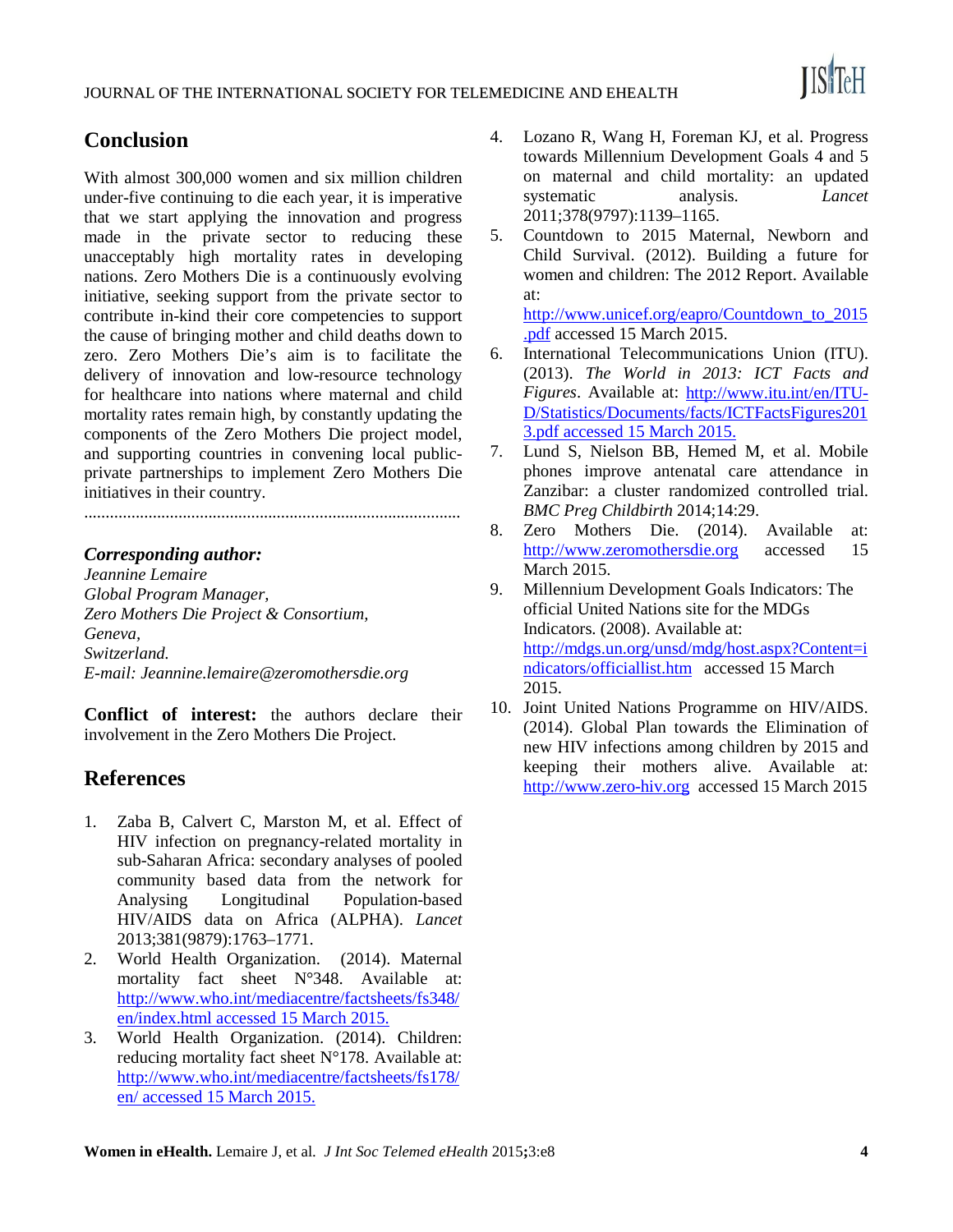

# **ANTENATAL EXERCISE PROGRAMME USING MOTION-BASED GAMES: A PILOT STUDY AMONG EXPECTANT MOTHERS IN SELECTED RURAL AREAS IN THE PHILIPPINES**

**Jenica Rivero, Christian Del Rosario, Clarence Concepcion, Michael Diño, Jewel Refran, Mardy Malinao, Aiko Mayumi, Paner Cerdan, Divine Vela Marquez, Alvin Patrocino**

Research Development and Innovation Center, Our Lady of Fatima University, Philippines

## **Abstract**

**A structured exercise programme was designed that incorporates motion-based video games to decrease anxiety and depression among pregnant women. A pilot study determined its viability. Methods: A 2-group pre- post-test experiment was done on 16 pregnant women who met study criteria. Eight underwent the structured exercise programme twice a week for a month (intervention), and eight did not (control). The State Trait Anxiety Inventory (STAI) and the Hospital Anxiety and Depression Scale (HADS) were adapted and used to determine participants' anxiety and depression scores, respectively. Results: Significant improvement in the participants' mean anxiety 48.50 to 42.88 (p=0.029) and depression 11.50 to 7.63 (p=0.022) scores were found after the exercise programme. No changes**  were noted in the control group, HADS (p=0.196) **and STAI (p=0.714) confirming the strength of the scores of the experimental group. Conclusion: The results suggest the exercise programme can be a valid approach to decrease anxiety and depression among pregnant women. We recommend replication of this study to other geographical areas with more samples to establish generalizability.**

**Keywords:** Anxiety; depression; antepartum; exergames; motion-based; eHealth.

# **Introduction**

Physiological and structural adaptations during pregnancy are natural yet challenging episodes, as they are accompanied by serious health concerns and complications that can lead to changes in the mental state of some women. It has been reported that up to 19% of women experience depressive symptoms at some point during pregnancy,<sup>1</sup> while 17.7% manifest anxiety symptoms.<sup>2</sup> Pregnant women may be particularly disadvantaged, as these symptoms may interfere with their ability to self-care during pregnancy. Previous literature also emphasises that these symptoms may have detrimental effects on the foetus and newborn.<sup>3-6</sup>

There is substantial literature showing that exercise serves as a commendable solution to ease, if not totally eradicate, several health concerns during pregnancy. However, there are few studies about the amount and type of exercise appropriate for pregnant women. Traditionally, pregnant women have been advised to restrict intense exercise due to concerns for the health of the mother and her foetus, which include overheating, impaired delivery of oxygen and nutrients to the foetus, and premature labour. A recent study showed that many women opt to continue exercise programmes during pregnancy due to awareness of its beneficial effects on health.<sup>7</sup>

The increasing impact of technological advances is evident in several aspects of exercise programmes. Presently, the new trend in exercise involves the use of motion-based gaming consoles like Xbox Kinect. As this applies information and communication technologies (ICT) for Health this is an example of eHealth. The Xbox Kinect provides an interesting way to exercise as it tracks the person's movement and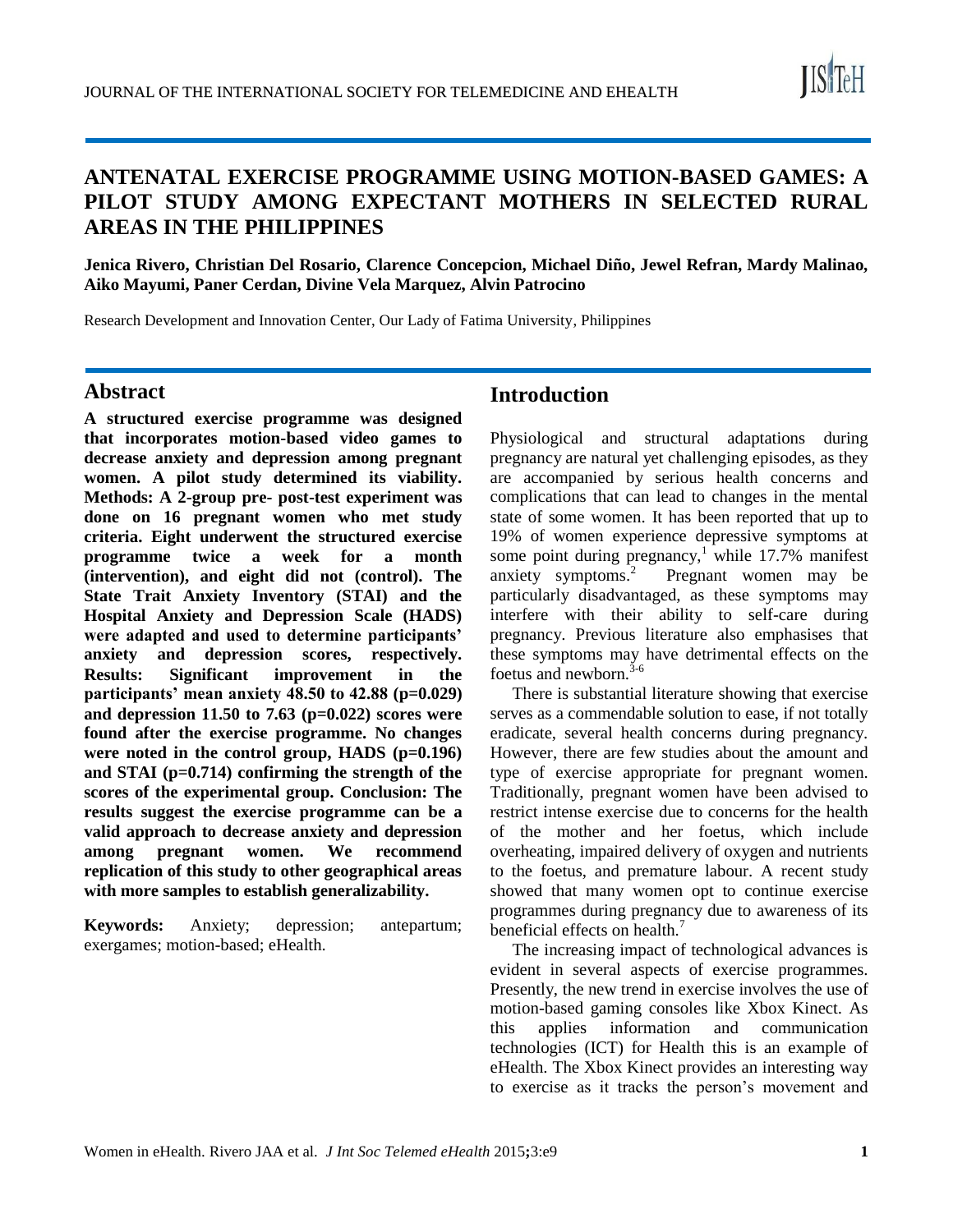allows their actions to be translated to an on-screen avatar.

No study could be found showing adverse effects of moderate intensity exercise to the mother or foetus during pregnancy.<sup>8</sup> This supports investigation of the effect of motion-based game exercise on anxiety and depression levels among pregnant women, which is yet to be explored. This pilot study aimed to evaluate the viability of applying motion-based exercise in decreasing the anxiety and depression level among pregnant women in their last trimester. There is an increasing need to advance our understanding on how technologies can function as an adjunct to medical treatments in addressing perinatal distress.

# **Methods**

A study was designed to assess whether the exercise programme could become a valid programme to reduce anxiety and depression among pregnant women in selected rural areas in the Philippines. Sixteen (16) participants were randomly selected using computergenerated numbers from a pool of pregnant women who met study selection criteria: 1) aged 23 years and above, 2) in their second or third trimester, 3) normal (not at-risk) pregnancy - as certified by the city obstetric-gynaecologist (OB/GYN), and 4) willing to participate in the study for a month. Participants were randomly divided into intervention and control groups.

The pilot study was conducted in a comfortable and enclosed room provided by the local health facility. Informed consent was obtained and a briefing provided to participants prior to the study. Participants were then given a set of pre-tests that included the State Trait Anxiety Inventory (STAI)<sup>9</sup> and the Hospital Anxiety and Depression Scale (HADS).<sup>10</sup> The intervention group then underwent a series of motionbased exercise activities twice a week for one month. The control group received the usual health teaching about pregnancy and prenatal check-ups. At the end of the month, the same set of tests were given to both groups.

## *Motion-based exercise*

The motion-based exercise programme was designed with the assistance of an OB/GYN (Table 1). A session normally lasted for an hour, which included breathing exercises, breaks, exposure to three Xbox Kinect games, and health monitoring. Lectures about pregnancy were also given. The programme was validated by the municipal OB/GYN.

**Table 1.** Antepartum motion-based exercise programme.

|                 | Time             |                                           |
|-----------------|------------------|-------------------------------------------|
|                 |                  | Activity                                  |
| Day 1           |                  |                                           |
| Session         | $25 \text{ min}$ | Orientation to pilot study and            |
| total:          |                  | Informed consent                          |
| 1 hr 30 min     | 30 min           | Health assessment                         |
|                 |                  | Pre-test: STAI + HADS                     |
|                 | $5 \text{ min}$  | Warm $up + breathing$ exercise            |
|                 | $10 \text{ min}$ | Xbox Kinect: Leedmees                     |
|                 | $5 \text{ min}$  | <b>Break</b>                              |
|                 | $10 \text{ min}$ | Xbox Kinect: Self-Defence                 |
|                 |                  | Training Camp - Balance                   |
|                 |                  | Exercise                                  |
|                 | $5 \text{ min}$  | Cool down $+$ health monitoring           |
| Days 2-7        |                  |                                           |
| Session         | 5 min            | <b>Health assessment</b>                  |
| total:          | $10 \text{ min}$ | Lecture                                   |
| 1 hour          | 5 min            | Warm $up + breathing$ exercise            |
|                 | $10 \text{ min}$ | Xbox Kinect: Leedmees                     |
|                 | 5 min            | <b>Break</b>                              |
|                 | $10 \text{ min}$ | Xbox Kinect: Self-Defence                 |
|                 |                  | Training Camp - Balance                   |
|                 |                  | Exercise                                  |
|                 | $10 \text{ min}$ | <b>Xbox Kinect: Disney</b>                |
|                 |                  | Adventure                                 |
|                 | 5 min            | Cool down $+$ health monitoring           |
| Day 8           |                  |                                           |
| Session         | 5 min            | Health assessment                         |
| total:          | $10 \text{ min}$ | Lecture                                   |
| $1$ hr $30$ min | 5 min            | $\overline{Warm}$ up + breathing exercise |
|                 | $10 \text{ min}$ | <b>Xbox Kinect: Leedmees</b>              |
|                 | $5 \text{ min}$  | <b>Break</b>                              |
|                 | $10 \text{ min}$ | Xbox Kinect: Self-Defence                 |
|                 |                  | Training Camp - Balance                   |
|                 |                  | Exercise                                  |
|                 | $10 \text{ min}$ | Xbox Kinect: Disney                       |
|                 |                  | Adventure                                 |
|                 | 5 min            | Cool down $+$ health monitoring           |
|                 | $30 \text{ min}$ | Post-test: STAI + HADS                    |
|                 |                  |                                           |

## *Research Measures*

Two tests of anxiety and depression were used, STAI and HADS. The STAI is a widely used tool to measure anxiety, and was developed by psychologists Spielberg, Lushene, Vagg and Jacobs in 1983. The STAI questionnaire consists of 20 items, which can be graded using a 4-point Likert scale.<sup>10</sup> HADS was de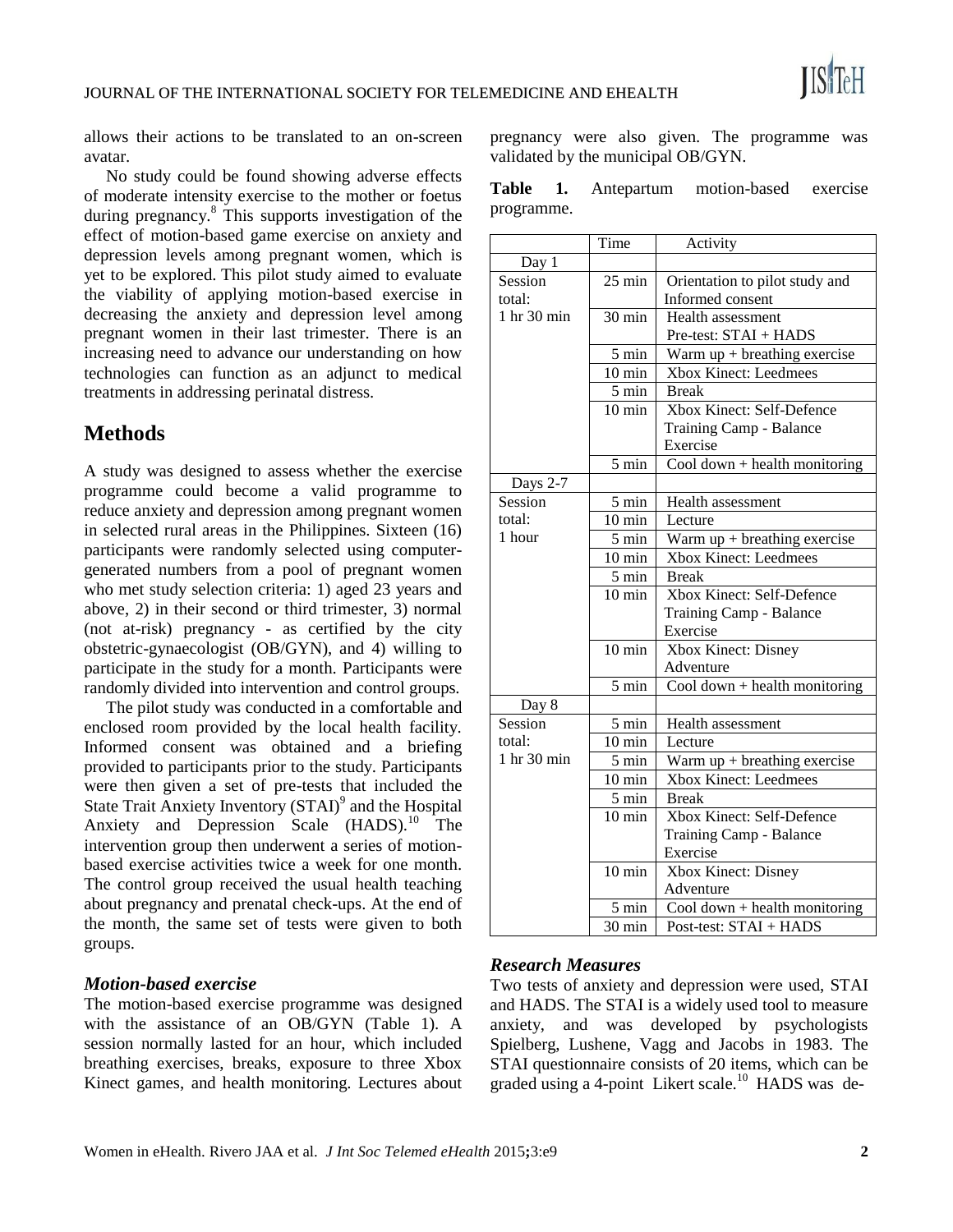veloped by Zigmond and Smith (1983). The questionnaire consists of 14 items comprising two subscales of seven items. Each component is measured on a scale of 0 (not at all) to 3 (very much).<sup>11</sup>

The study was approved by the ethics committee of the institution. The medical practitioner and the head of the city also granted permission for the pilot study. The entire study was conducted with the assistance of an OB/GYN medical practitioner from the municipal health office. Tokens were given to the participants for successful completion of the exercise programme.

## *Data Analysis*

Statistical analysis was by two tailed paired t-tests with alpha set at 5% using SPSS version 22.

# **Results**

Data analysis showed significant improvement in the participants' anxiety and depression scores after participating in the exercise programme (Table 2). In the intervention group the scores improved significantly after exercise. HADS (p=0.022) and STAI (p=0.029).

**Table 2**. Pre and post-test scores of HADS and STAI for intervention and control groups ( $*$  p<0.05).

| Groups     |             | Mean     |           |  |
|------------|-------------|----------|-----------|--|
|            |             | Pre-test | Post-test |  |
| Control    | <b>HADS</b> | 9.87     | 8.50      |  |
|            | <b>STAI</b> | 56.00    | 53.88     |  |
| Interventi | <b>HADS</b> | 11.50    | $7.63*$   |  |
| on         | <b>STAI</b> | 48.50    | 42.88*    |  |

# **Discussion**

This pilot study assessed whether an exercise programme using motion-based games was effective in improving anxiety and depression in pregnant women. The structured programme used an Xbox Kinect for the motion-based games, and spanned 1 month. The pre-test and post-test scores are good indications that the exercise programme can be used to improve anti-partum anxiety and depression.

Many factors are believed to contribute to the success of the programme, and were classified as intrinsic – that is the physiologic processes that occur within a person's body, and extrinsic – that is the experiential effects that a motion-based game provides to the participants. Existing research underpins the benefits of physical activity to reduce anxiety. Studies have reported that physical activity is indirectly associated with the risk of symptoms of depression and anxiety. $11,12$  People of different ages and situations who participated in various types of exercise programme have been seen to have improvements in their mental health related quality of life. Additionally, the precise relationship between mental health-related quality of life and physical activity may lie in the complex process of human physiology.<sup>13</sup> This includes increases in norepinephrine transmission, serotonin, and endorphins.

Motion-based games, particularly 'exergames', combine physical exertion with casual gaming.<sup>14</sup> These types of games have been documented to boost the experience of physical activities.<sup>15</sup> Games provide personal reinforcement to players.<sup>11</sup> When the player practices autonomy<sup>11,16</sup> – that is choosing the game they typically enjoy – they easily get engaged and finally immersed in gaming. $13,17,18$  The main process behind this exercise programme is the concomitant physical exertion or exercise and gaming; participants are exerting effort to exercise, yet their consciousness is dwelling in the content of another activity (i.e., the game). This is easy to promote since a wide variety of exergames are available in the market, and players can choose to play them at home, alone, or in groups. $^{11}$ 

# **Conclusion**

This study aimed to test the effects of a motion-based exergame programme on the anxiety and depression scores of pregnant women from selected rural areas of the Philippines. Results revealed that participants from the intervention group improved their anxiety and depression. The study should be replicated in other geographic areas and with larger samples to establish generalisability of the approach.

*........................................................................*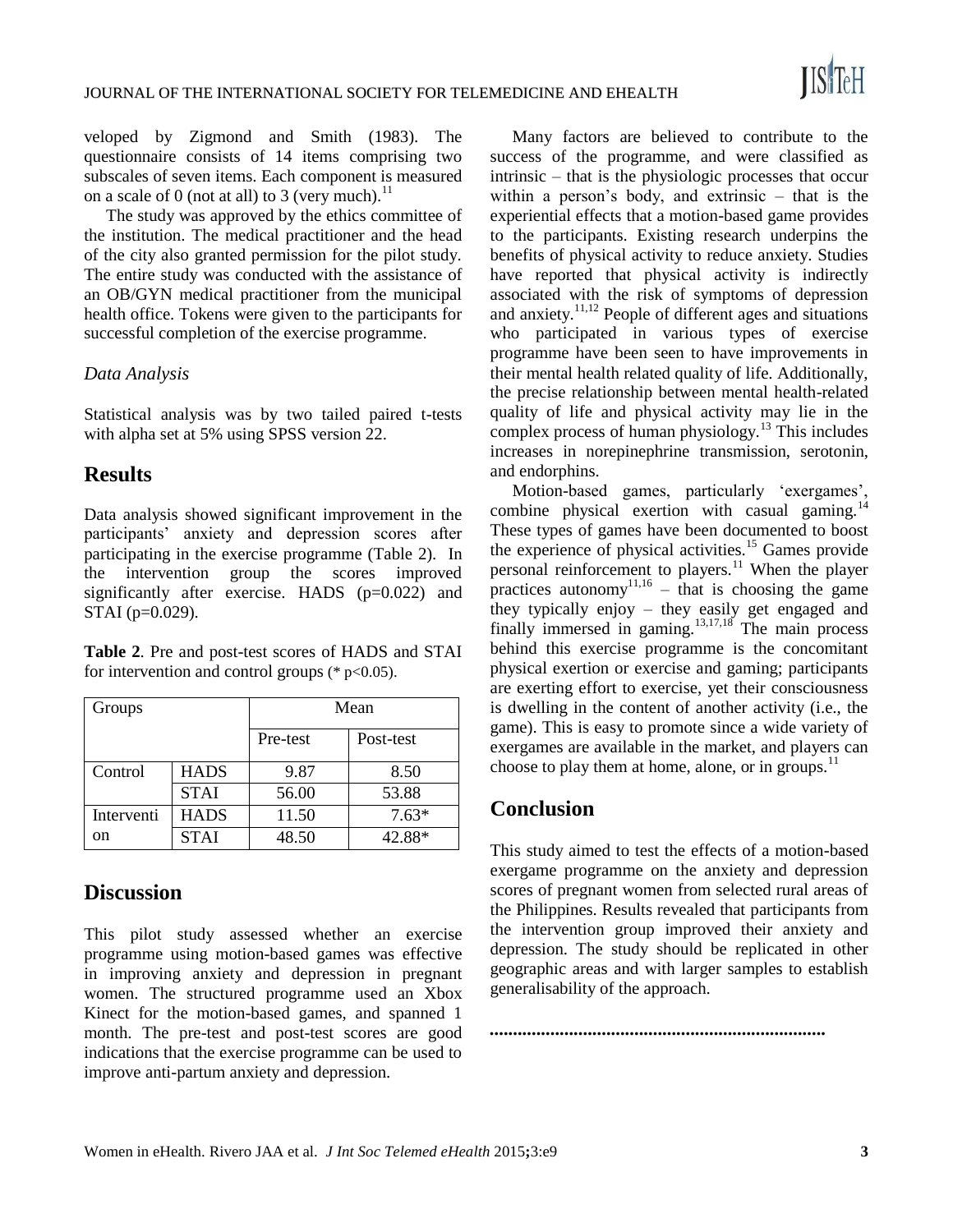

## *Corresponding author:*

*Jenica Ana Ayson Rivero, Research Development and Innovation Center, Our Lady of Fatima University, Phillipines. E-mail: olfu.rdic@yahoo.com.ph* 

**Conflict of interest:** the authors declare no conflicts of interest.

# **References**

- 1. Gaynes BN, Gavin N, Meltzer-Brody S, et al. Perinatal depression: prevalence, screening accuracy, and screening outcomes. *Evid Rep Technol Assess (Summ)* 2005 Feb;(119):1–8.
- 2. Chan CY, Lee AM, Lam SK, et al. Antenatal anxiety in the first trimester: Risk factors and effects on anxiety and depression in the third trimester and 6-week postpartum. *OJ Psych* 2013; 3(3):301-310.
- 3. Field T, Diego M, Hernandez-Reif M. Prenatal depression effects on the fetus and newborn: a review. *Infant Behav Dev* 2006 ;29(3):445-455.
- 4. Field T, Diego M, Hernandez-Reif M, et al. Comorbid depression and anxiety effects on pregnancy and neonatal outcome. *Infant Behav Dev* 2010;33(1):23–29.
- 5. Figueiredo B, Pacheco A, Costa R, Conde A, Teixeira C. Mother's anxiety and depression during the third pregnancy trimester and neonate's mother versus stranger's face/voice visual preference. *Early Hum Dev* 2010;86(8):479–485.
- 6. Van den Bergh BRH, Mulder EJH, Mennes M, Glover V. Antenatal maternal anxiety and stress and the neurobehavioural development of the fetus and child: links and possible mechanisms. A review. *Neurosci Biobehav Rev* 2005;29(2):237– 258.
- 7. Hammer RL, Perkins J, Parr R. Exercise during the childbearing year. *J Perinatal Educ* 2000;9(1):1–14.
- 8. Lokey EA, Tran ZV, Wells CL, Myers BC, Tran AC. Effects of physical exercise on pregnancy outcomes: a meta-analytic review. *Med Sci Sports Exerc* 1991;23(11):1234–1239.
- 9. Spielberger C. *Manual for the State-Trait Anxiety Inventory*. rev. ed. Palo Alto (CA), Consulting Psychologists Press, 1983.
- 10. Zigmond AS, Snaith RP. The hospital anxiety and depression scale. *Acta Psychiatr Scand* 1983;67(6):361-370.
- 11. Rosenberg D, Depp CA, Vahia IV, et al. Exergames for subsyndromal depression in older adults: A pilot study of a novel intervention. *Am J Geriatr Psychiatry* 2010;18(3):221–226.
- 12. Salguero A, Martínez-García R, Molinero O, Márquez S. Physical activity, quality of life and symptoms of depression in community-dwelling and institutionalized older adults. *Arch Gerontol Geriat* 2011;53(2):152–157.
- 13. Van Uffelen JGZ, van Gellecum YR, Burton NW, Peeters G, Heesch KC, Brown WJ. Sitting-time, physical activity, and depressive symptoms in mid-aged women. *Am J Prev Med* 2013;45(3):276–281.
- 14. Oh Y, Yang SP. Defining exergames & exergaming. Meaningful play. 2010 Conference Paper; Michigan State University, East Lansing (MI): 2010.
- 15. Song H, Kim J, Lee KM. Virtual vs. real body in exergames: Reducing social physique anxiety in exercise experiences. *Comp Human Behav* 2014;36:282–5.
- 16. Mellecker RR, McManus AM. Active video games and physical activity recommendations: A comparison of the Gamercize Stepper, XBOX Kinect and XaviX J-Mat. *J Sci Med Sport* 2014;17(3):288–292.
- 17. Mills A, Rosenberg M, Stratton G, et al. The effect of exergaming on vascular function in children. *J Pediatr* 2013;163(3):806–810.
- 18. Gunter GA, Kenny RF, Vick EH. Taking educational games seriously: using the RETAIN model to design endogenous fantasy into standalone educational games. *Educat Technol Res Devel* 2008;56(5-6):511–537.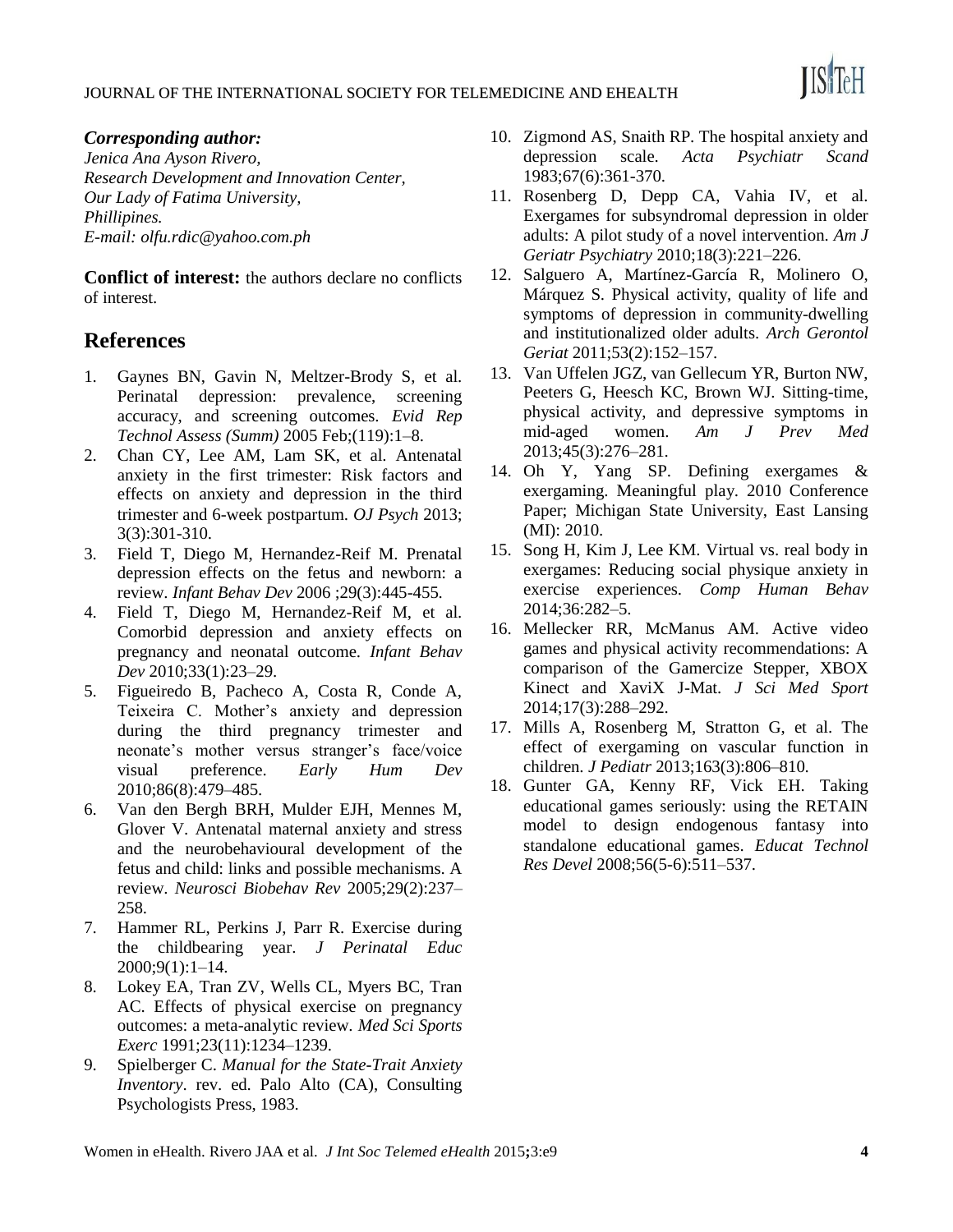

# **WOMEN IN SCIENCE AND ENGINEERING: STUDENTS, PROFESSIONALS AND AUTHORS**

#### **Lenka Lhotska PhD, MIEEE, MIET, CEng**

Czech Technical University, Prague, Czech Republic

# **Abstract**

**In recent years several studies have been published analysing the ratio of male to female authors of published articles in various scientific disciplines over the decades. There is a big difference among disciplines. This paper will present and analyse these differences. There is not only a difference in the total number of papers and articles with women as authors but also whether there are only women authors, women as first or last author, etc. In engineering an important area is also represented by patents. The ratio of men and women in this particular area is much more striking. Looking at academic institutions there are interesting analyses concerning the percentage of full professors. There is a statistically significant decrease in the number of women completing undergraduate study over postgraduate study, and women occupy lower positions in research up to senior researchers or full professors. These numbers vary across continents, with fewer women full professors in the European Union than in the United States. We will present information about the percentage of women researchers in fields related to telemedicine and eHealth, in particular medicine and nursing care in contrast to engineering and medical informatics. The differences are also significant. These numbers correlate to a certain extent with authorship.**

**Keywords:** engineering education; telemedicine; authorship; research; woman researcher; gender.

# **Introduction**

Several studies have recently reported on the proportion of men and women in various scientific disciplines and professions. $1-3$  They have been followed by discussions in conferences and professional societies. We have decided to investigate this issue in the area of telemedicine and eHealth. Since it is on the border between STEM (science, technology, engineering, and mathematics) and life sciences, we have compared these fields. Telemedicine and eHealth are not followed as separate disciplines in education and jobs, thus are not present in statistics. We have searched for data on education, professions and authorship in STEM and life sciences. For more detailed analysis we have formulated several questions that could help us identify the causes of disproportions in particular in career development. The questions are as follows:

- What are the results in STEM subjects at primary and secondary schools?
- Do we have any explanation of these differences?
- What is the temporal development from university study to senior research position?
- What is the distribution of women and men in various fields?
- Does the ratio in authorship correspond to the number of researchers in the given fields?

# **Methods**

To gain better insight, we first looked at: 1) the information and statistics about primary and secondary education, 2) the distribution of applicants to universities across disciplines, 3) comparison of the ratio of women and men in various jobs, and the issue of vertical segregation, 4) female authorship of journal articles, conference papers, and patents and women's roles as journal Editors, Associate Editors, and Board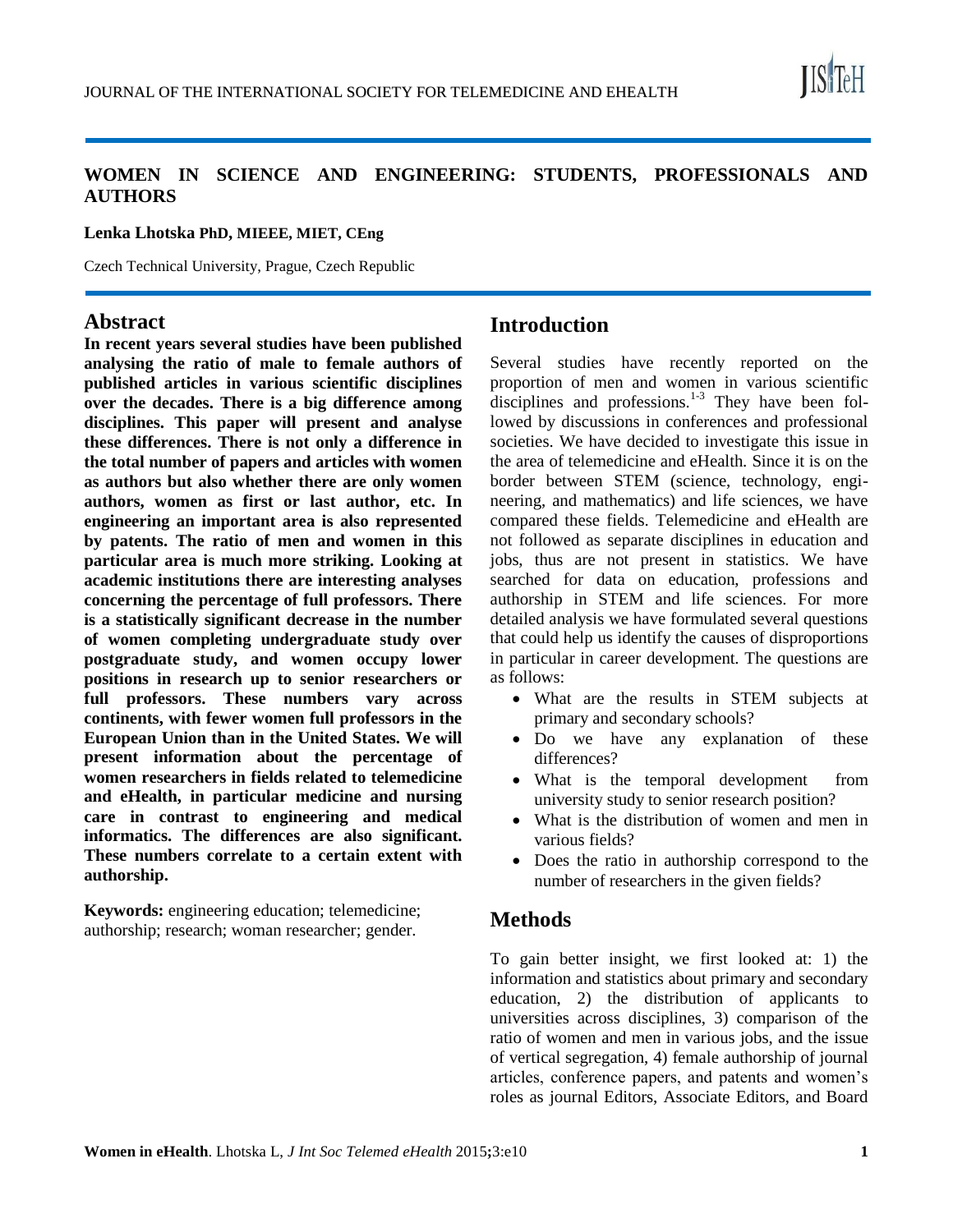Members. The data presented are derived from review of relevant literature.

# **Results and Discussion**

## *Are there gender gaps in education?*

The data presented in this section are based on studies and statistics published by the European Commission,<sup>1</sup> the OECD, $2^{\circ}$  and the American Association of University Women.<sup>3</sup> In elementary, middle, and high school in the USA, girls and boys take mathematics and science courses in roughly equal numbers, and about as many girls as boys leave high school prepared to pursue science and engineering majors in college. $3$ The situation is almost the same in Europe and Asia.<sup>1,2</sup> However, already at primary schools we can find differences in attitudes, in particular of parents and teachers. These differences are more obvious at secondary schools.

Parents can give their sons and daughters equal support and encouragement for all of their school work and aspirations for their future. The results of the OECD programme for international student assessment (PISA) show that this does not always happen.<sup>2</sup> In all countries and economies that surveyed the parents of students who sat the PISA test, parents were more likely to expect their sons, rather than their daughters, to work in a science, technology, engineering or mathematics field – even when their 15-year-old boys and girls perform at the same level in mathematics. Teachers can help by becoming more aware of their own gender biases that may affect how they award marks to students.

The analysis of results shows that girls and boys in the top-performing countries achieve comparable scores because they are strongly motivated to be the best. These results strongly suggest that gender gaps in school performance are not determined by innate differences in ability. Although boys are significantly more likely than girls to be less engaged with school and have lower skills and poorer academic achievement, they finally succeed in studying STEM courses. In higher education and beyond, young women are under-represented in the fields of mathematics, physical science and computing. However, when we analyse the statistics in detail we see that the gender gaps in education are widening. Why? The studies have highlighted an interesting finding: there is lack of self-confidence among girls.

In the large majority of countries and economies that participate in PISA, among high-performing students, girls do worse than boys in mathematics and in no country do they outperform boys at this level. $2$  In general, girls have less self-confidence than boys in their ability to solve mathematics or science problems. It is particularly obvious when the students are required to "think like scientists". In that case girls underperform considerably compared to boys. This gender difference may be related to students´ selfconfidence. When students are more self-confident, they give themselves the freedom to fail, to engage in the trial-and-error processes that are fundamental to acquiring knowledge in mathematics and science.<sup>2</sup>

The OECD study shows interesting variations in differences between boys and girls when solving different types of tasks.<sup>2</sup> The results are rather worrying. While girls´ lower performance in mathematics and science among the highest-achieving students may reflect lower levels of self-confidence and higher level of anxiety, the differences in levels of self-confidence and anxiety between boys and girls are greater than differences in mathematics and science performance. The study shows results of inquiries among 15-year old boys and girls about careers in computing and engineering on one side and health services on the other side. On average, there are almost four times as many boys as girls who expect to work in engineering and computing. In contrast the proportion of girls planning to work in health services is approximately 9% higher than boys. Another interesting statistic shows expectations of parents about their children´s career. Concerning STEM occupations, there is a significant gender gap. In all countries parents expect that the boys will be more likely than girls to work in STEM occupations (the smallest difference is 7%, the largest is 33%).

A wealth of research has examined how self-beliefs are formed and the key role played by both interpersonal and intrapersonal comparisons.<sup>2,3</sup> Students´ beliefs about their own competence in mathematics are related to how well they perform compared to their classmates, and also to how well they perform in mathematics compared to their performance in other subjects. Because girls tend to perform so well in reading, they may, unconsciously, believe that they are underperforming in other subjects. As a result, they have less confidence in other subjects, like mathematics, which in turn, could under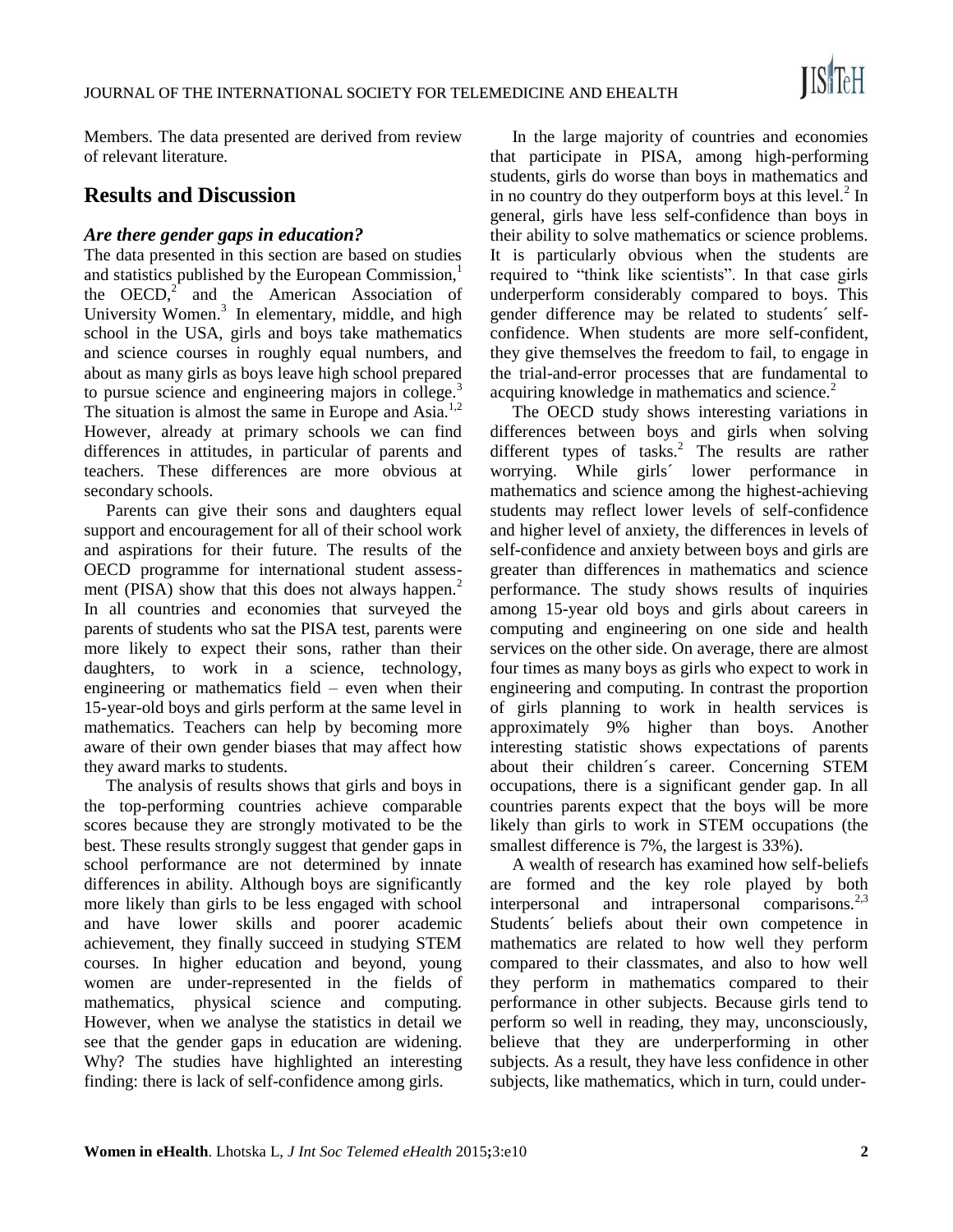mine their performance. In such situations, the role of teachers and parents is irreplaceable and must be positive and supportive. One way at schools is using cognitive-activation strategies in mathematics.<sup>2,3</sup>

# *Women in science and engineering study and jobs*

Although the number of women in science and engineering is growing, men continue to outnumber women, especially in higher positions of the professions. Yet fewer women than men pursue the STEM majors. Most people associate science and mathematical fields with "male" and humanities and arts fields with "female". Implicit bias is common, even among individuals who actively reject these stereotypes. This bias not only affects individuals´ attitudes toward others but may also influence girls´ and women´s likelihood cultivating their own interest in mathematics and science. Not only are people more likely to associate mathematics and science with men than with women, people often hold negative opinions of women in "masculine" positions, like scientists or engineers. Research profiled in the report by Hill et al. shows that people judge women to be less competent than men in "male" jobs unless they are clearly successful in their work. $3$ 

The teaching profession up to secondary education is dominated by women. The proportion of women educators declines as the level of education increases and also changes with the taught subject. In STEM courses the share of men is usually higher than in humanities, for example. The proportion of women as teachers in individual levels of education is 97% in early childhood education, 83% in primary education, 68% in lower secondary education, 56% in upper secondary education, and  $41\%$  at the tertiary level.<sup>2</sup>

In the European Union, the share of women in total employment reached 45% in 2010, but women made up 53% of tertiary educated people who were employed as professionals or technicians. However, only 32% of scientists and engineers were women. Although the proportion of female researchers has been growing, the gender imbalance in the research population increases with age. $1,10$ 

When looking at American statistics we can see that at high schools the girls earned more credits in mathematics and science than boys (the study presented data from 1990 till  $2005$ .<sup>3</sup> In evaluation of grade point average this difference is even more obvious. Although results of girls at high schools are

encouraging, when entering college and later university the ratio changes, in some fields rather dramatically. Statistics of 2006 show that 29% of all male freshmen  $(1<sup>st</sup>$  year students), compared with only 15 percent of all female freshmen, planned to major in a STEM field. The gender disparity in plans to major is even more significant when the biological sciences are not included. More than 20% of male students planned to major in engineering, computer science, or the physical sciences, compared with only about 5% of females.<sup>3</sup>

Despite the still relatively small percentages of women majoring in some STEM fields, the overall proportion of STEM bachelor´s degrees awarded to women has increased dramatically during the past four decades, although women´s representation varies by field. In 2006, women earned the majority of bachelor´s degrees in biology, one-half of bachelor´s degrees in chemistry, and nearly one-half in mathematics. Women earned a much smaller proportion of bachelor´s degrees in physics, engineering, and computer science. The report shows statistics over 40 years  $(1966 - 2006)$ . In biology, chemistry, physics and engineering the percentage of women bachelor´s degrees were growing, but were decreasing slightly in mathematics. The decline in computer science, from a peak of 36% in 1986 to only 20% in 2006, is significant.<sup>3</sup>

Of course, the absolute numbers vary across disciplines. We present numbers of graduates from the year 2007 in several disciplines that are close to telemedicine and eHealth: biology, 48,001 women and 31,347 men; computer science, 7,944 women and 34,652 men; and electrical engineering, 2,109 women and  $16,438$  men.<sup>3</sup>

## *Doctoral degree recipients*

Women´s representation among doctoral degree recipients in STEM fields also has improved in the last 40 years. The most impressive increase is in biology from 12% to 47%. However, even in computer science, engineering and physics the percentage improved from 0 or nearly 0, to almost 20 percent. These numbers are very similar both for Europe and the United States.<sup>1,2</sup>

The changes in STEM professions almost copy the changes in STEM degree recipients. In almost all areas there has been continuous increase from 1960 to 2000. Only in mathematics and computer science has there been a drop of 5% between 1990 and 2000 (from 35%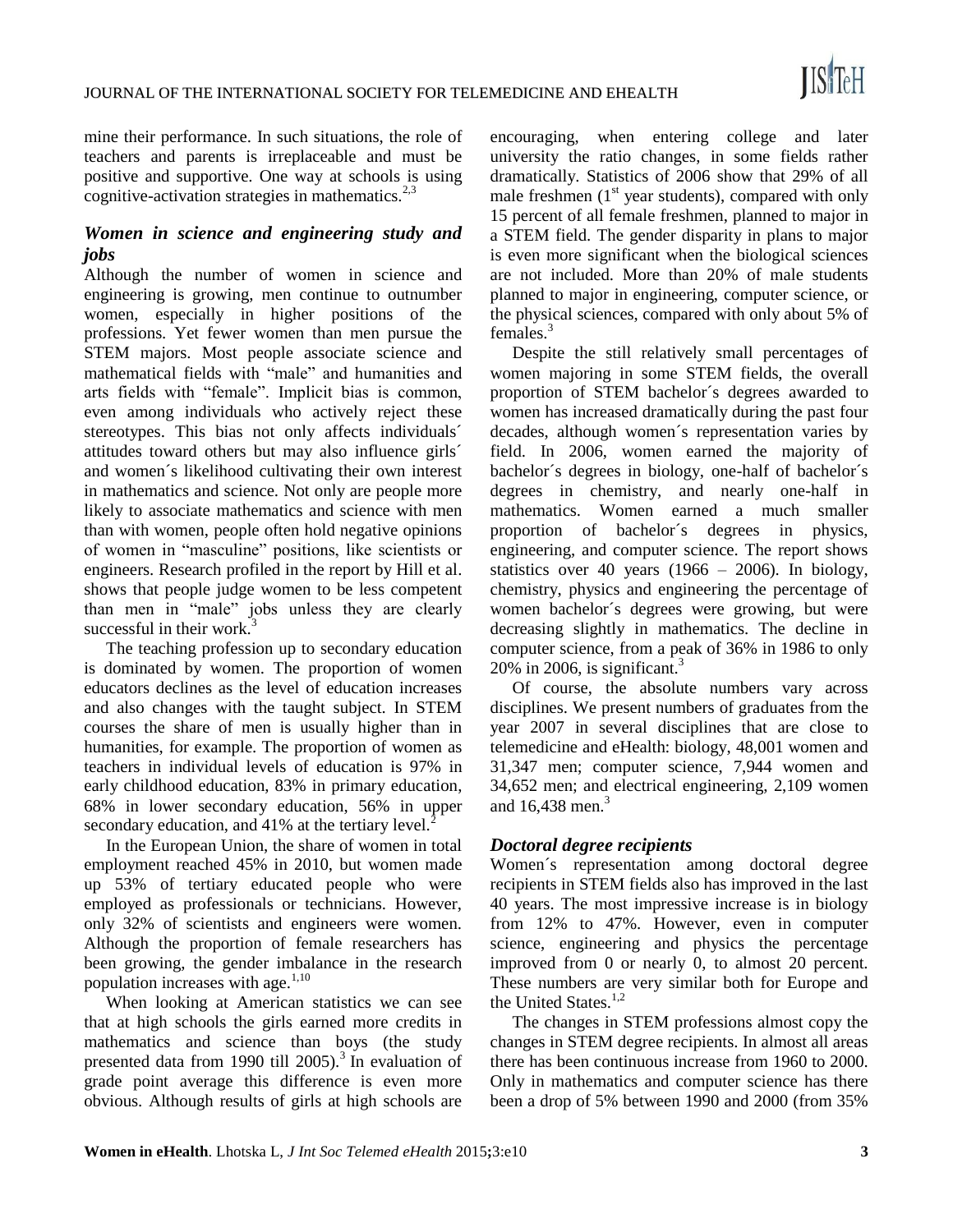to 30%). Among workers who hold doctorates, men represent a clear majority in all STEM fields. In the academic workforce, women´s representation varies by discipline as well as tenure status. In 2005, 40% of full-time faculty in degree-granting colleges and universities in the U.S. were women.

However, women's representation in STEM disciplines was statistically significantly lower. Women made up less than one-quarter of the faculty in computer and information sciences (22%), mathematics (19%), the physical sciences (18%) and engineering (12%). In the life sciences, an area in which many people assume that women have achieved parity, women made up only 34% of the faculty. In all cases women were better represented in lower faculty ranks than in higher ranks among STEM faculty in four-year colleges and universities. $1,3$  In Europe the proportion of women among full professors is highest in the humanities and the social sciences, 28.4% and 19.4%, respectively and lowest in engineering and technology at 7.9%. These numbers lead to discussion on horizontal and vertical segregation.<sup>1</sup>

Horizontal and vertical segregation are terms expressing differences in representation of females and males in disciplines and in hierarchy. Horizontal segregation means different representation of men and women in individual disciplines and sectors. Women are more frequently active in the so-called soft disciplines (humanities and social sciences) and employed mostly in governmental (37%) and nonprofit (38%) sectors. In the entrepreneurial sector there are only 15% of females in research and development. There is great contrast between soft disciplines (43% of female researchers) and engineering (12% of female researchers). $<sup>1</sup>$ </sup>

Vertical segregation expresses concentration of men and women on different levels of academic hierarchy. Women are more frequently represented on lower positions in the hierarchy, while men have the majority on decision making positions. The situation is almost the same across disciplines and sectors. In 2010, on average throughout the EU-27, 15.5% of institutions in the Higher Education Sector were headed by women, and only 10% of universities had a female rector. $<sup>1</sup>$ </sup>

We can confirm this distribution by numbers from the universities in the Czech Republic: among 25 rectors of public universities, only 2 are women. Of the 62 directors of research institutes of the Academy of Sciences, 12 are female. A similar situation exists in

other sectors.<sup>4</sup> Women represent 56% percent of all university educated graduates in the Czech Republic and about 43% of PhD graduates. However, in jobs the ratio changes, in particular in higher positions. When we observe the numbers in research and development, females constitute only 26%.<sup>4</sup> They are concentrated in specific scientific areas and in lower positions in the hierarchy. Definitely one of the reasons for this is care for children and family. If a woman does not find support in her family, it is usually difficult to continue the career, in particular in areas where for example, frequent and whole-day presence in laboratories is required. These facts show that without systematic work and support from the side of the institutions it is almost impossible to reach more satisfactory results. These observations were also confirmed by the study performed by Servou and Visser.<sup>10</sup>

Hewlett et al. focused their study on numbers in business and reasons why women quit engineering jobs.<sup>5</sup> On the lower rungs of corporate career ladders, fully 41% of highly qualified scientists, engineers, and technologists are women. But the dropout rates were huge, and over time 52% of these talented women quit their jobs. What were the reasons? The authors identified 5 serious aspects. First and foremost, the hostility of the workplace culture drives women out. Second, is the dispiriting sense of isolation that comes when a woman is the only female on her team or at her rank. Third, there is a strong disconnect between women´s preferred work rhythms and the risky "diving catch" and "fire-fighting" behaviour that is recognized and rewarded in these male-dominated fields. Fourth, "extreme jobs", with their long workweeks and punishing travel schedules, are particularly prevalent in science, engineering, and technology companies. Fifth, many women surveyed bemoaned the "mystery" around career advancement.

Although the statistics do not follow jobs in telemedicine and eHealth separately, we can derive the ratio from the numbers in STEM and medicine jobs, where engineering and information technology are in the majority. That means that in the technical positions men dominate while on the other hand women dominate in care positions.

## *Authorship – ratio of women and men*

Several studies on the role of gender in scholarly authorship have recently been published.<sup>6,7,8</sup> The statistics on authorship and proportion between women and men are correlated with the numbers of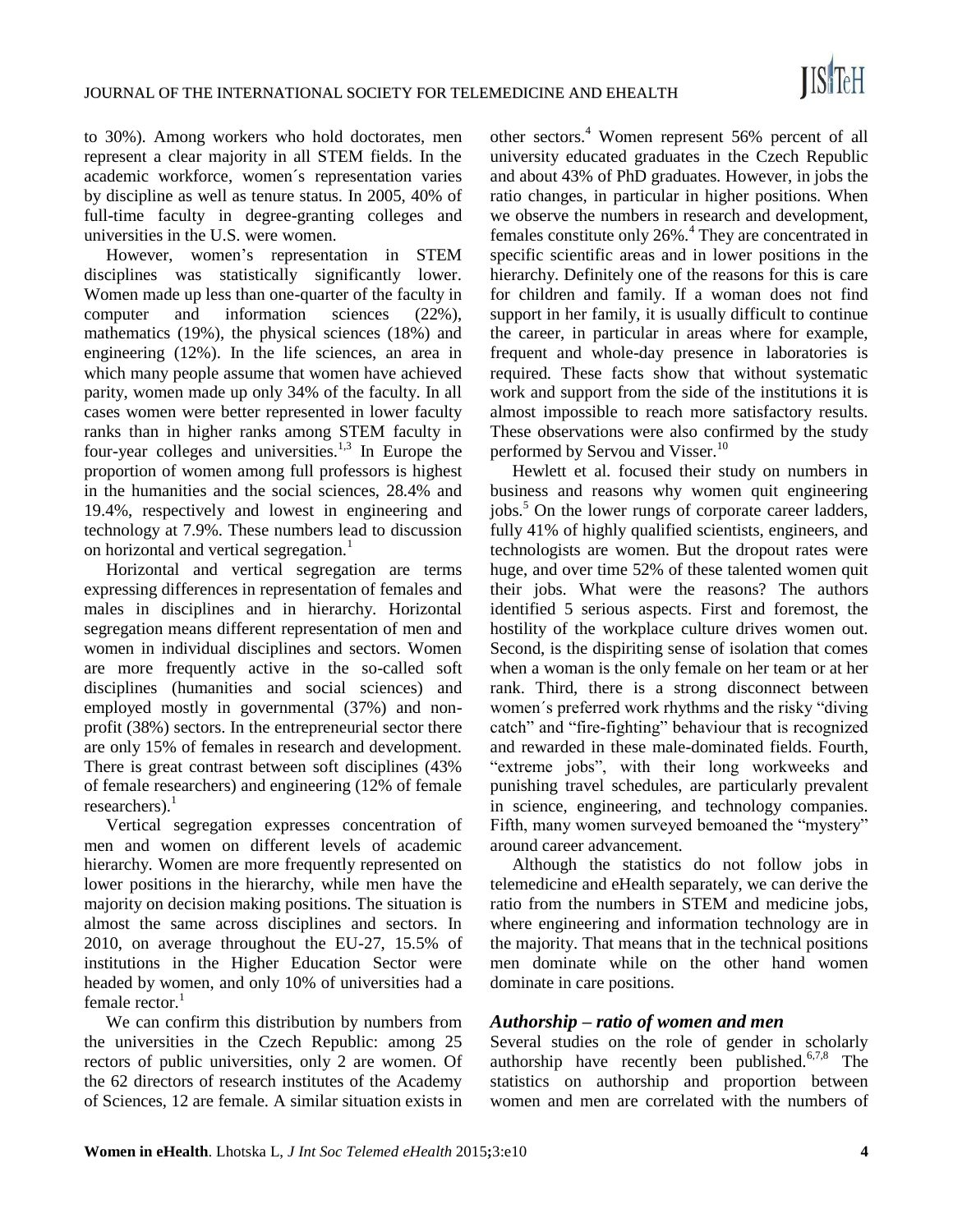women and men working in scientific disciplines (STEM vs. humanities and life sciences). Men publish more papers on average than women, although the gap differs between fields and subfields. Women publish significantly fewer papers in areas in which research is expensive, possibly as a result of policies and procedures relating to funding allocations.<sup>6</sup>

Lariviere et al. present a global and crossdisciplinary bibliometric analysis of:

- The relationship between gender and research output (authorship)
- The extent of collaboration (co-authorship)
- Scientific impact of all articles published between 2008 – 2012 and indexed in the Thomson Reuters Web of Science databases (citations).

They analysed 5,483,841 research papers and review articles with  $27,329,915$  authorships.<sup>6</sup> Their findings are interesting but unfortunately not very surprising. All articles with women in dominant author positions receive fewer citations than those with men in the same positions. Men dominate scientific production in nearly every country. Globally, women account for fewer than 30% of fractionalised authorships. Women are similarly underrepresented when it comes to first authorship. For every article with a female first author, there are nearly two  $(1.93)$ articles first-authored by men. South American and Eastern European countries demonstrate greater gender parity.<sup>6</sup>

Specialties dominated by women include nursing; midwifery; speech, language and hearing; education; social work; and librarianship. Male-dominated disciplines include military sciences, engineering, robotics, aeronautics and astronautics, high-energy physics, mathematics, computer science, philosophy and economics. Although disciplines from the social sciences show a larger proportion of female authors, the humanities are still heavily dominated by men. Another key limitation is that authorship of papers is only one of many indicators of research activity. Moreover, the analysis was only of journal articles and books and conference papers were not considered.

West et al. performed another study using a different source of documents for analysis. They focused on the authorship order, given that first and sometimes last author publications are at least as important as raw publication counts for hiring, promotion, and tenure, particularly in scientific fields. The study used the JSTOR corpus, comprising more than 8.3 million documents from 1545 to 2011, including 4.2 million research articles. Overall, 21.9 % of authors were female irrespective of their position in the list of authors. The ratio is very different in various disciplines; mathematics 10.6%, law 24.2%, cognitive science 32.1% and education 46.4% (data were taken from 1990 till 2011).<sup>7</sup>

Studies of authorship in the medical literature reveal that women have been historically underrepresented in the prestige positions of first and last author, although the ratio of women and men is almost balanced.<sup>7</sup> As already mentioned, telemedicine brings certain technical issues to medicine, thus the number of men as authors is higher than women. There are differences connected with the content of papers. Papers focused on aspects of care have more women as authors. Technical articles have more (or only) men as authors. Since telemedicine and eHealth are still relatively young disciplines it is too early to make any conclusion about the temporal development of balance between female and male authorship. It will definitely be closely correlated with ratio of women in STEM jobs, since in medicine the numbers are almost balanced.

Vela et al. analysed publications in software engineering in terms of gender. This was an empirical study of female participation in 12 leading software engineering journals over a two year period The main goal of the study was to analyse the participation rate of women as authors and whether women are underrepresented on editorial boards and as editors-inchief by taking as the reference population the number of authors of the journals selected to discover whether there is a glass ceiling for women in this area of computer science.<sup>8</sup> The absolute numbers considered in the study were 3,546 authors of 1,266 papers from 61 different countries, and 363 members of editorial boards from 30 different countries.

Women appear as the first author in 17.4% of all the papers considered. The US was the most productive country with 954 authors which corresponds to 27% of all authors. Female authors from the US comprise 17.9% of US authors which is close to world average. The female author ratio from several European countries varies from highs of Finland 34.4%, Spain 33.9%, and France 23.4% to less than 10% from Ireland, Austria, Belgium, Netherlands, Germany and Greece. Not all EU countries were included in the analysis due to missing data. The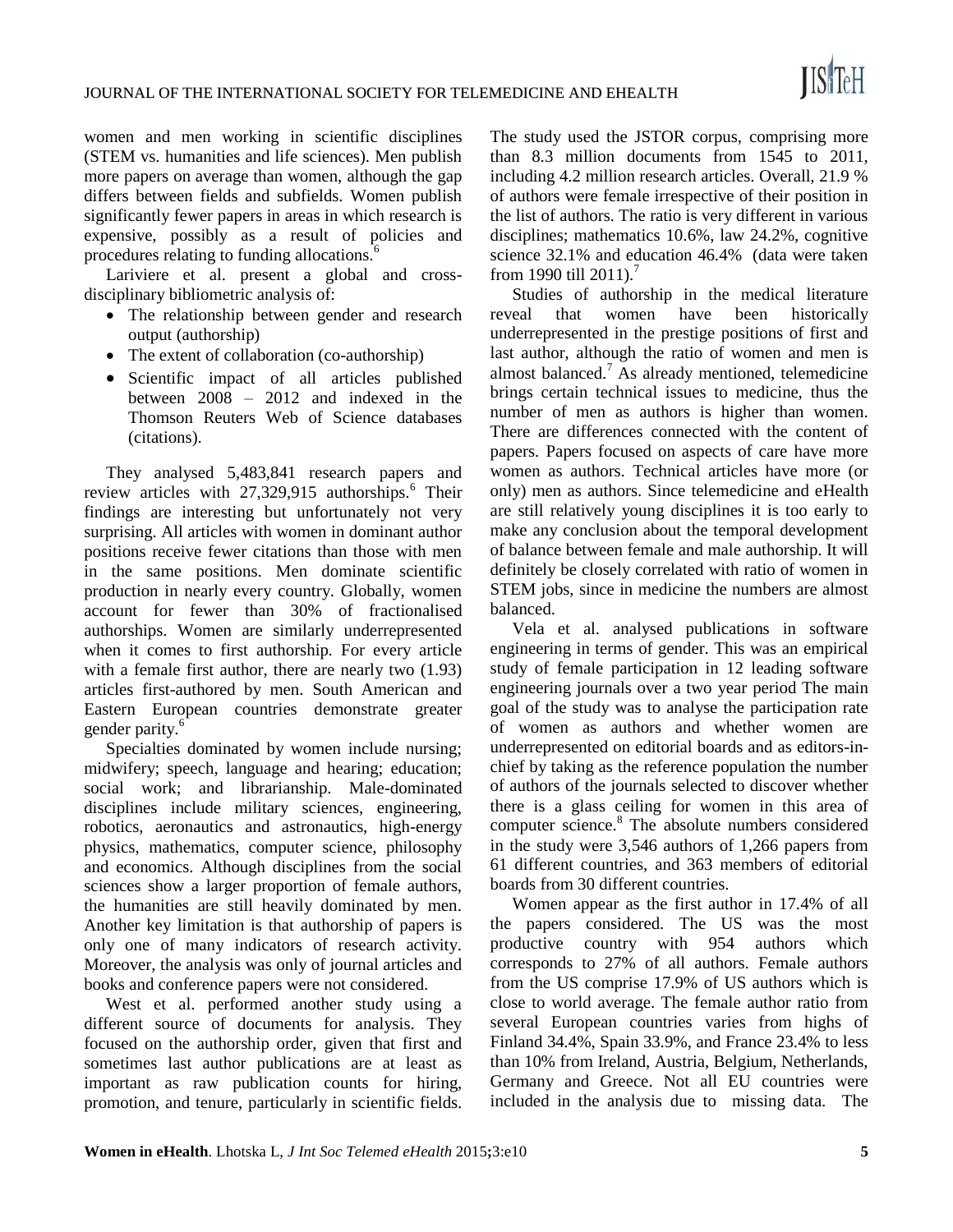

imbalance in editorial boards is more marked. Of the 12 journals, males dominate as Editors-in-Chief (90.5%), Associate Editors (76.1%), and Editorial Board Members (82.1%).<sup>8</sup>

Hunt et al. performed an analysis of patent authorship. The gender gap in patenting rates is much more pronounced than the gender gap in many other endeavours: American women patent at only 8% of the male rate. The highest shares were for Spain and France (12.3% and 10.2% respectively), while the lowest shares were for Austria and Germany (3.2% and 4.7% respectively). The authors analysed the reasons and found the following gaps in field of study, degree, number of commercialised patents, and in job positions. All of them have as a cause the underrepresentation of women in electrical and mechanical engineering which are the disciplines with the highest number of patents.<sup>9</sup>

# **Conclusions**

The striking disparity between the numbers of men and women in science, technology, engineering, and mathematics has often been considered as evidence of biologically driven gender differences in abilities and interests. The classical formulation of this idea is that men "naturally" excel in mathematically demanding disciplines, whereas women "naturally" excel in fields using language skills. Recent gains in girls´ mathematical achievements demonstrate the importance of culture and learning environments in the cultivation of abilities and interests. However there are many stereotypes found in children´s books, school manuals, gendered attitudes of teachers, gendered advice, and guidance on courses to be followed. A concerted effort by parents, teachers, policy makers and opinion leaders is needed if boys and girls are to be able to realise their full potential and contribute to the economic growth and wellbeing of their societies. Finally we should mention that there are also areas where men are underrepresented. We presented the percentage of teachers at all levels of education from which it follows that in particular at primary and secondary schools the male element is missing. There were few studies performed that analysed the reasons. Similar underrepresentation of men is in health care, social care and humanities. If we want to study the gendered pattern of study and job choice, it is necessary to consider both sexes equally.

## *Corresponding author:*

*Lenka Lhotska Czech Technical University in Prague Zikova 4 Prague 6 Czech Republic. E-mail: [lhotska@fel.cvut.cz](file:///C:/Users/Mars2011/Desktop/JISFTEH/Women%202015/Lhotska/lhotska@fel.cvut.cz)*

**Conflict of Interest:** The authors declare no conflicts of interest.

# **References**

- 1. European Commission She Figures 2012. *Gender in research and innovation*. European Commission. Luxembourg: Publication Office of the European Union, 2013.
- 2. OECD (2015). *The abc of gender equality in education: aptitude, behaviour, confidence.* PISA, OECD Publishing, 2015
- 3. Hill C, Corbett C, Rose, AS. *Why so few? Women in science, technology, engineering, and mathematics.* Report. American Association of University Women. 2010
- 4. Lhotská L, Radisavljevič Djordjevič V. IT and engineering education: how to make it more attractive for women. *Global Telemedicine and eHealth Updates: Knowledge Resources*. 2014;(7):622-625.
- 5. Hewlett SA, Luce, CB, Servon LJ. Stopping the exodus of women in science. *Harv Bus Rev* 2008;86(6):22-24.
- 6. Lariviere V, Ni C, Gingras Y, Cronin B, Sugimoto CR. Bibliometrics: Global gender disparities in science. *Nature* 2013;504: 211-213.
- 7. West JD, Jacquet J, King MM, Correll SJ, Bergstrom CT. The role of gender in scholarly authorship. *PLoS ONE* 2013;8(7):e66212.
- 8. Vela B, Cáceres P, Cavero JM. Participation of women in software engineering publications. *Scientometrics* 2012;93(3):661-679.
- 9. Hunt J, Garant J-P, Herman H, Munroe DJ. Why are women underrepresented amongst patentees? *Res Policy* 2013;42(4):831-843.
- 10. Servon LJ, Visser MA. Progress hindered: the retention and advancement of women in science, engineering and technology careers. *Hum Resour Manage J* 2011;21(3):272-284.

**.................................................................................................**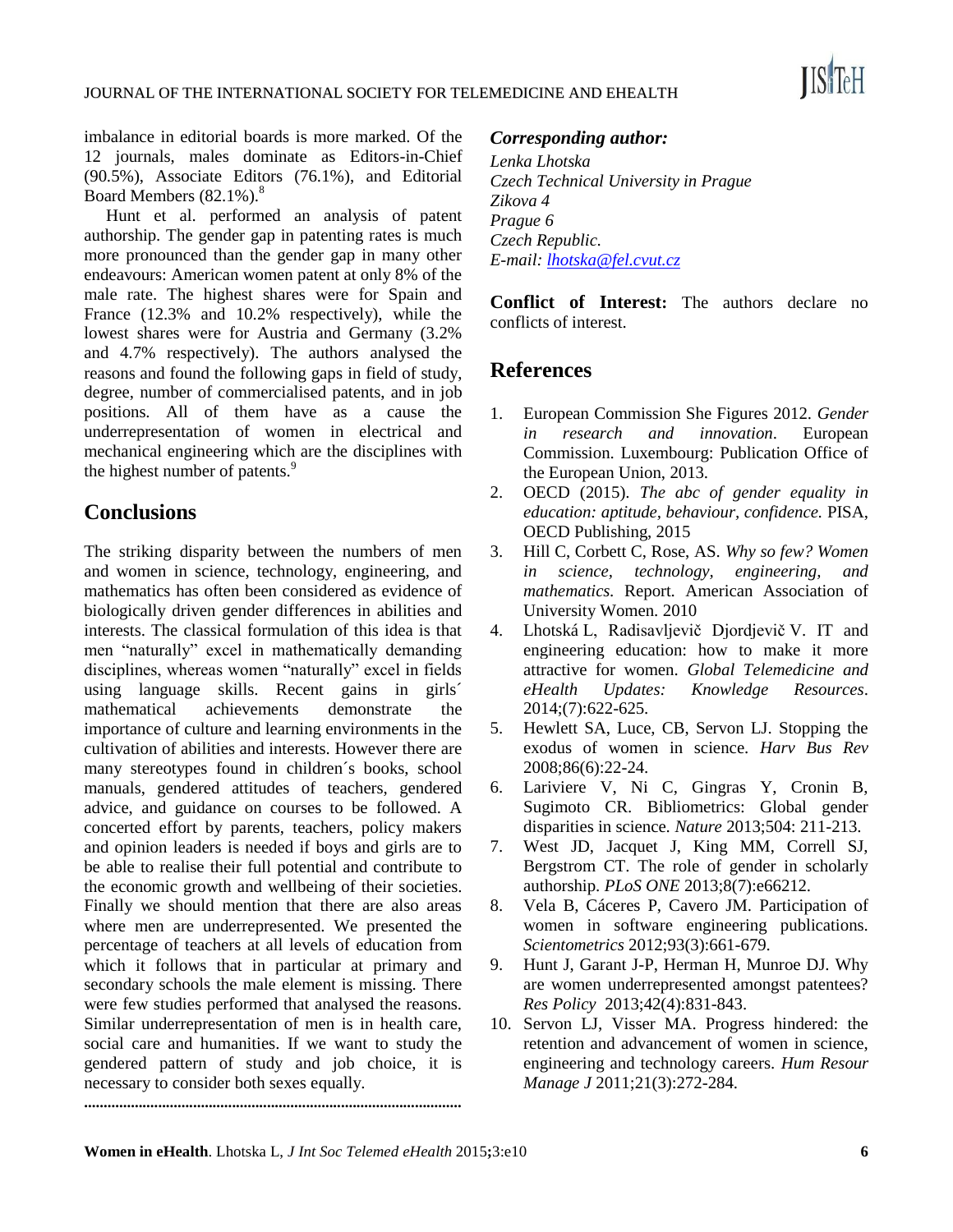## **WOMEN AS BENEFICIARIES OF TELEMEDICINE AND EHEALTH SERVICES IN PERU: ACCESS AND USE OF ICT FOR HEALTH AMONG FEMALE HEALTHCARE WORKERS IN THE AREA OF EPREVENTION**

**Lilia Perez-Chavolla PhD<sup>1</sup> , Lady Murrugarra RN2 , Salim Mohanna MSc<sup>2</sup>**

1 Foundation Millennia2025 Women and Innovation, Namur, Walonnia, Belgium

<sup>2</sup> Instituto de Medicina Tropical Alexander von Humboldt, Universidad Peruana Cayetano Heredia

## **Abstract**

**Improving access to information and communication technologies (ICT) and the affordability of these services are prerequisites for their efficient and sustainable use in healthcare and eHealth. This article reports a survey of 239 Peruvian female health related personnel in the Andean region, to assess the role ICT play in facilitating access to health information among healthcare workers (HCWs) in the region for the prevention of infectious diseases. The survey questionnaire enquired about the HCWs' access to ICT (pre and postpaid mobile cellular telephones, residential Internet, and telecentres), their use of ICT** for healthcare contact and health information **retrieval, and their communication and training preferences. The only statistics calculated were frequency of responses. Ninety per cent of the participants reported having access to at least one modality and 78% reported having access to two of the three services, highlighting the increasing importance of these technologies as platforms for urban and rural HCWs to exchange health information. Female HCWs in Peru reported taking advantage of these technologies to contact their healthcare centres (67%) and to obtain health information (65%); yet, 30% mentioned having difficulty in contacting such centres. Key topics of interest for health information and training included prevention and promotion (60%) and infectious diseases (24%), especially tuberculosis, dengue and HIV/AIDS. Only 2% of respondents expressed interest in receiving training on eHealth and telemedicine.** 

**Keywords:** Telecommunications; eHealth; health personnel; women; Latin America.

# **Introduction**

The Peruvian healthcare system is characterized by its fragmentation and inequity. Historically, the marginalization of large sections of the population has limited their access to healthcare services. This situation is particularly pronounced in rural areas of the country, where healthcare facilities lacked qualified professional staff until the  $1990s$ .<sup>1</sup> The poverty, informal employment and poor living conditions of rural populations, where 60 different ethno-linguistic indigenous groups live, have widened the healthcare access gap between urban and rural settings.<sup>1,2</sup>

Despite advances in infrastructural and primary care coverage in the last decades, inequities in the distribution of public subsidies and differences in healthcare costs still marginalise the most disadvantaged population groups. About 36% of the population is currently insured under the Peruvian public insurance system, and private health providers only serve a small percentage of the population. $3$  The epidemiological mosaic of the country aggravates the impact of healthcare access gaps. In Peru, communicable diseases, such as malaria, dengue and yellow fever, coexist with an increasing number of people with non-communicable diseases and those affected by HIV/AIDS.

Improving the access to information and communication technologies (ICT) and the affordability of these services are prerequisites for their efficient and sustainable use in healthcare, including eHealth for ePrevention and health promotion practices. Peru, like the rest of the Americas, has seen a rapid rise in the penetration of wireless services, particularly mobile cellular telephony.<sup>4,5</sup> In 2013, 98.1% of the population and 77% of the homes with women heading the household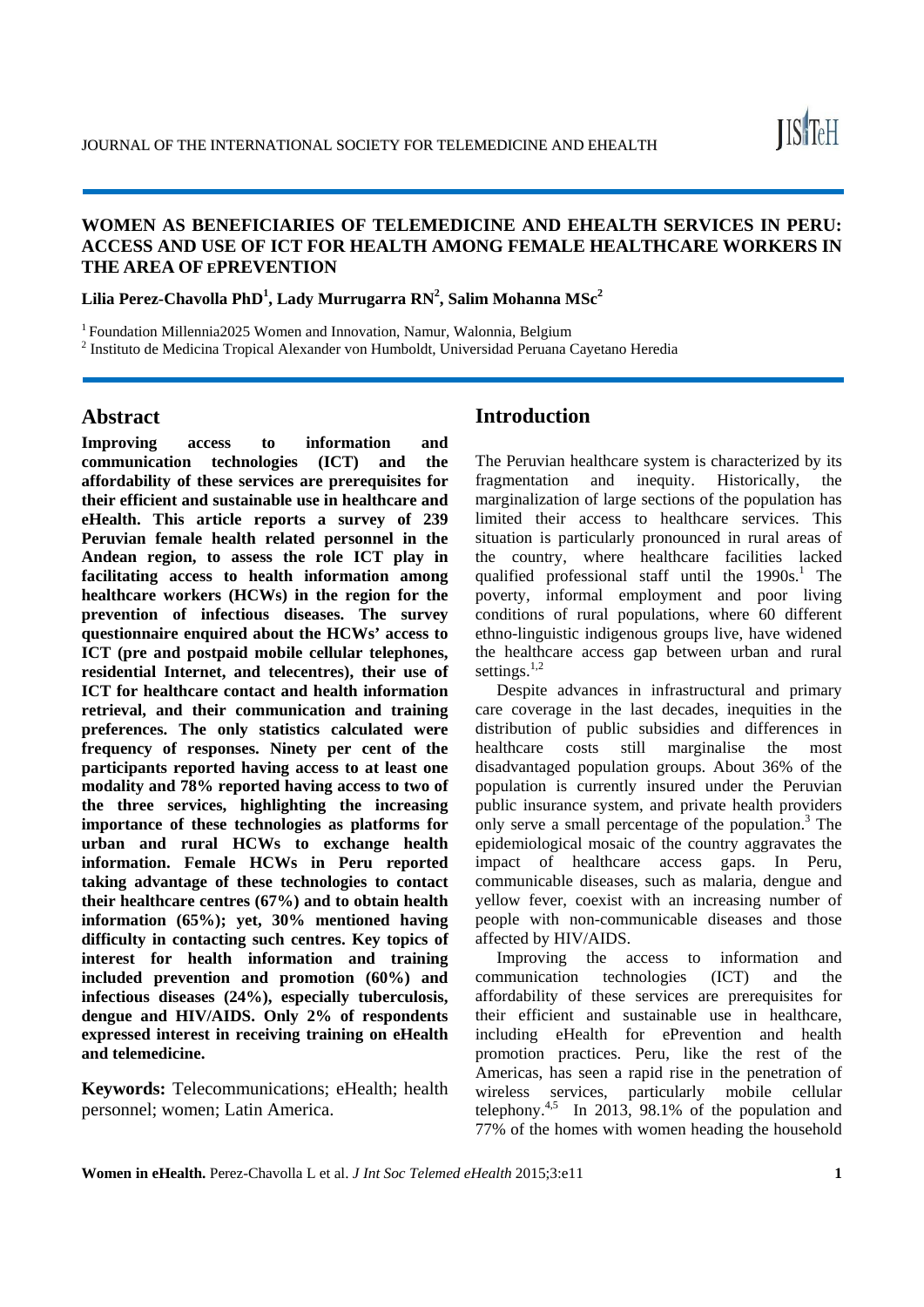had a mobile cellular subscription. <sup>6,7</sup> In rural areas, however, the subscription rate drops to 50.6% of the households.<sup>7</sup> The International Telecommunication Union (ITU) notes, however, that the number of unique mobile telephone users might differ from that of active post- and prepaid subscriptions, as a single user may have multiple subscriber identification module (SIM) cards or share the use of a single subscription and SIM card among several members of a household. By owning several SIM cards, mobile cellular users in developing countries - where the prepaid modality is more commonly used - seek to avoid paying high termination fees charged for calling people using a different service provider.<sup>8</sup>

Growth in fixed telephone subscriptions (11.3 subscriptions per 100 inhabitants) has stagnated in Peru, due to deployment costs and increased substitution by mobile telephony. In contrast, access to the Internet is expanding, with 39.2% of the population using the service and 22.1% of households being connected to it.<sup>6</sup> Thanks to increased broadband deployment and a slow reduction in service rates, the percentage of the population above 6 years old who access the Internet using public telecentres, known as 'public cabins' in Peru, has decreased steadily, from  $23.5\%$  in 2007 to 16.9% in 2013.<sup>9</sup> Nevertheless, in rural areas, the use of telecentres for Internet access has increased slightly during the same time period, from 7.0 to 8.6% of the population. Among women, Internet use has reached 36%, with large disparities in access between those living in urban and rural areas of the country  $(44.2\%$  and  $8.9\%$  respectively).<sup>10</sup> Similarly, among households headed by women, there are significant differences in Internet access in urban  $(26%)$  and rural  $(0.7%)$  areas.<sup>11</sup> Penetration of mobile broadband among the population is still limited, with only 2.9% subscriptions per 100 inhabitants by  $2013<sup>6</sup>$ 

To assess the role that ICT play in facilitating access to health information for prevention and rapid response among healthcare workers (HCWs), the Institute of Tropical Medicine Alexander von Humboldt at the Universidad Peruana Cayetano Heredia (IMT AVH UPCH) conducted a survey among health related personnel in the Andean region, under the sponsorship of the Millennia2025 Foundation. In the context of this special themed issue on Women and eHealth, this article analyses the survey data on the use of ICT for health (eHealth) among the 239 Peruvian women who participated in the survey, as a sample of HCWs in the region.

## **Methods**

#### *Recruitment and Participants*

The selection of survey participants was not random. In January 2014, the *ePrevention in Latin America and the Caribbean Project* of the IMT AVH UPCH surveyed 404 HCWs and health related personnel from the Andean region - Bolivia, Colombia, Ecuador, Peru, and Venezuela - and 15 other countries, attending an ePrevention session held in the Province of Cajamarca, Peru. Peru had the largest representation among the survey participants, with 314 respondents (78%), of whom 239 (76%) were women. This article discusses the responses of the Peruvian women who participated in the survey. This subgroup was composed mostly of women from urban areas (93%) of Peru, with only 10 participants (4%) residing exclusively in rural settings. The participants' age ranged from 20 to more than 60 years old, with a median age of 45 years (Table 1).

**Table 1.** Profile of survey respondents.

| <b>Characteristic</b> | <b>Distribution</b> | $n\left(\frac{0}{0}\right)$ |
|-----------------------|---------------------|-----------------------------|
|                       | Urban               | 222 (92.9)                  |
| <b>Residence</b>      | Rural               | 10(4.2)                     |
|                       | Rural and urban     | 4(1.7)                      |
|                       | Not disclosed       | 3(1.3)                      |
|                       | $20 - 29$           | 14(5.9)                     |
|                       | 30-39               | 68 (28.5)                   |
|                       | $40 - 49$           | 72(30.1)                    |
| Age group             | 50-59               | 68 (28.5)                   |
|                       | $60+$               | 10(4.2)                     |
|                       | Not disclosed       | 7(2.9)                      |

The professional background of the Peruvian women was also diverse: 67% were healthcare providers working in nursing, general medicine, obstetrics, health promotion, and technical medical professions; the remaining 32% worked in healthrelated areas ranging from psychology, biology, and social work to education, engineering and informatics, with 1% not disclosing their profession.

#### *Questionnaire*

The questionnaire (Appendix 1) consisted of nine closed and two open-ended questions covering three areas of interest: 1) *Access to ICT*, which focused on the ownership of mobile cellular telephones (pre-

**Women in eHealth.** Perez-Chavolla L et al. *J Int Soc Telemed eHealth* 2015;3:e11 **2**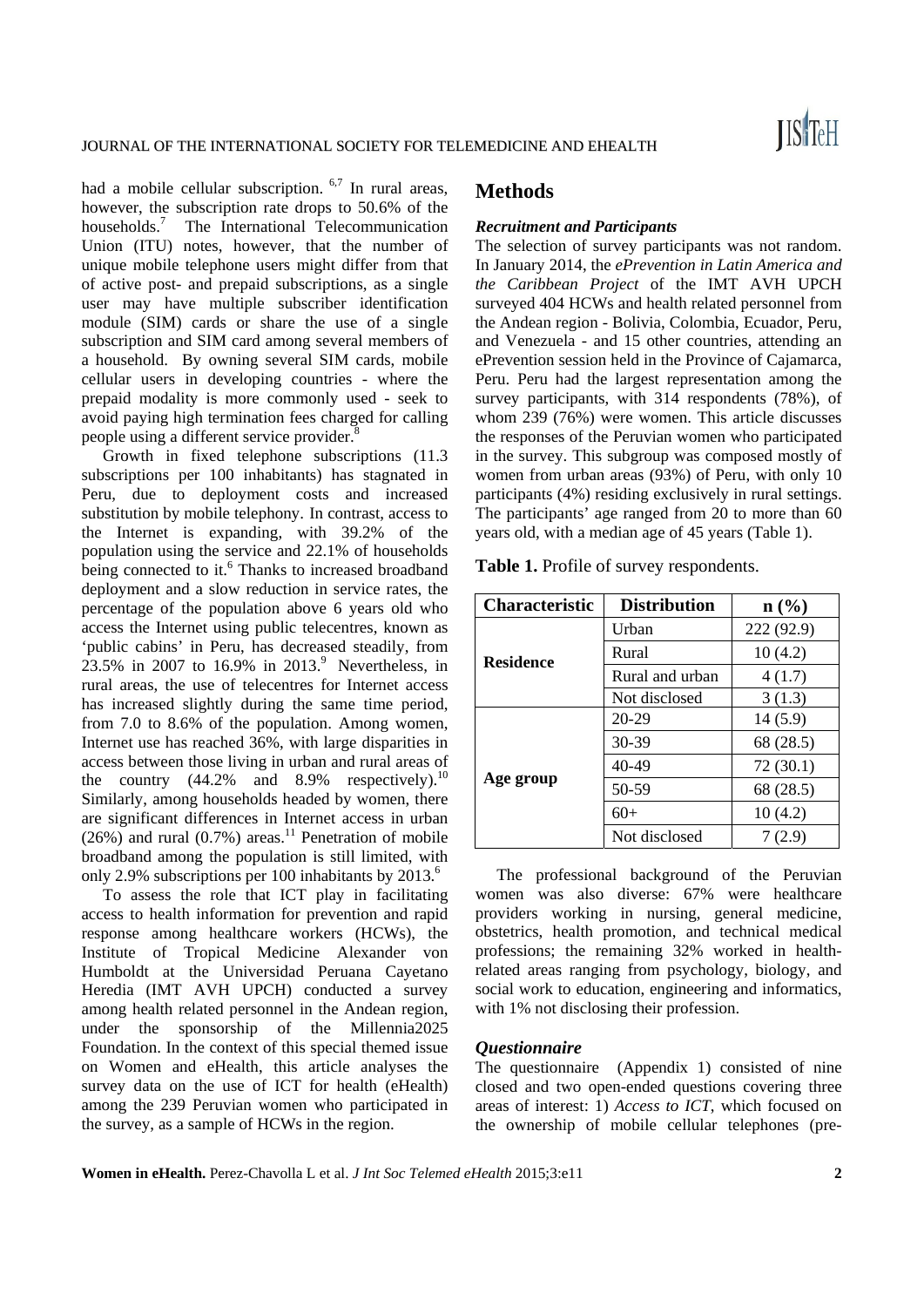and/or postpaid), subscription to residential Internet service, as well as usage of public cabins (telecentres) to access the Internet; 2) *ICT use for healthcare contact and information retrieval*, which enquired about the use of mobile or Internet services to contact a healthcare centre, the ease with which this contact took place, the use of ICT to receive health information, as well as the participants' opinion on whether radio and television programmes provided health information. Finally, the questions on 3) *Communication and training preferences* asked participants about their interest in receiving health information - either through the Internet or mobile phones - in their local language, and included two open-ended questions on the type of health information they obtained from their healthcare centres and the health topics they would be interested in receiving training for in the future through distance education.

Respondents were asked to indicate if they agreed or disagreed with each statement. Internal reliability was not assessed because the purpose of the survey was simply to gather information from these HCWs about their level of access to ICT, and their use of ICT and traditional media to obtain health information. *Analysis* 

As a descriptive study, the only statistics calculated were frequency of responses. The small number of survey participants from rural areas (10) did not allow for the use of inferential statistics. For the open-ended questions, percentages were calculated based on those who provided a response. The content of open-ended questions was analysed qualitatively to identify trends in the health areas of greatest interest to the participants.

## **Results**

#### *ICT access*

The survey enquired about access to mobile cellular telephony - in its prepaid and postpaid modalities - and to Internet service, both at the household and through telecentres. Table 2 shows the results by type of service and location. Residential Internet had the highest number of subscribers (84%), followed by postpaid (50%) and prepaid mobile cellular service (37%). Only 25% of the Peruvian women surveyed used telecentres.

The increasing importance of the Internet as a communication and information retrieval medium among the women sampled is reiterated when the data are disaggregated by location; 80% of the rural women and 84% of those living in urban settings reported subscribing to residential Internet service, compared to 40% and 51%, respectively, of those subscribed to postpaid mobile telephony.

Prepaid mobile telephony and telecentres were the only services for which rural women reported a higher level of access/usage compared to their urban counterparts: 40% of rural and 36.5% of urban women owned a prepaid telephone, while 30% of rural and 24.3% of urban women used telecentres to access the Internet. The "pay-as-you-go" modality, characteristic of telecentres and prepaid mobiles, usually provides rural residents more affordable service options, freeing them also from dealing with long-term contracts and monthly bills. Of the ten rural women participating in the survey, four owned prepaid phones, four subscribed to postpaid service, and more importantly, two did not have access to this service. In total, 13 survey participants (5.4%) indicated not having access

|                             | <b>ICT SUBSCRIBERS / USERS</b>     |                                      |                                             |                                            |                                               |
|-----------------------------|------------------------------------|--------------------------------------|---------------------------------------------|--------------------------------------------|-----------------------------------------------|
| <b>Service</b>              | All<br>$n\left(\frac{0}{0}\right)$ | Urban<br>$n\left(\frac{0}{0}\right)$ | <b>Rural</b><br>$n\left(\frac{0}{0}\right)$ | <b>Both</b><br>$n\left(\frac{0}{0}\right)$ | <b>Unknown</b><br>$n\left(\frac{0}{0}\right)$ |
| <b>Prepaid cell phone</b>   | 89 (37.2)                          | 81 (36.5)                            | 4(40)                                       | 2(50)                                      | 2(66.7)                                       |
| Postpaid cell phone         | 120(50.2)                          | 114(51.4)                            | 4(40)                                       | 1(25)                                      | 1(33.3)                                       |
| Both pre- & postpaid        | 17(7.1)                            | 16(7.2)                              | 0(0)                                        | 1(25)                                      | 0(0)                                          |
| <b>Telecentres</b>          | 60(25.1)                           | 54 (24.3)                            | 3(30)                                       | 1(25)                                      | 2(66.7)                                       |
| <b>Residential Internet</b> | 201(84.1)                          | 187 (84.2)                           | 8(80)                                       | 4(100)                                     | 2(66.7)                                       |

**Table 2.** Profile of respondents' access to ICT services. Data are shown as the total number of respondents (n) and the percentage of respondents from that group (%) who have access to a service.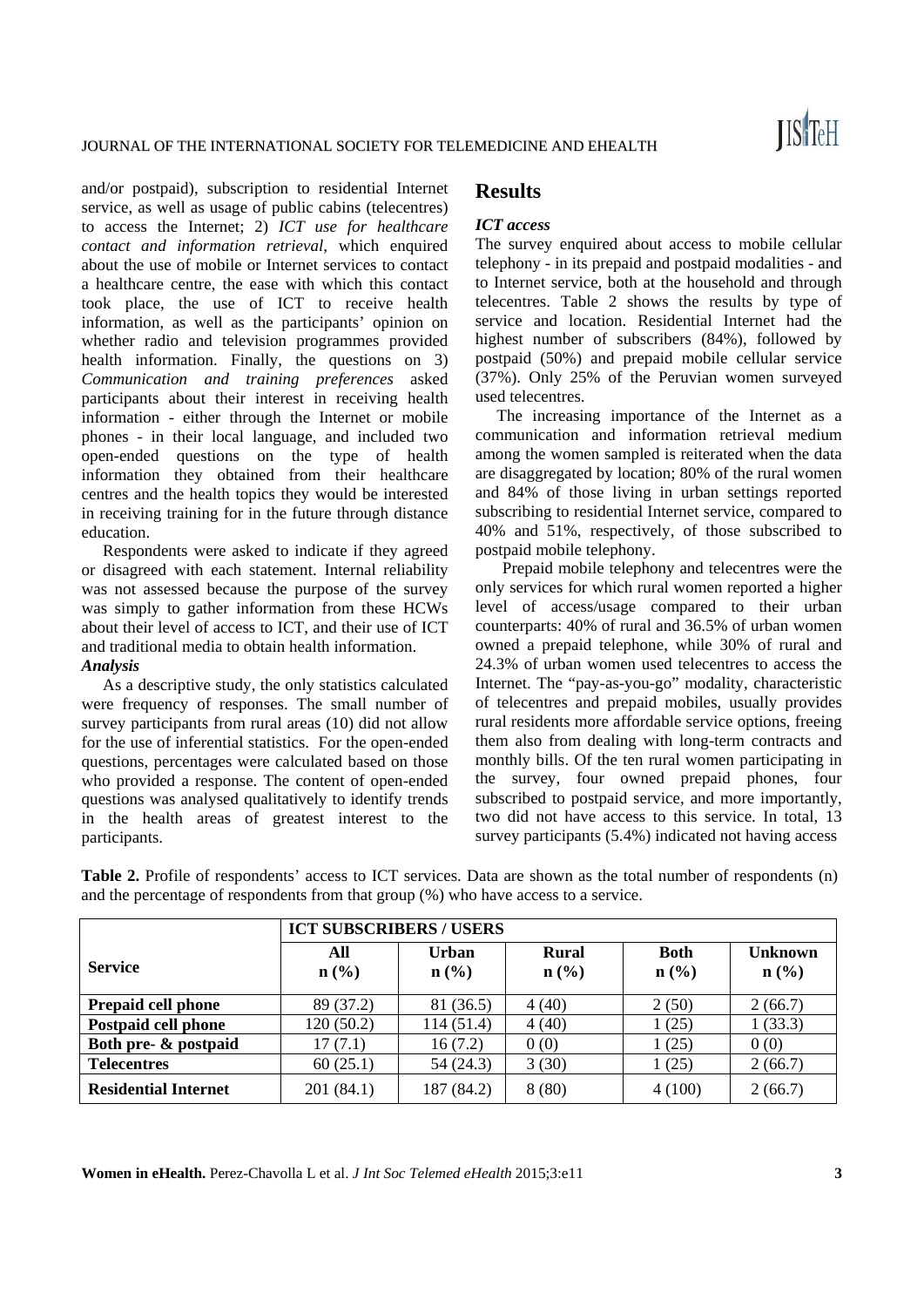to mobile cellular telephony, 4.8% of women in urban areas and 20% of women in rural areas.

The distribution of users according to the number and type of ICT services to which they had access is shown in Table 3. Of the 239 Peruvian women surveyed, 13% had access to residential Internet, telecentres and mobile cellular telephony (in one or both modalities); the majority (67%) reported using one or both of the mobile cellular telephony modalities and residential Internet, followed by 10% who had access to one or both of the cellular modalities and used telecentres. Only one respondent (0.4%) lacked access to both mobile telephony and Internet services in any modality. The most popular mix of services was postpaid mobile phone and residential Internet service (38%), followed by those who preferred the prepaid modality and residential Internet service (24%). Of the 20 respondents with access to only one service, 90% were urban women.

**Table 3.** ICT access by type and number of services (pre = prepaid mobile cellular telephony, post = postpaid mobile cellular telephony, tele = telecentre, Int = residential Internet).

| Service                         | $n\left(\frac{0}{0}\right)$ |
|---------------------------------|-----------------------------|
| Pre, post or both, tele and Int | 31(13.0)                    |
| Post and Int                    | 90 (37.7)                   |
| Pre and residential Int         | 58 (24.3)                   |
| Pre and post and Int            | 12(5.0)                     |
| Pre and tele                    | 11(4.6)                     |
| Post and tele                   | 11(4.6)                     |
| Tele and Int                    | 3(1.3)                      |
| Pre and post and tele           | 2(0.8)                      |
| Only pre                        | 2(0.8)                      |
| Only post                       | 9(3.8)                      |
| Only tele                       | 2(0.8)                      |
| Only Int                        | 7(2.9)                      |
| Lacked access to all services   | 1(0.4)                      |

## *Use of ICT for healthcare contact and information retrieval*

An objective of this survey was to better understand how healthcare workers are taking advantage of their access to ICT for health (eHealth), either by facilitating their contact with healthcare centres and/or by easing their retrieval of health information.

Although in this section the focus is on the use of mobile phones and the Internet for health, an additional question brings attention to the role played by traditional media (radio and television) as providers of health information. For these questions, results are also given in relation to the professional background and age group of the respondents to identify the potential impact that the level of education and/or familiarity with ICT may have on the HCWs' use of these technologies for health.

## *ICT use (mobile phone or Internet) for contacting a healthcare centre*

Of the 239 participants, 160 (67%) reported having used their mobile phone or the Internet to contact their healthcare centre, 66% of urban women and 70% of those in rural areas. The specific technology used to contact the healthcare centre was not requested as part of the survey. Of the health professionals, 75% of the 100 nurses, 72% of the 32 gynaecologists, and 71% of the 17 general doctors were more likely to use ICT to contact a health centre compared to only 50% of the health promotion workers who did so (Table 4). In terms of age, participants between 30 and 49 years of age reported the highest number of ICT use to contact a health centre, with 63% reporting doing so.

One third of the 239 survey respondents have faced difficulties when contacting their healthcare centre, with urban and rural residents facing equal levels of difficulty (30.2% and 30.0%, respectively). All health promotion workers and 71% of social workers reported having difficulty, while between 25 – 30% of doctors and nurses had difficulties. Technicians had the least difficulty (11%).

Age did not seem to make a difference in terms of the difficulties faced in contacting a healthcare centre; at least 20% of the respondents in each age group reported facing difficulties (Table 5).

## *Use of ICT (mobile phone or Internet) to receive health information*

Of the 239 survey participants, 155 (65%) reported having received health information through their mobile phone or the Internet; 65% of women who live in urban areas and 60% of those in rural areas.

With the exception of those in academia (18%), all the other professional subgroups surveyed had at least 50% of their staff members using some form of ICT to receive health information (Table 4). Health promoters topped the list with 100% of the participants, followed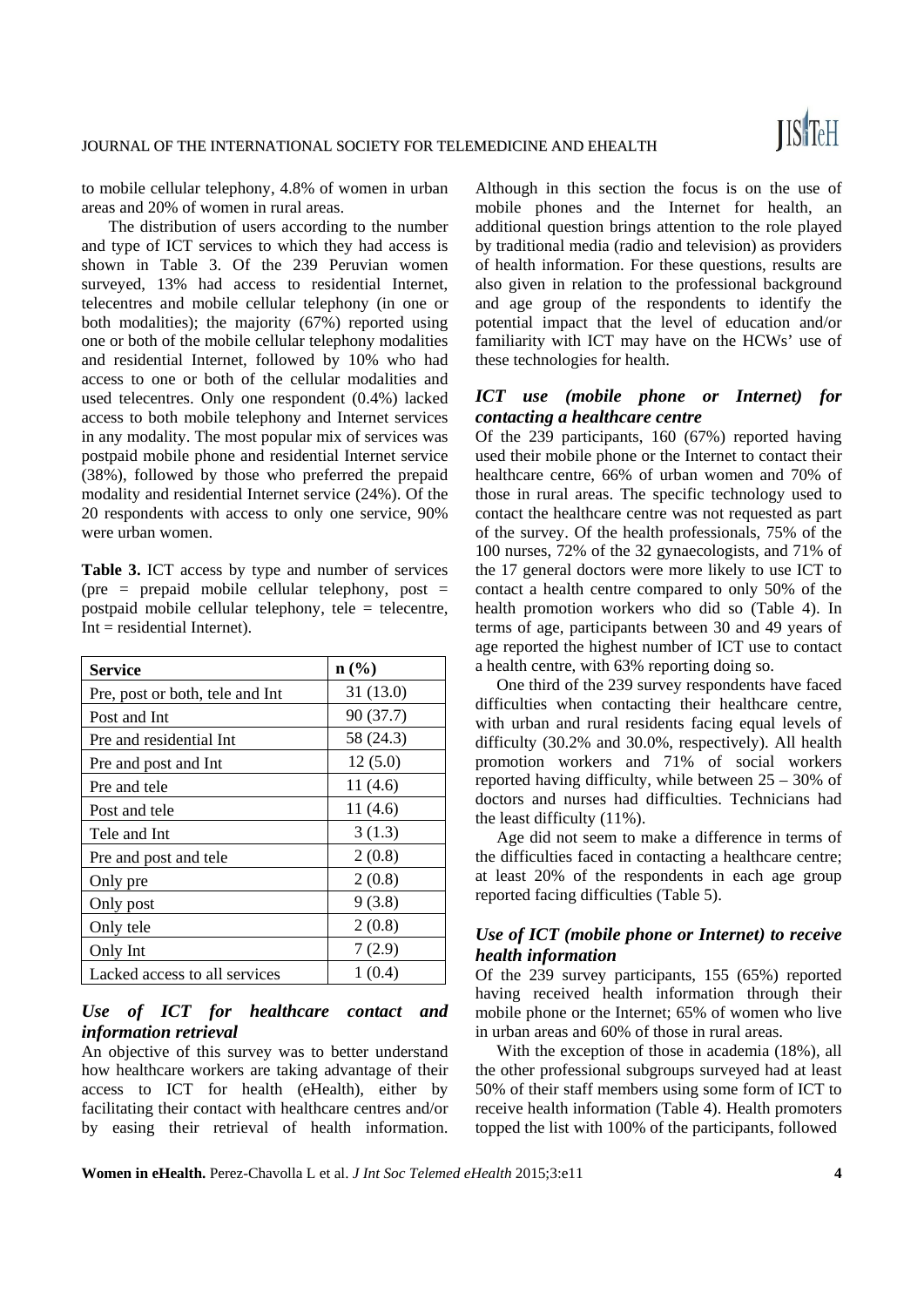# **ISTEH**

#### JOURNAL OF THE INTERNATIONAL SOCIETY FOR TELEMEDICINE AND EHEALTH

| <b>Profession</b>                 | $n\left(\frac{0}{0}\right)$<br>$N = 239$ | <b>Used ICT to</b><br>contact their<br>health centre<br>$n$ (%)<br>$N = 160$ | Faced<br>difficulties in<br>contacting<br>health centre<br>$n$ (%)<br>$N=73$ | <b>Received</b><br>health<br>information<br>via ICT<br>$n$ (%)<br>$N = 155$ |
|-----------------------------------|------------------------------------------|------------------------------------------------------------------------------|------------------------------------------------------------------------------|-----------------------------------------------------------------------------|
| <b>Nursing /Technical nursing</b> | 100(41.8)                                | 75 (75.0)                                                                    | 28(28.0)                                                                     | 65(65.0)                                                                    |
| <b>OB-GYN</b>                     | 32(13.4)                                 | 23(71.9)                                                                     | 8(25.0)                                                                      | 26(81.3)                                                                    |
| <b>General doctor</b>             | 17(7.1)                                  | 12(70.6)                                                                     | 5(29.4)                                                                      | 12(70.6)                                                                    |
| <b>Psychology</b>                 | 12(5.0)                                  | 5(41.7)                                                                      | 4(33.3)                                                                      | 6(50.0)                                                                     |
| <b>Education</b>                  | 11(4.6)                                  | 3(27.3)                                                                      | 5(45.5)                                                                      | 2(18.2)                                                                     |
| Technician (medical, lab, etc.)   | 9(3.8)                                   | 6(66.7)                                                                      | 1(11.1)                                                                      | 6(66.7)                                                                     |
| <b>Biology</b>                    | 7(2.9)                                   | 4(57.1)                                                                      | 1(14.3)                                                                      | 5(71.4)                                                                     |
| <b>Social work</b>                | 7(2.9)                                   | 4(57.1)                                                                      | 5(71.4)                                                                      | 4(57.1)                                                                     |
| Other natural sciences            | 6(2.5)                                   | 4(57.1)                                                                      | 2(28.6)                                                                      | 4(57.1)                                                                     |
| <b>Engineering, IT</b>            | 3(1.3)                                   | 2(66.7)                                                                      | 2(66.7)                                                                      | 2(66.7)                                                                     |
| <b>Health promotion</b>           | 2(0.8)                                   | 1(50.0)                                                                      | 2(100)                                                                       | 2(100)                                                                      |
| <b>Other</b>                      | 30(12.6)                                 | 19(63.3)                                                                     | 9(30.0)                                                                      | 18(60.0)                                                                    |
| Not disclosed                     | 3(1.3)                                   | 2(66.7)                                                                      | 1(33.3)                                                                      | 3(100)                                                                      |

**Table 4.** Use of ICT for health, by profession. Data are shown as the total number of respondents (n) and the percentage of respondents from that group (%) who had used ICT for health.

by the gynaecologists (81%). Once again, age did not seem to be a differentiating factor among the respondents, since at least half of those within each age subgroup used ICT to receive health information (Table 5).

**Table 5.** Use of ICT for health, by age group. Data are shown as the total number of respondents (n) and the percentage of respondents from that age group (%) who had faced difficulties in contacting health centres (N=73) or who had received health information via ICT  $(N=155)$ .

| Age group | <b>Difficulty</b><br>contacting<br>health centre<br>$n$ (%) | <b>Received health</b><br>information via<br><b>ICT</b><br>$\mathbf{n}(\%)$ |
|-----------|-------------------------------------------------------------|-----------------------------------------------------------------------------|
| $20 - 29$ | 4(28.6)                                                     | 8(57.1)                                                                     |
| 30-39     | 18 (26.5)                                                   | 44 (64.7)                                                                   |
| 40-49     | 23 (31.9)                                                   | 46 (63.9)                                                                   |
| 50-59     | 24(35.3)                                                    | 45 (66.2)                                                                   |
| $60+$     | 2(20.0)                                                     | 6(60.0)                                                                     |
| Not known | 2(28.6)                                                     | 6(85.7)                                                                     |

#### *Provision of health information through radio and television*

Over two thirds (71%) of the 239 survey participants considered traditional media to be a source for health information. While 72% of the HCWs in urban areas agreed with this statement, only four of the ten rural HCWs did so, but the survey did not include any additional question to help explain this difference in opinion. From 40% (technicians) to 100% (social workers) of the respondents within the different professional subgroups agreed with this idea. Similarly, in terms of age group, the level of agreement with the role of traditional media reached at least 64%.

## *Interest in receiving health information in their local language*

The respondents' interest in receiving health information in their local language was almost unanimous (95%), regardless of location (96% urban / 90% rural), professional background (86% to 100%), or age difference (90% to 100% agreement).

**Women in eHealth.** Perez-Chavolla L et al. *J Int Soc Telemed eHealth* 2015;3:e11 **5**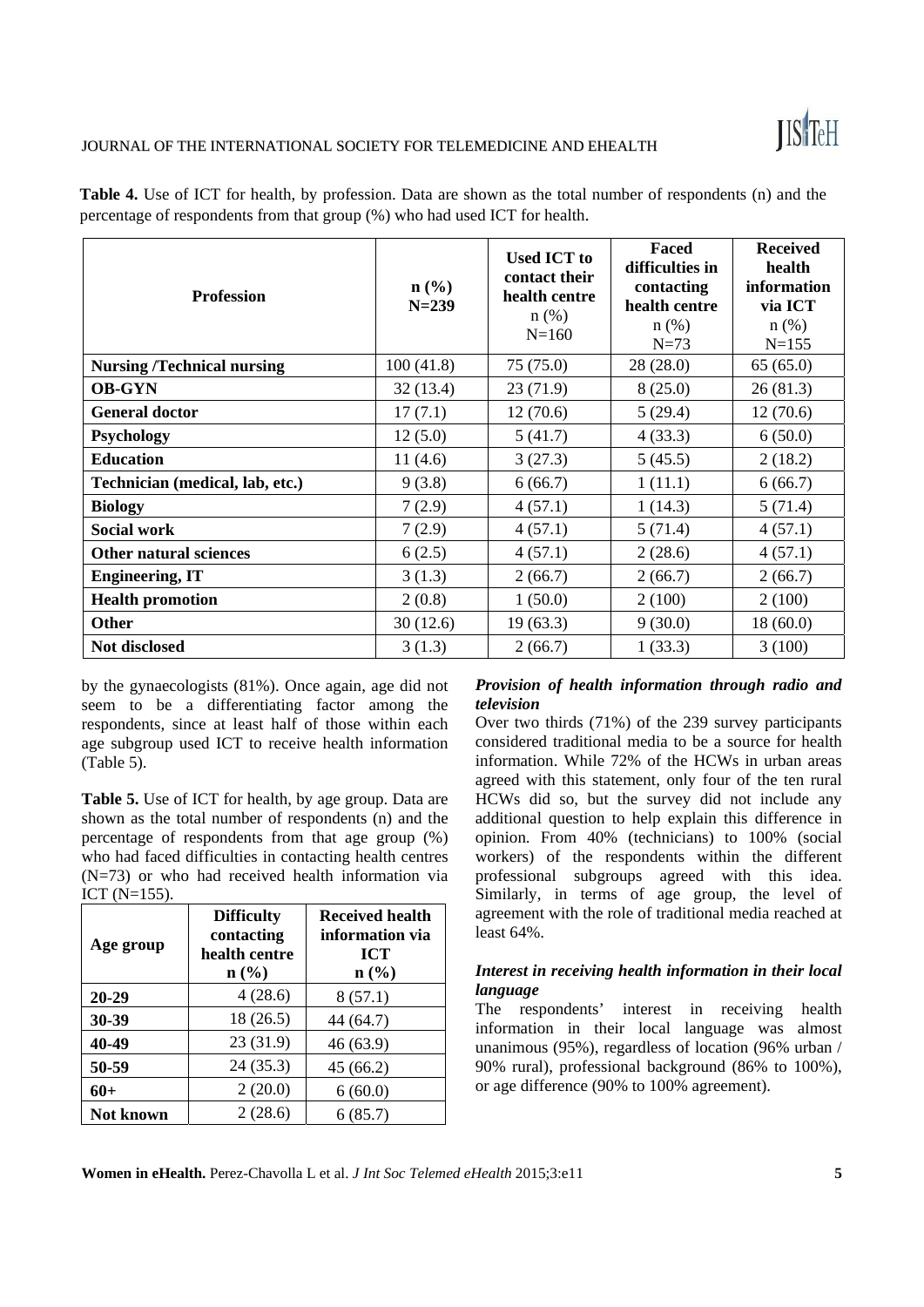#### *Health information retrieved: Quality and topic preferences*

This section analyses the responses to the two openended questions on the type of information participants usually obtain from their healthcare centres and the health topics they would be interested in getting distance education on.

## *Type of health information obtained from healthcare centres*

Of the 239 survey participants, 193 (81%) answered this open-ended question. Nine percent of those respondents indicated that they did not obtain any type of information from their healthcare centres, while another 9% focused on the quality of health information provided rather than replying about the type of information retrieved. This latter group failed to find value in the health information received because it was perceived as dated, scarce, or too general.

A total of 158 respondents provided details on the type of health information they received from healthcare centres, including training and additional resources, such as brochures and statistics. These

replies were categorised under eight topic areas, ranging from health prevention and promotion to health strategies, capacity building, and statistics. The distribution of the participants' responses by category is shown in Table 6.

**Table 6.** Type of information respondents (n=158) obtain from their health centres (CD=communicable diseases, NCD=non-communicable diseases.

| <b>Type of information</b>      | $n=$ | $\frac{0}{0}$ |
|---------------------------------|------|---------------|
| Prevention and promotion        | 95   | 60.1          |
| CDs (HIV/AIDS, TB, etc.)        | 38   | 24.1          |
| Capacity building & training    | 31   | 19.6          |
| Other                           | 30   | 19.0          |
| Administrative and legal        | 23   | 14.6          |
| Epidemic bulletins & statistics | 16   | 10.1          |
| Brochures on diverse topics     | 16   | 10.1          |
| <b>NCDs</b>                     | 14   | 8.S           |

As expected, prevention and promotion - the topic of the session from which the survey respondents were selected - was the most recurrent theme on which they obtained information, resources and/or training (60%),

followed by communicable diseases (CDs), especially information on tuberculosis (TB), dengue and HIV/AIDS (24%). This interest motivated the HCWs to keep abreast of research and scientific developments (20%).

## *Topics of interest for future distance education courses*

All 239 participants replied to this question. Their replies were classified under 12 topical areas to better reflect the breadth of topics HCWs considered important for capacity building, which ranged from community health to non-communicable diseases, and from maternal, neonatal and children's health to emergency care and alternative medicine. Communicable diseases topped the list, with 39% of responses. The mere opportunity of building capacity on health topics was considered valuable by a quarter of respondents, as shown under the category of "Other/any topic" (Table 7). Under the topics of primary care and maternal and children's health (21%, respectively), respondents expressed particular concern about health issues relating to adolescents. This subtopic crossed several of the categories included in Table 7, such as prevention of communicable diseases (HIV) and promotion activities, family medicine (family planning), maternal newborn and child health (youth pregnancy, for example), and nutrition (child obesity).

Finally, it should be noted that interest in receiving training on eHealth or sub-components such as mHealth or telemedicine was still incipient, with only 2% of positive replies.

## **Discussion**

This survey provides evidence of the interest of female healthcare professionals in Peru for use of ICT to obtain health information and build their capacity to better address the health issues affecting the population. In terms of access, high subscription rates to Internet and mobile cellular telephone services among the respondents underscore the usefulness of these two technologies. They function as platforms that can be used by HCWs in urban and rural settings to exchange health information, implement ePrevention strategies, and for distance education.

It is encouraging that 90% of the respondents reported having access to Internet services and mobile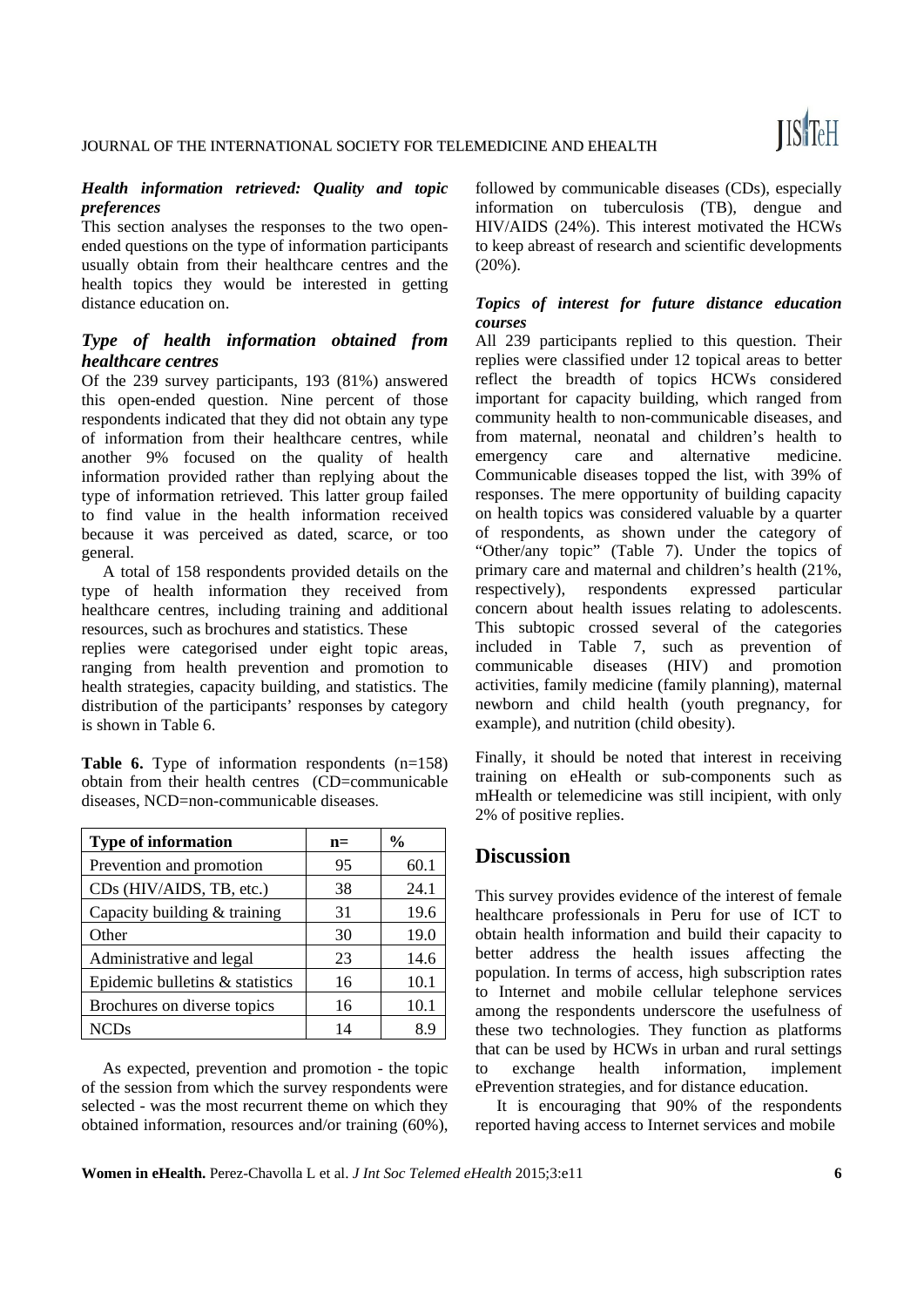#### JOURNAL OF THE INTERNATIONAL SOCIETY FOR TELEMEDICINE AND EHEALTH

**Table 7.** Health topics of interest for future distance education courses (CD = communicable diseases,  $NCD = non-communcable diseases$ ,  $MNCH =$  maternal newborn and child health),  $N=239$ .

| <b>Health education topic</b>                                                    | $n=$ | $\frac{6}{6}$ |
|----------------------------------------------------------------------------------|------|---------------|
| CDs research, monitoring, diagnosis, treatment / epidemiology                    | 93   | 38.9          |
| Other / any topic                                                                | 60   | 25.1          |
| Primary care/family & community health                                           | 51   | 21.3          |
| <b>MNCH</b>                                                                      | 50   | 20.9          |
| Prevention & Promotion                                                           | 47   | 19.7          |
| NCDs (diabetes, obesity, heart & kidney diseases, cancer, mental health, etc.    | 47   | 19.7          |
| Health services management / Administration / HR management / healthcare quality | 39   | 16.3          |
| Public health                                                                    | 37   | 15.5          |
| Emergency care / disaster response                                               | 22   | 9.2           |
| <b>Nutrition</b>                                                                 | 16   | 6.7           |
| Alternative medicine / occupational health                                       | 7    | 2.9           |
| eHealth / mHealth / telemedicine                                                 | 4    | 1.7           |

cellular technology, in one or both of their respective modalities. Yet, the nearly 10% of survey respondents who have access to only mobile telephony or Internet services, highlights the continuity of access barriers. The cost of owning equipment and the affordability of service subscriptions, although not directly addressed in the survey, remain key barriers to access among rural HCWs. This is illustrated by their higher rates of subscription to prepaid mobile telephony and their higher usage of public Internet services through telecentres, compared to their urban counterparts. As the penetration of broadband services increases in Peru, particularly of wireless broadband service - a technology identified as especially useful as a platform for eHealth services - it is important for the government to consider the provision of subsidies or incentives to ensure the affordability of such services among rural HCWs and reduce existing access gaps.

In terms of ICT usage, the survey results clearly indicate that female HCWs in Peru are taking advantage of these technologies to contact their healthcare centres (67%) and to obtain health information (65%). But the results also emphasise the difficulties that at least 30% of those surveyed faced in contacting such centres. Regretfully, the questionnaire did not enquire about the specific nature of such difficulties - technical problems with the use of ICT, lack of personnel at the health centre, or some other factor - thus impeding the identification of potential

areas for improvement.

Results for the question on the usefulness of traditional media as a source of health information (71% agreement) and the respondents' interest in receiving health information in their local language (95%) were not surprising. This relates to the wide penetration of traditional media in Peru and the large number of indigenous groups in the country.

Similarly, the respondents' interest in receiving information and training on the areas of communicable diseases and prevention and promotion reflects health priority areas for the country, as well as particular interests of the group from which the sample was drawn. In general, respondents were enthusiastic about building capacity on a spectrum of areas within the continuum of care, giving emphasis to health problems affecting youth. Taking into consideration the valuable resources that telemedicine and e- and mHealth applications could provide in helping these HCWs address priority health areas, it is surprising that such a small percentage of participants (2%) included eHealth and telemedicine as areas of interest for future training. This finding underscores the need to raise awareness among HCWs about the potential benefits of ICT.

Finally, further research is needed on the impact that reduced access to ICT services might have on the ability of rural HCWs to obtain health information and implement ePrevention practices.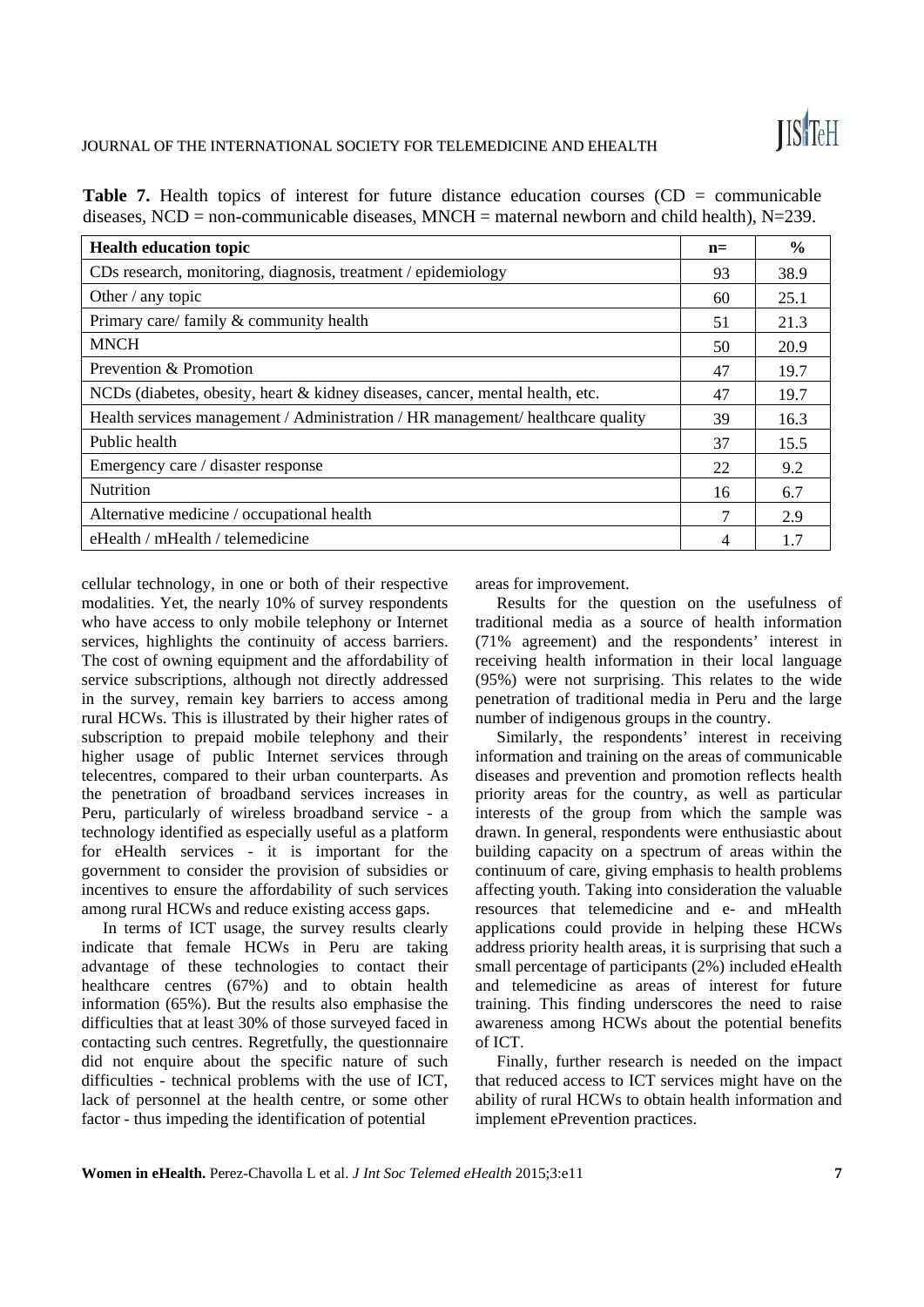# **ISTEH**

## JOURNAL OF THE INTERNATIONAL SOCIETY FOR TELEMEDICINE AND EHEALTH

#### *Corresponding author:*

*Dr. Lilia Perez-Chavolla Foundation Millennia2025 Women and Innovation 1859 Hobbes Dr. Hilliard, OH, 43026, USA. perez-chavolla.2@osu.edu*

#### **Acknowledgements**

The authors would like to thank Connecting Nurses and the *W*eObservatory of the Millennia2025 Foundation for the funds provided to conduct the survey and analyse the data used for this article.

**Conflict of Interest:** The authors declare no conflicts of interest.

# **References**

- 1. Bardález del Águila C. La Salud en el Perú*.* Proyecto Observatorio de la Salud. Lima, Consorcio de Investigación Económica y Social, 2003, pp. 4, 6. Available at: http://www.bvsde.paho.org/bvsacd/cd67/saludenel peru.pdf accessed 25 March 2015.
- 2. Instituto Nacional de Estadística e Informática (INEI). Censos Nacionales 2007: XI de Población y VI de Vivienda – Resumen Ejecutivo – Resultados Definitivos de las Comunidades Indígenas*.* Lima, Republica del Perú, 2009, p. 7. Available at: at: http://www.inei.gob.pe/media/MenuRecursivo/pub licaciones\_digitales/Est/Lib0789/Libro.pdf accessed 25 March 2015.
- 3. Instituto Nacional de Estadística e Informática (INEI). Censo Nacional de Población y Vivienda 2007, Tabla 3.1 Población Total, Censada y Omitida, Según Censos Realizados, 1940, 1961, 1972, 1981, 1993, 2005 y 2007, available at: http://www.inei.gob.pe/media/MenuRecursivo/Ca p03001.xls, and Tabla 6.99 Población Asegurada en el Seguro Social de Salud-Essalud, según Tipo de Asegurado, 2005-2013, available at: http://www.inei.gob.pe/media/MenuRecursivo/ind ices\_tematicos/orden-3\_24.xls accessed 26 March 2015.
- 4. International Telecommunication Union (ITU). *The World in 2014 – ICT Facts and Figures*. Geneva, Switzerland: ITU, 2014;2 - 6.
- 5. International Telecommunication Union (ITU). (2015). *World Telecommunication/ICT Indicators Database. Time series by country*. Available at: http://www.itu.int/en/ITU-D/Statistics/Pages/stat/default.aspx accessed 24 February 2015.
- 6. International Telecommunication Union (ITU). (2015). ICTEye Country profile. Peru profile (Latest data available: 2013). Available at: http://www.itu.int/net4/itud/icteye/CountryProfile.aspx accessed 24 February 2015.
- 7. Instituto Nacional de Estadística e Informática del Perú (INEI). (2015). Encuesta Nacional de Hogares. Cuadro 7.11. Perú: Hogares que tienen al menos un miembro con celular, según sexo de jefe de hogar y ámbito geográfico. Available at: http://www.inei.gob.pe/estadisticas/indicetematico/brechas-de-genero-7913/ accessed 22 February 2015.
- 8. International Telecommunication Union (ITU). Mobile subscriptions near the 7 billion mark. Does almost everyone have a phone? ITU News; 2013, (2). Available at: https://itunews.itu.int/en/3741- Mobile-subscriptions-near-the-78209billionmarkbrDoes-almost-everyone-have-aphone.note.aspx accessed 26 March 2015.
- 9. Instituto Nacional de Estadística e Informática del Perú (INEI). (2015). Encuesta Nacional de Hogares. Población que Accede a Internet: Población de 6 y más Años de Edad que Hace Uso de Internet en Cabina Pública, Según Área de Residencia y Departamento, 2007-2013. Available at:

http://www.inei.gob.pe/media/MenuRecursivo/ind ices tematicos/orden-15.xls accessed 26 March 2015.

- 10. Instituto Nacional de Estadística e Informática del Perú (INEI). (2015). Encuesta Nacional de Hogares. Cuadro 7.1. Perú: Mujeres y hombres que usan Internet, según ámbito geográfico. Available at: at: http://www.inei.gob.pe/estadisticas/indicetematico/brechas-de-genero-7913/ accessed 22 February 2015.
- 11. Instituto Nacional de Estadística e Informática del Perú (INEI). (2015). Encuesta Nacional de Hogares. Cuadro 7.13. Perú: Hogares que tienen Internet, según sexo de jefe de hogar y ámbito geográfico. Available at:

**Women in eHealth.** Perez-Chavolla L et al. *J Int Soc Telemed eHealth* 2015;3:e11 **8**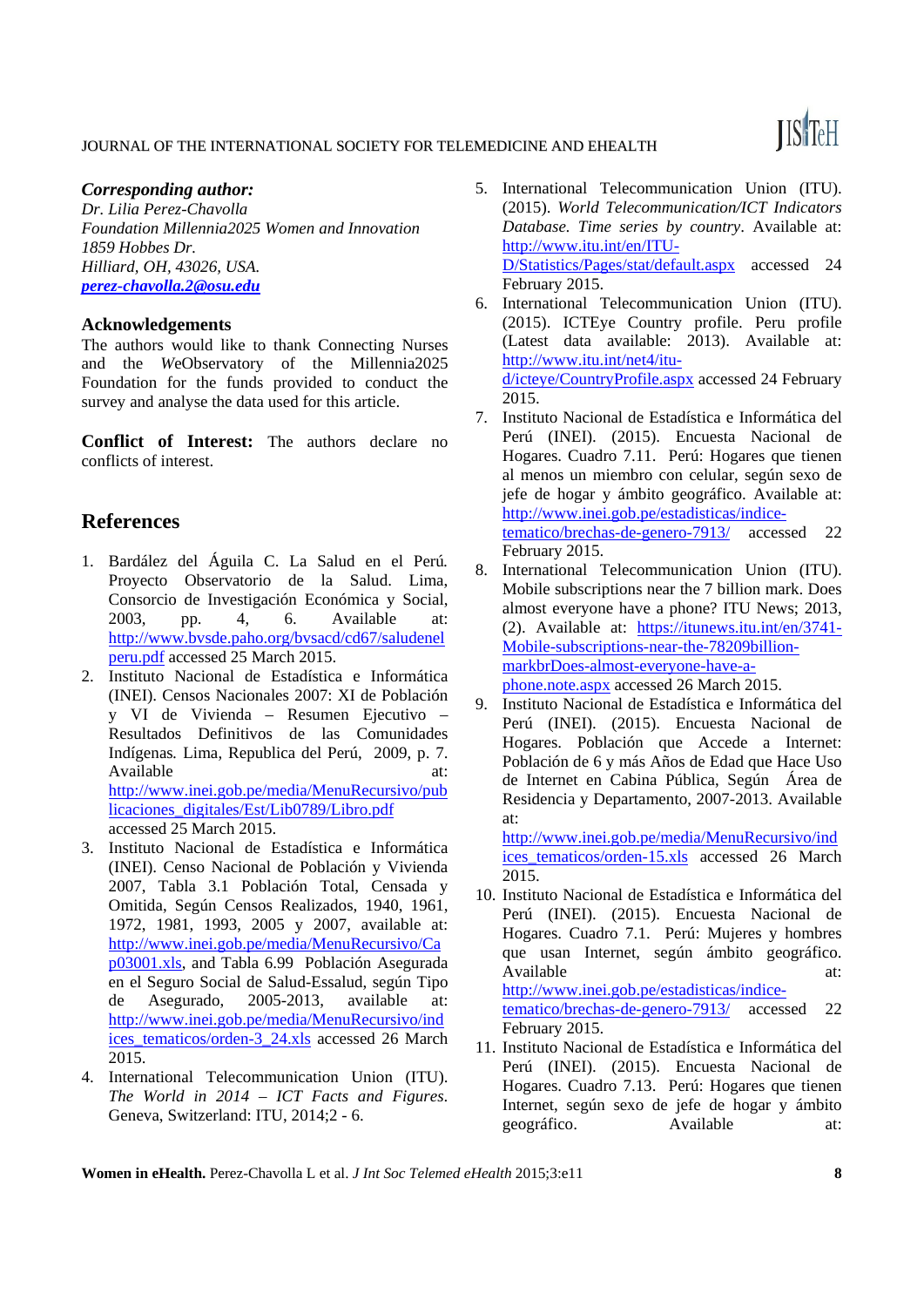#### JOURNAL OF THE INTERNATIONAL SOCIETY FOR TELEMEDICINE AND EHEALTH

http://www.inei.gob.pe/estadisticas/indicetematico/brechas-de-genero-7913/ accessed 22 February 2015.

# **Appendix A**

#### **Survey Questionnaire**

- 1. Do you own a prepaid mobile cellular phone? Yes / No
- 2. Do you own a postpaid mobile cellular phone? Yes / No
- 3. Do you use the Internet at home? Yes / No
- 4. Do you use public cabins i.e. telecentres to access Internet services? Yes / No
- 5. Do you use your mobile phone or the Internet to communicate with your health centre? Yes / No
- 6. Do you receive health information in your mobile phone or via the Internet? Yes / No
- 7. Would you like to receive health information in your own language (local language) through your mobile or the Internet? Yes / No
- 8. Do radio and TV programmes provide information on health related topics? Yes / No
- 9. Do you face any difficulties contacting your health centre? Yes / No
- 10. What type of information do you receive from your health centre?
- 11. What type of health related courses would you be interested in taking using distance education?
- 12. Demographic data:
	- Gender
	- Do you live in an urban area? Yes / No
	- Do you live in a rural area? Yes / No
	- Do you live outside the country (Peru)? Yes / No
		- If yes, provide the country of origin
	- Age
	- Profession

# **ISTEH**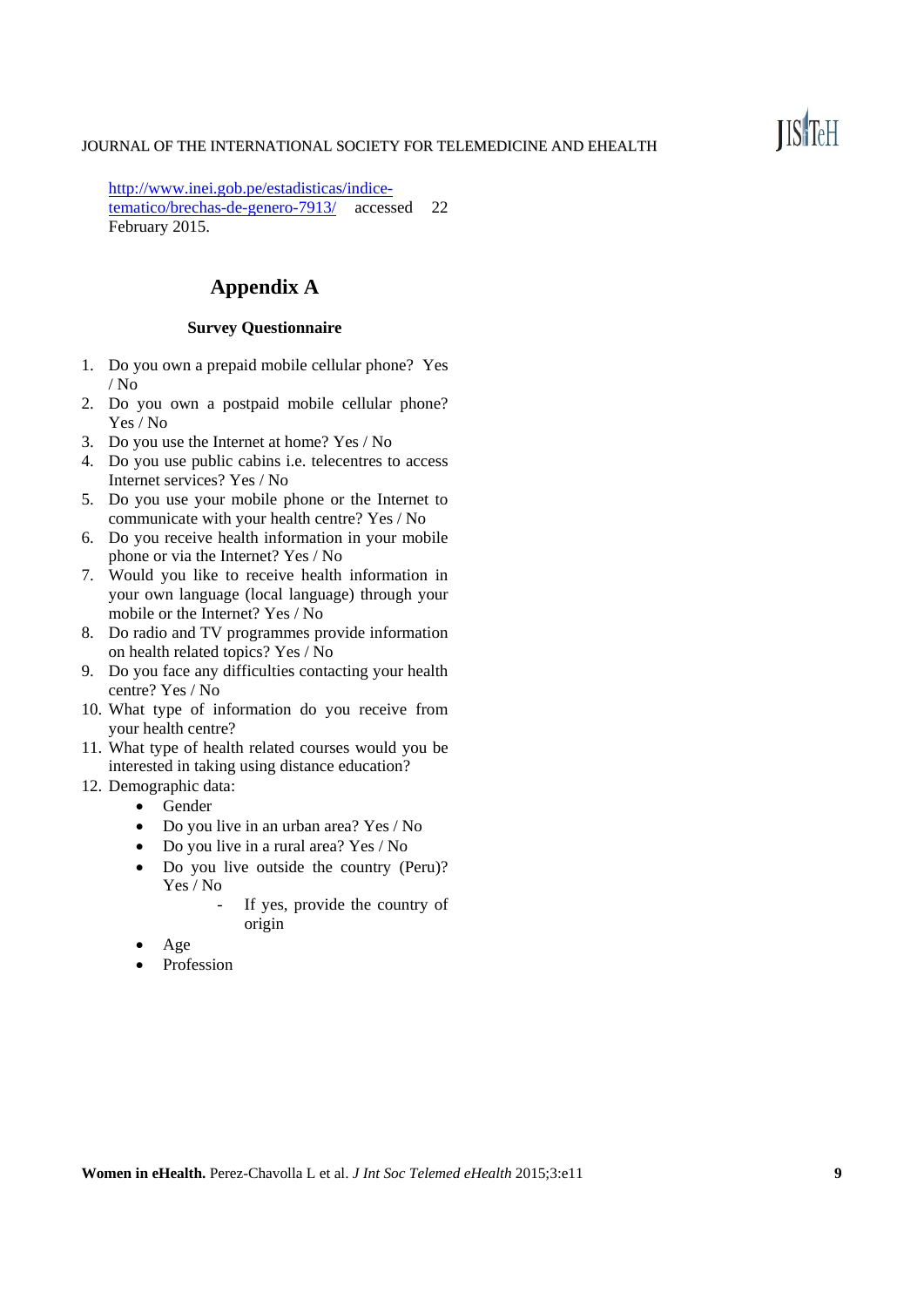## **MYDIABBY: TELEMEDICINE FOLLOW-UP OF GESTATIONAL DIABETES FOR DEPRIVED WOMEN AS A CONTRIBUTION TO THE PREVENTION OF EPIDEMIC TYPE 2 DIABETES**

## Line Kleinebreil MD<sup>1</sup>, Jean-Jacques Altman MD, PhD<sup>2,3</sup>, Anastasia Pichereau PhD<sup>3</sup>, Pierre-Camille **Altman3**

<sup>1</sup> Université Numérique Francophone Mondiale, Saint Maurice, France

<sup>2</sup> Hôpital Européen Georges Pompidou et Université René Descartes Paris V, Paris France

3 Be4Life, Issy les Moulineaux, France

#### **Abstract**

**Gestational diabetes mellitus (GDM) is a condition in which pregnant women without known diabetes exhibit high blood glucose. When untreated, babies are at risk of being large for gestational age (above 4,000g) which may lead to delivery complications. The efficacy of treatment is assessed by selfmonitoring of blood glucose. GDM is growing in prevalence, and limited medical resources exacerbate the situation. GDM affects 10% of pregnancies, but up to 20% in deprived populations, the homeless, migrants, and underdeveloped countries. In Paris, a University hospital used a telehealth intervention to successfully control 95% of patients in a suburb area, where the deprived population nears 100%. Many women succeeded in exchanging a computerised logbook with the medical team via the Internet. "MyDiabby" is an improved tool, which includes colour coding to help understand glucose concentrations, and an algorithm to help their interpretation. Tailored for novices, the application is appropriate for many populations. Telehealth is valuable for the management of GDM. It is reliable for: clinical, biological, and therapeutic situations; time and money saving; appreciated by patients and clinicians; and improves quality of care. It also improves equity of access, regardless of geographical and socio-economic situations, and contributes to prevention of the worldwide Type 2 diabetes epidemic. This program is the first step of an educational process to help prevent diabetes which is expected to increase seven fold in this population. within the next 10 years.** 

**Keywords:** gestational diabetes; telemedicine; my-Diabby; type 2 diabetes; prevention; mHealth.

## **Introduction**

Just imagine you are a healthy woman, so happy to be pregnant. You may be slightly overweight but you feel well, with no particular adverse symptoms. Suddenly, your blue sky disappears, the gynaecologist or midwife has monitored your blood glucose and diagnosed gestational diabetes mellitus (GDM). You are asked to make an appointment as soon as possible with a diabetologist. Diabetes, what is that? You have heard things: your grandmother was diabetic; needing insulin injections several times a day; baby malformations; amputations, … you feel lost and the Internet is your first resource to answer your questions. The gynaecologist gave you a number of reference websites, including the website of myDiabby. Briefly, this is what you are going to discover:

GDM is a condition in which women without previously known diabetes exhibit high blood glucose levels, mainly during their third trimester. The condition is related to the inability of the pancreas to produce the increased production of endogenous insulin required during pregnancy. GDM generally has no symptoms and it is most commonly diagnosed by the systematic screening you just had: inappropriately high levels of glucose in blood samples. GDM affects 10% of pregnancies. Depending on the population studied, it can reach 20%, typically in deprived populations. Babies born to mothers with untreated GDM are at increased risk of problems such as being large for gestational age, which may lead to delivery complications. GDM is a treatable condition and women who have adequate control of glucose levels can effectively decrease these risks. A food plan is often the first recommended action for management of GDM, as well as moderate physical activity. The goal is to manage and maintain the blood glucose level at around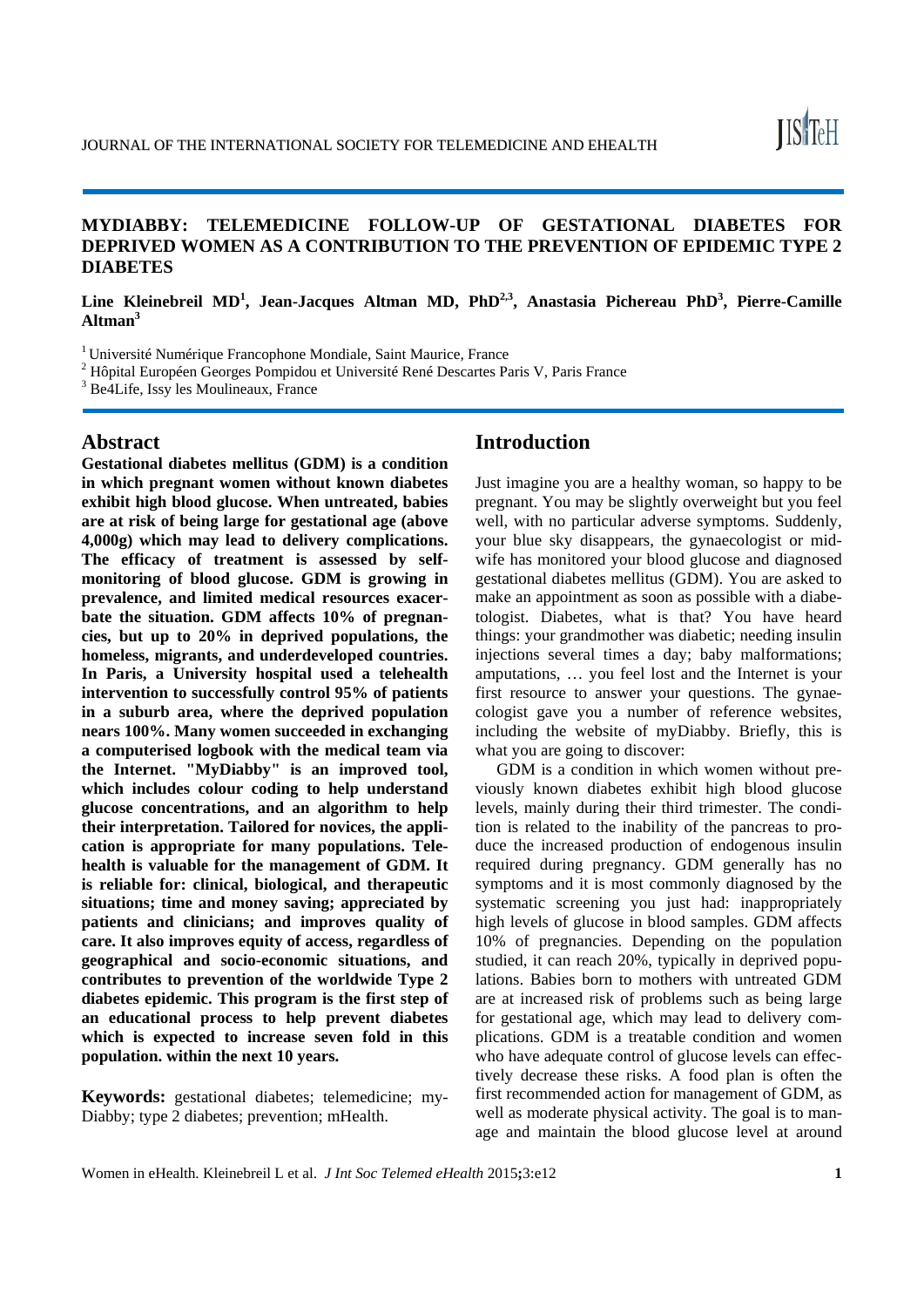0.90 g/l before meals, and about 1.20 g/l after meals. This requires self-monitoring of blood glucose concentrations and correct interpretation. In 40 to 60% of cases, insulin may be necessary until delivery. Women with GDM are at increased risk of developing Type 2 Diabetes Mellitus after pregnancy: the risk can be lessened by a healthy lifestyle: weight control, balanced diet and regular exercise.<sup>1</sup>

## **Method**

There are three challenges to addressing of GDM: 1) the large increase in the number of patients, 2) limited (or incorrect) knowledge of the disease and how to manage it, 3) the short time, around 3 months, to identify and control all the aspects of the situation. $2$ 

To address some of these challenges, a previous telehealth program, based on email exchanges between patients and medical staff, was successfully implemented for 4,000 patients from 2006 in a university hospital of Paris. Optimal glycaemic control, obtained in 95% of women, led to a normal delivery term (on average 39 weeks) where only 5% of large babies were noted. Patient satisfaction was very high, reducing stress at home, and requiring appointments with a diabetologist only if needed.<sup>2</sup>

The program was extended to a suburb, Saint-Denis, where almost all people are considered deprived. This location has the highest level of destitution in France, with poverty, unemployment, homelessness, foreign and unofficial migrants, unwanted pregnancy and single mothers. Because of many risk factors, including obesity, the prevalence of GDM is 18%. The vast majority cannot write French and have limited comprehension of the language. The goal of the study was to establish the percentage of women who could successfully use a computerised log book and exchange information with the medical team via the Internet. This was 30%, as opposed to 95% in the university hospital study. It was believed that this already fair result could be improved upon by using a better tool, tailored for deprived people, and a better communication approach to the pregnant women, making the application available and applicable for a very disadvantaged population. Most tutorials are videos avoiding the problem of understanding of French writing.

# **myDiabby**

Using the Internet-based experience from the Paris suburb, a new program - myDiabby, has been established this year. $2.3$  It is a simple and very friendly online mobile platform, and is the first tool specifically dedicated to the handling of GDM in a multicultural environment. The messages are easy to understand and to use. myDiabby gathers in one place all the necessary tools to quickly find all the answers for GDM. It includes an electronic log book to record the necessary daily self-monitoring of blood glucose conceentration. The system shows the data with a colour code (red, orange, green) to help the women understand if they are doing well and includes an algorithm to help interpretation.3 On top of this data management system, there is a set of video clips to explain how to manage the disease. This learning experience, on nutrition, sugar intake, and weight control during pregnancy, is important for the future of these women. This approach is the first step of an educational process intended to contribute to the prevention of a 7-fold increase in Type 2 Diabetes Mellitus in this population over the next 10 years if nothing is done.

## **Discussion**

Telemedicine is particularly good for the management of GDM due to the reproducibility of the clinical, biological and therapeutic situation of the patients. This approach, time and money saving, appreciated by patients and the medical team is a model of improvement in quality of care. It provides equity of access, independent of geographical and socio-economic situations and a link to contribute to the prevention of the worldwide epidemic type 2 diabetes.<sup>4</sup>

*................................................................................* 

# *Corresponding author:*

*Line Kleinebreil UNFM Saint Maurice France. Email: Line.kleinebreil@orange.fr*